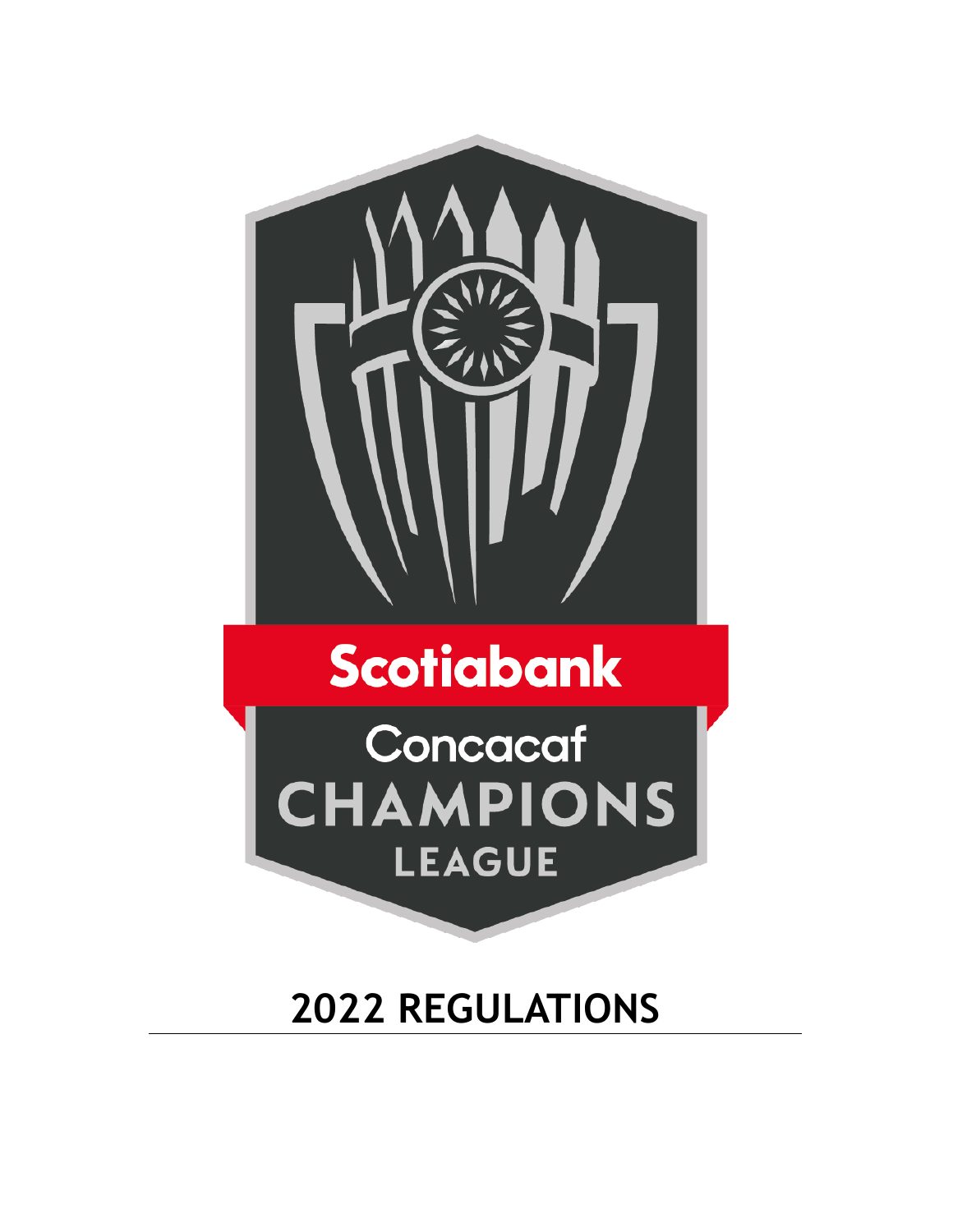

**ORGANIZERS** 

## CONFEDERATION OF NORTH, CENTRAL AMERICA AND CARIBBEAN ASSOCIATION FOOTBALL (Concacaf)

| President:<br>General Secretary: | Victor Montagliani<br>Philippe Moggio                                            |
|----------------------------------|----------------------------------------------------------------------------------|
| Address:                         | 161 NW 6 <sup>th</sup> Street, Suite #1100<br>Miami, Florida 33136<br><b>USA</b> |
| Telephone:                       | +1 305 704 3232                                                                  |
| Website:                         | www.Concacaf.com                                                                 |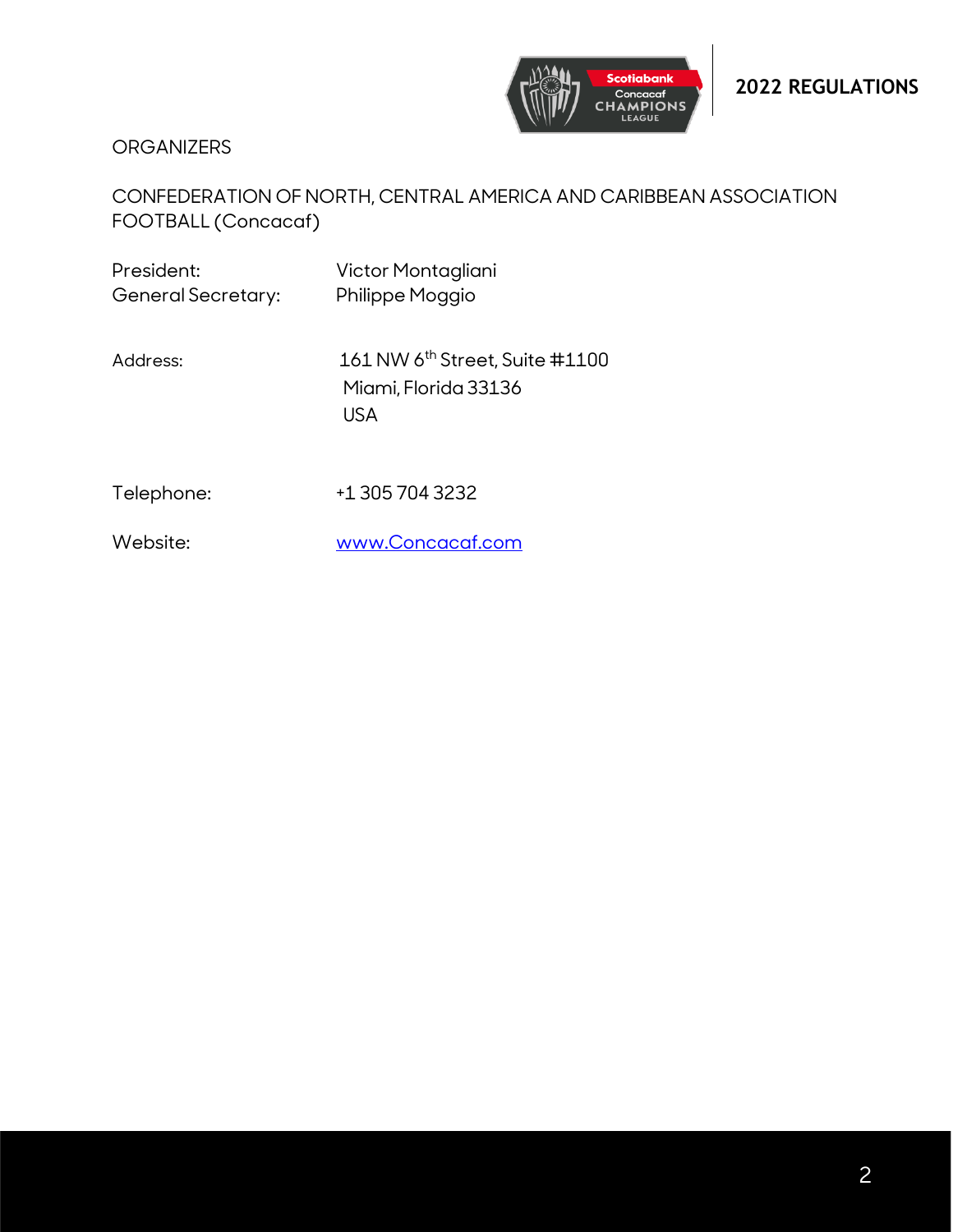



## TABLE OF CONTENTS

| 1.  |                                                       |  |
|-----|-------------------------------------------------------|--|
| 2.  |                                                       |  |
| 3.  |                                                       |  |
| 4.  |                                                       |  |
| 5.  |                                                       |  |
| 6.  |                                                       |  |
|     |                                                       |  |
| 7.  | WITHDRAWAL, UNPLAYED MATCHES AND ABANDONED MATCHES 17 |  |
| 8.  |                                                       |  |
| 9.  |                                                       |  |
| 10. |                                                       |  |
| 11. |                                                       |  |
| 12. |                                                       |  |
| 13. | VENUES, KICK-OFF TIMES AND TRAININGS SESSIONS  25     |  |
| 14. |                                                       |  |
| 15. |                                                       |  |
| 16. |                                                       |  |
| 17. |                                                       |  |
| 18. |                                                       |  |
| 19. |                                                       |  |
| 20. |                                                       |  |
|     |                                                       |  |
| 21. |                                                       |  |
| 22. |                                                       |  |
| 23. |                                                       |  |
| 24. |                                                       |  |
| 25. |                                                       |  |
| 26. |                                                       |  |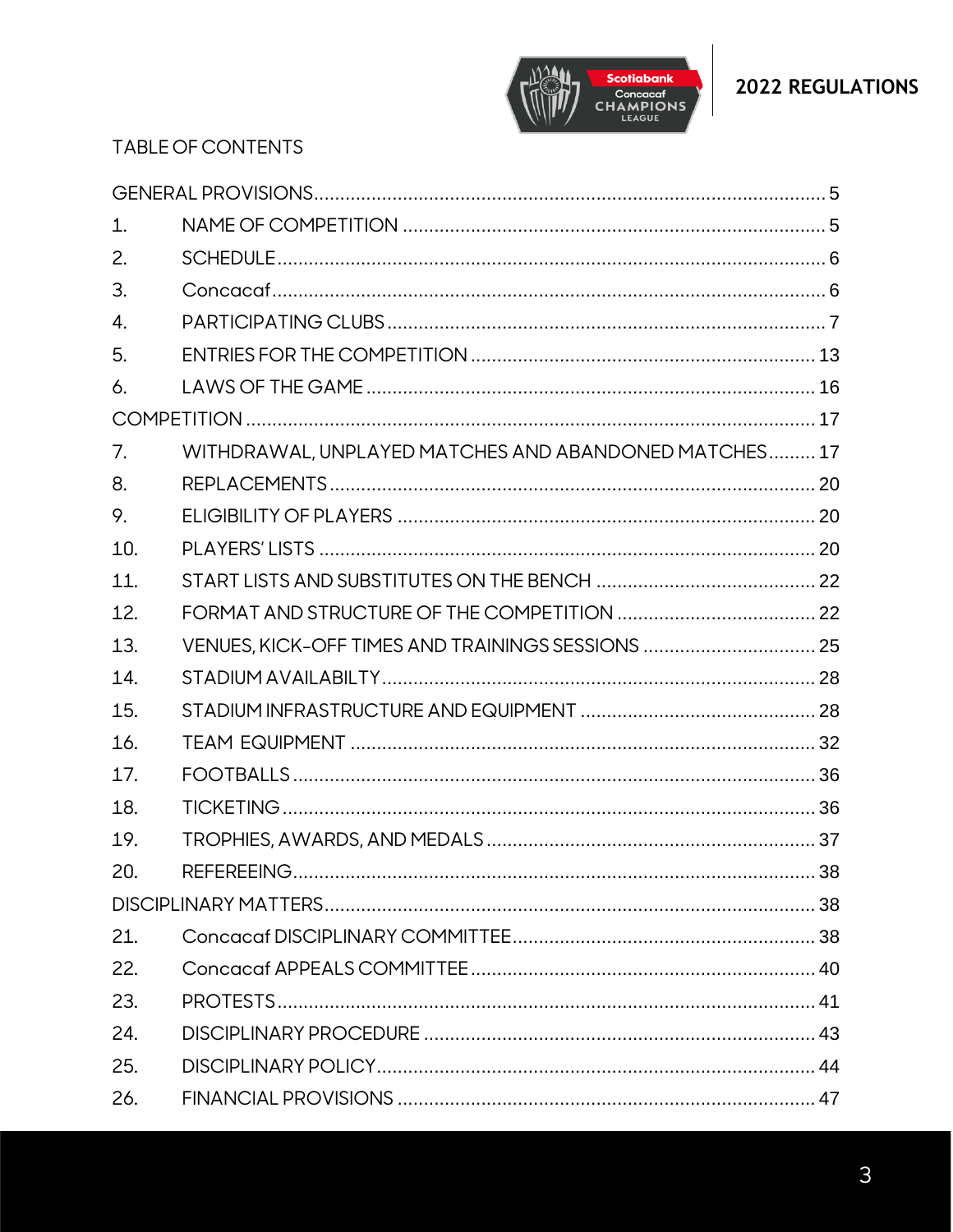



| 27. |  |
|-----|--|
| 28. |  |
|     |  |
|     |  |
|     |  |
| 31. |  |
| 32. |  |
| 33. |  |
| 34. |  |
| 35. |  |
| 36. |  |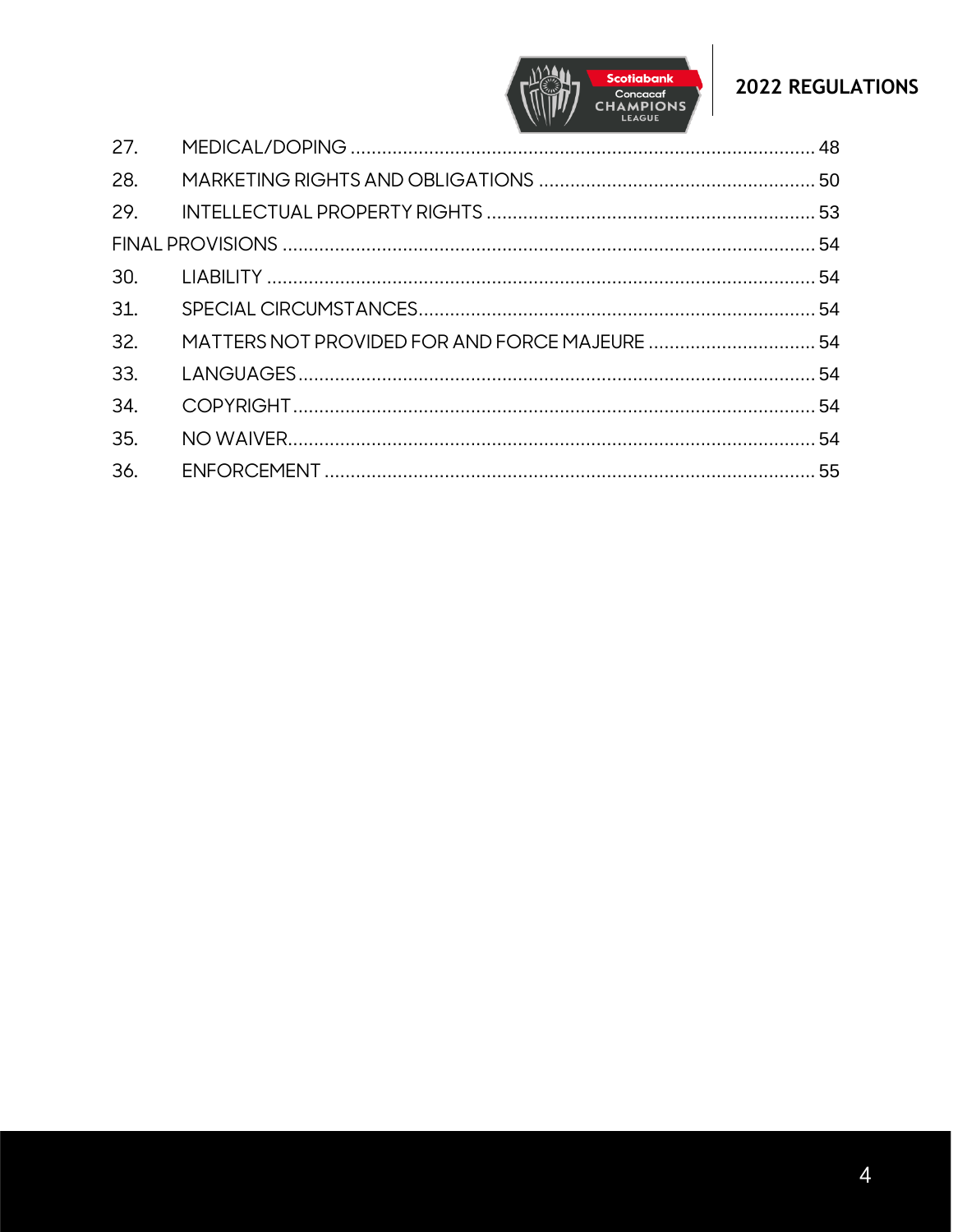

#### <span id="page-4-0"></span>GENERAL PROVISIONS

#### <span id="page-4-1"></span>1. NAME OF COMPETITION

- 1.1 The official name of the tournament is the Scotiabank Concacaf Champions League (hereinafter: The Competition). Concacaf, at its sole discretion, can change the official name of The Competition and include a title or presenting sponsor in the official name and the official marks. The Competition is played every year.
- 1.2 The Competition is an official event of The Confederation of North, Central America and Caribbean Association Football (Concacaf).
- 1.3 The Competition consists of four (4) rounds:
	- 1.3.1 Round of 16
	- 1.3.2 Quarterfinal
	- 1.3.3 Semifinals
	- 1.3.4 Finals

1.3.5 When referring to all four (4) stages – hereinafter: The Competition.

- 1.4 Concacaf's Member Associations (hereinafter: Associations) may enter a certain number of clubs for The Competition in accordance with the qualification process as defined by Concacaf for each Association or Region (as is the case of the Caribbean Region).
- 1.5 Concacaf is the sole owner of The Competition and of all rights emanating from The Competition and has the exclusive right to organize, control and manage this competition. These rights include, among others, every kind of financial rights, audiovisual and radio recording, reproduction and broadcasting rights, multimedia rights, marketing, sponsorship and promotional rights and incorporeal rights such as emblems and rights arising under copyright law. Any rights relating to The Competition that these Regulations do not specifically grant to a participating club or Member Association will belong to Concacaf.
- 1.6 This Competition will also serve as the qualifying tournament for the FIFA Club World Cup of the same year.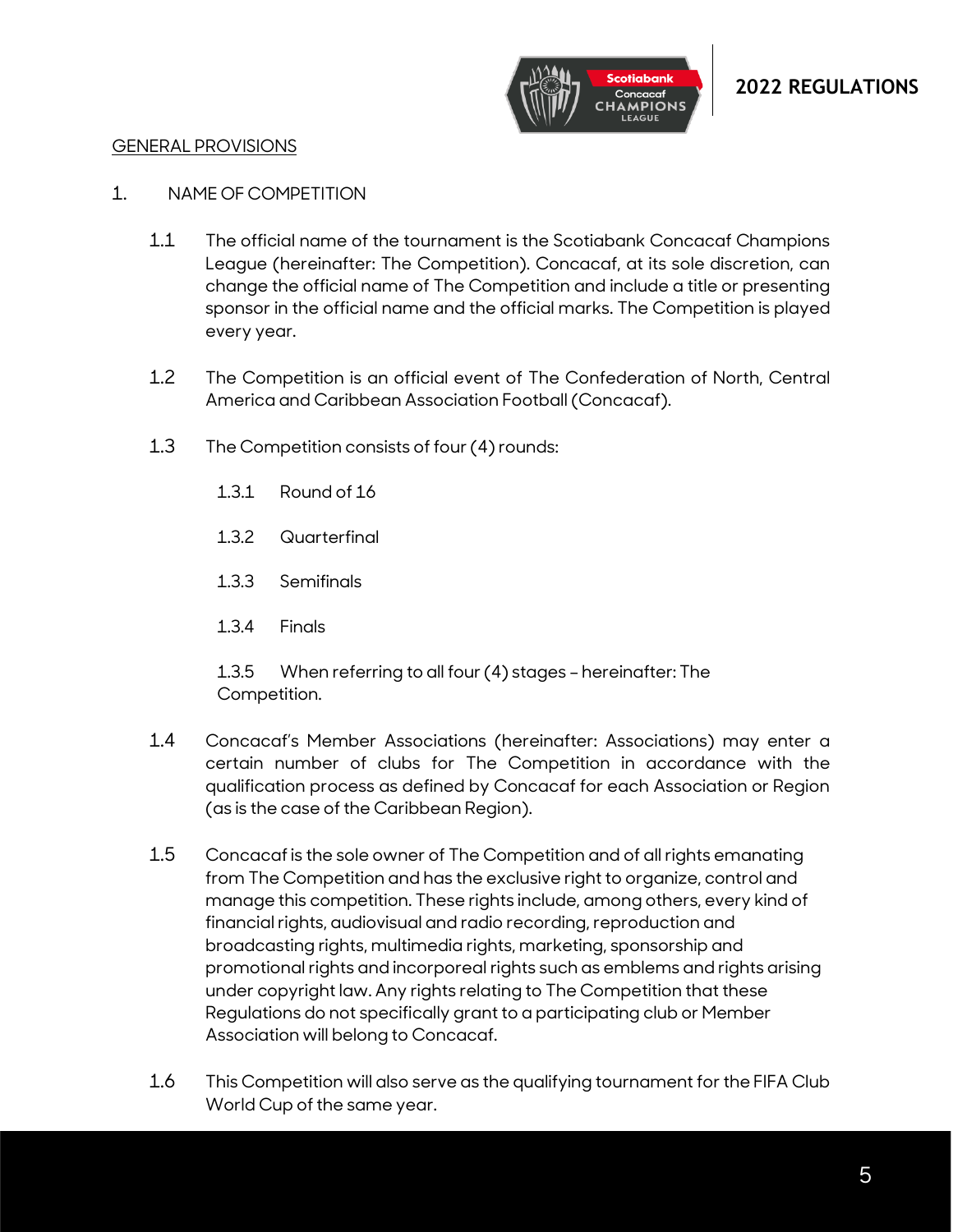

1.7 The Competition's Regulations (hereinafter: Regulations) govern the rights, duties and responsibilities of all taking part in The Competition. The Regulations, Technical Guide, Concacaf Statutes and all other Concacaf rules, regulations, circulars, directives and decisions in force will apply and are binding for all participating associations, officials, players and their respective clubs and for all persons involved in the preparation, organization and hosting of The Competition.

#### <span id="page-5-0"></span>2. SCHEDULE

- Official Draw: December 15, 2021
- Official Workshop: January 11, 2022
- Round of 16: February 15-17 and 22-24, 2022
- Quarterfinals: March 8-10 and 15-17, 2022
- Semifinals: April 5-7 and 12-14, 2022
- Finals: April 26-28 and May 3-5, 2022
- <span id="page-5-1"></span>3. Concacaf
	- 3.1 The responsibilities of Concacaf, among other matters, include but are not limited to:
		- 3.1.1 Organizing The Competition;
		- 3.1.2 Supervising general preparations, deciding on The Competition format draws and forming the pairings;
		- 3.1.3 Determining the match schedule and kick-off times for The Competition;
		- 3.1.4 Setting the dates and approving the venues of the matches during The Competition;
		- 3.1.5 Appointing Venue Coordinators, Match Coordinators, Match Commissioners, Technical Study Group, Referees, Referee Assessors, Disciplinary Committee Members and any other delegates (hereinafter: Match Officials) for The Competition;
		- 3.1.6 Daily per-diem and international traveling expenses for the Concacaf Match Officials: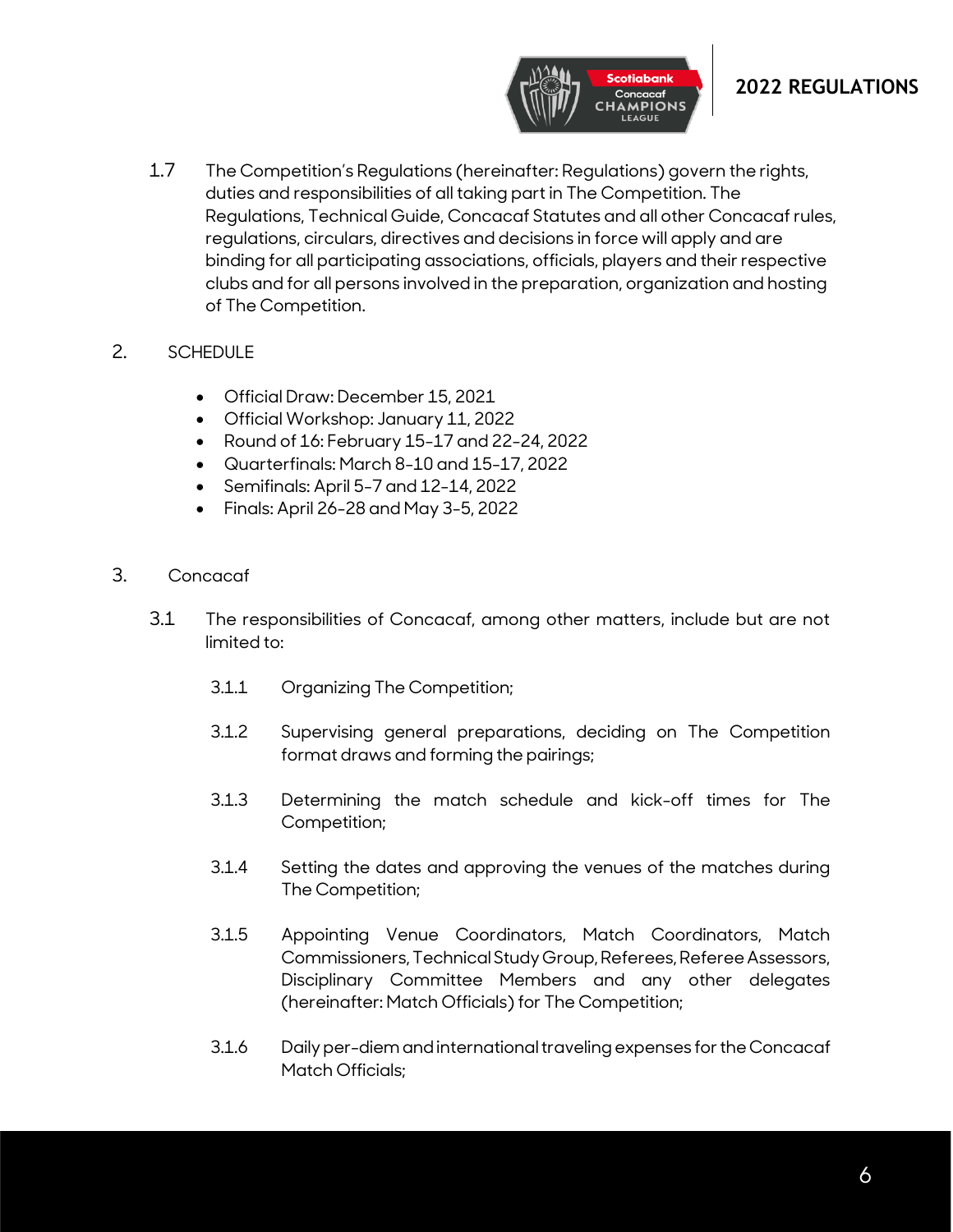

3.1.7 Approving the choice of the WADA-accredited laboratory that will carry out the doping analyses;

**HAMPIONS** 

- 3.1.8 Deciding which matches will be subject to doping tests;
- 3.1.9 Informing the Disciplinary Committee of any breach of any applicable regulations for appropriate action;
- 3.1.10 Replacing clubs that have withdrawn from The Competition and on what basis such a replacement occurs;
- 3.1.11 Settling cases of force majeure;
- 3.1.12 Selecting the official match ball and the stipulated technical material;
- 3.1.13 Organizing and coordinating the post-match ceremony immediately following the 2<sup>nd</sup> leg match of the Final Round;
- 3.1.14 Dealing with any other aspect of The Competition that is not the responsibility of any other body under the terms of these Regulations.
- 3.2 The decisions taken by Concacaf are final and binding and not subject to appeal.
- 3.3 Concacaf may modify these Regulations, from time to time, in order to comply with the laws of a specific jurisdiction, when applicable. All parties' responsibilities, rights and obligations hereunder shall be subject to the compliance of local laws, regulations, ordinances, and other rules issued by competent authorities from the applicable jurisdictions.

#### <span id="page-6-0"></span>4. PARTICIPATING CLUBS

- 4.1 Each Participating Club shall be responsible throughout The Competition for:
	- 4.1.1 The conduct of all players, coaches, managers, officials, media officers, representatives and guests of its delegation (hereinafter: Team Delegation Members), and of any person carrying out duties on its behalf throughout The Competition;
	- 4.1.2 Ensuring the provision of adequate insurance to cover its Team Delegation Members and any other persons carrying out duties on its behalf against all risks, including but not limited to health, injury, accident, disease and travel in consideration of the relevant rules or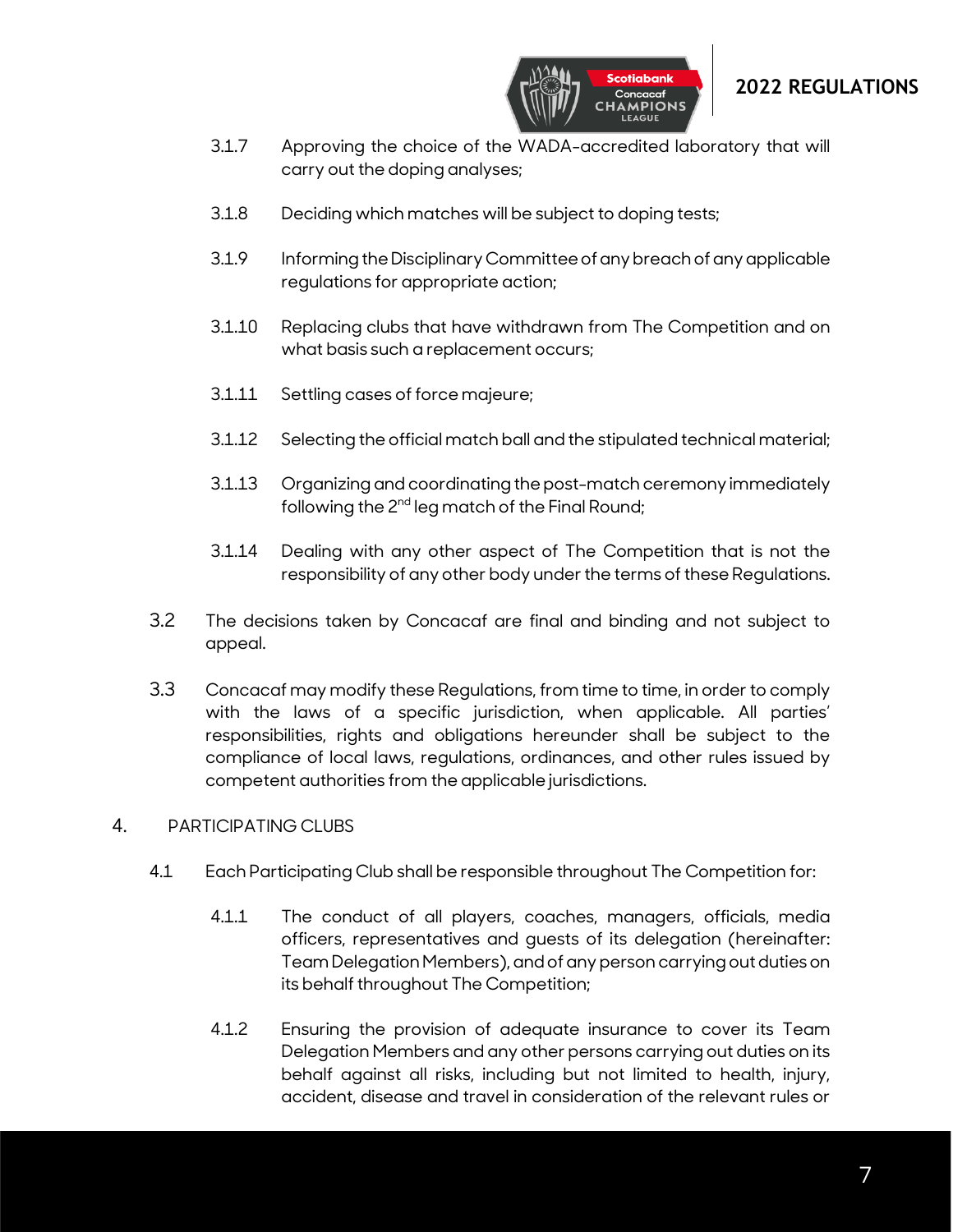

regulations;

- 4.1.3 Providing Concacaf with all the information and/or documentation requested within the stipulated deadlines. Clubs that fail to provide Concacaf with all requested information and/or documentation within the stipulated deadlines shall be imposed a fine of three thousand dollars (USD 3.000), except in unforeseen circumstances and cases of force majeure as determined by the Concacaf General Secretariat. The fine shall be increased by 50% for each time the offense is repeated;
- 4.1.4 Applying for visas within the required time as stated by the diplomatic missions of the countries to be visited, when necessary;
- 4.1.5 Attending press conferences and other official media activities organized by Concacaf and in accordance with its instructions;
- 4.1.6 Attending the mandatory Match Coordination Meeting (MCM), at the predesignated time and location;
- 4.1.7 Allowing Concacaf to use their marks for the promotion of The Competition, and allow the event sponsors to use the marks in a collective form only, for the sole purpose of promoting The Competition as per The Competition's Commercial Regulations (hereinafter: Commercial Regulations);
- 4.1.8 Collaborating and supporting Concacaf with the promotions and activations of tournament sponsors as per the Commercial Regulations.
- 4.2 Each Host Club shall be responsible throughout The Competition for:
	- 4.2.1 Providing a stadium that meets the criteria established by Concacaf;
	- 4.2.2 Ensuring that the stadium is made completely available on Match Day -1 and Match Day -2 for the finals, for sole use by Concacaf Staff and Officials, to conduct walk-throughs, install signage and conduct any other activity reasonably requested. No other activities, unrelated to The Competition, may be held during this time;
	- 4.2.3 Providing access to a training field that is similar in size and surface type for use on MD-1 if the stadium is unavailable due to weather issues;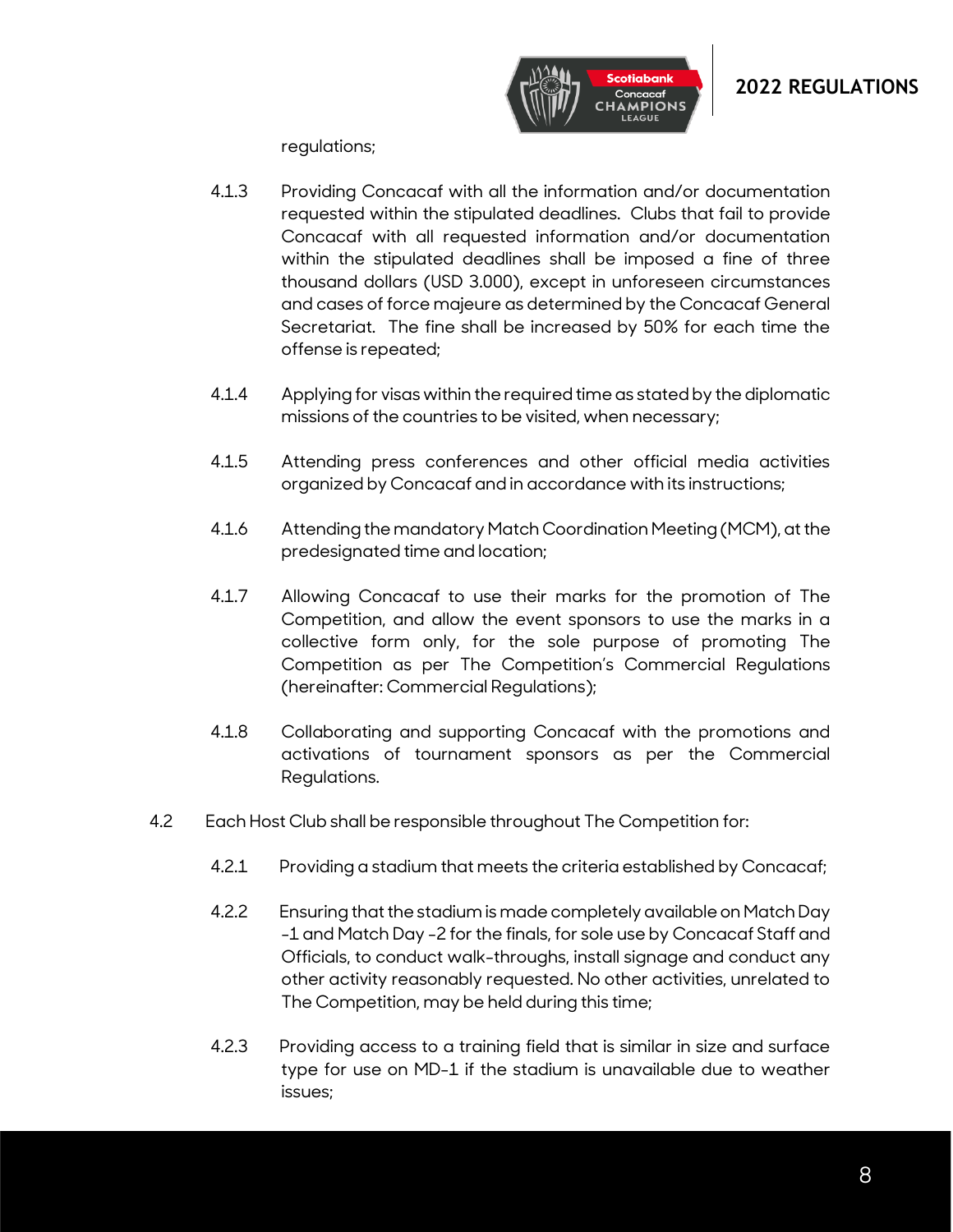

- 4.2.4 Providing for the local transportation of the designated Concacaf Delegates and Match Officials upon arrival until departure for all official functions;
- 4.2.5 Providing for the local hotel rooms (including breakfast and internet) for the designated Match Officials;
- 4.2.6 Reserving and providing the necessary rooms and/or equipment for the Team Arrival Meeting (TAM) and MCM;
- 4.2.7 Providing all local information as may be reasonably requested by their visiting opponent in accordance with the schedule determined by Concacaf;
- 4.2.8 Recommending hotels to the visiting team and advise which hotel is being used by the Match Officials to avoid conflict;
- 4.2.9 Providing all water and isotonic beverages as detailed by Concacaf in The Competition's Technical Guide (hereinafter: Technical Guide);
- 4.2.10 Obtaining insurance for the training fields;
- 4.2.11 Ensuring that the match field is available for the team's official training session;
- 4.2.12 Ensuring that the police escort (unless otherwise agreed is not necessary by both teams and match officials) is arranged and on time for all official movements;
- 4.2.13 Providing a team liaison who will be responsible for and available to the visiting team throughout their stay and must:
	- 4.2.13.1 Speak the language of the team;
	- 4.2.13.2 Meet the team upon arrival at the airport and accompany them to training and the match;
	- 4.2.13.3 Assist the team with special requests such as arranging special menus;
	- 4.2.13.4 Arranging the transportation to and from the MCM for the team's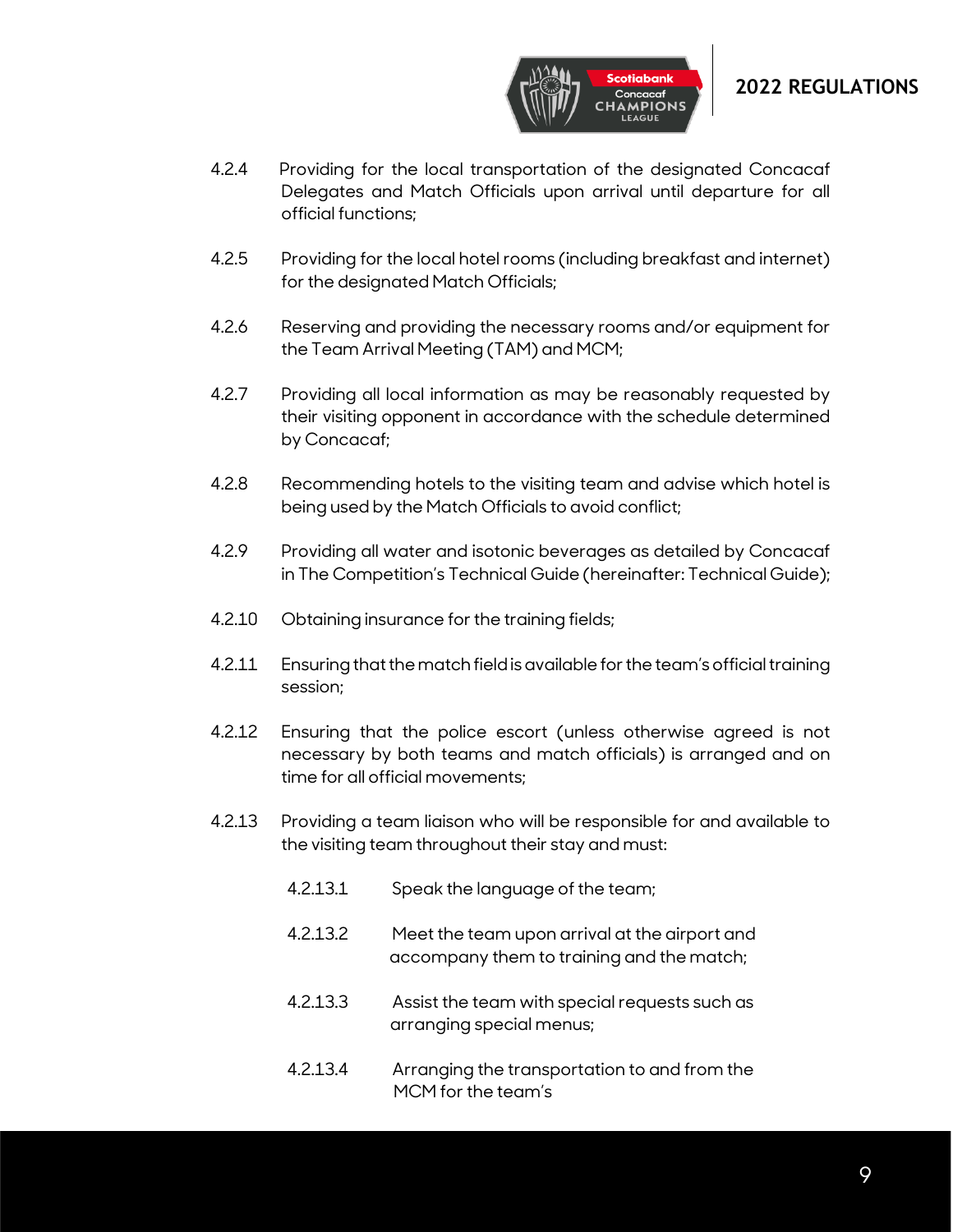

delegation;

- 4.2.13.5 Make certain that the team locker room is cleaned and ready with the required provisions as per the Technical Guide;
- 4.2.13.6 Confirm the seating arrangements for the visiting team VIPs as outlined;
- 4.2.13.7 Any reasonable requests for the locker room on match day by the visiting club or Concacaf.
- 4.2.14 Providing the match tickers as explained in the Commercial Regulations, by no later than MD -1;
- 4.2.15 Guaranteeing law and order as well as safety in the stadium in collaboration with the relevant authorities as established in the Concacaf Safety and Security Guidelines;
- 4.2.16 Providing a segregated safe section for the visiting club's supporters;
- 4.2.17 Undertaking and arranging adequate liability insurance coverage with respect to the stadium in which the match is to be held, and adding Concacaf and The Competition's marketing parts as an "Additional Insured" party in the policy and providing Concacaf with a copy of such policy prior to the club's first match in The Competition;
- 4.2.18 Providing an office at the stadium with a dedicated wireless internet connection for the Match Officials;
- 4.2.19 Providing twelve (12) practice balls and at least twenty (20) bibs, ten (10) each of two (2) colors, to the visiting team to utilize for their official practice on MD-1 and for the pre-match warmup, if requested by the visiting team;
- 4.2.20 Providing for a minimum of ten ball kids for each match who are 14 years of age or older;
- 4.2.21 If the case of hosting the final match of The Competition, assisting and cooperating with Concacaf to coordinate the arrangements for the post-match awards presentation on the field immediately following the match;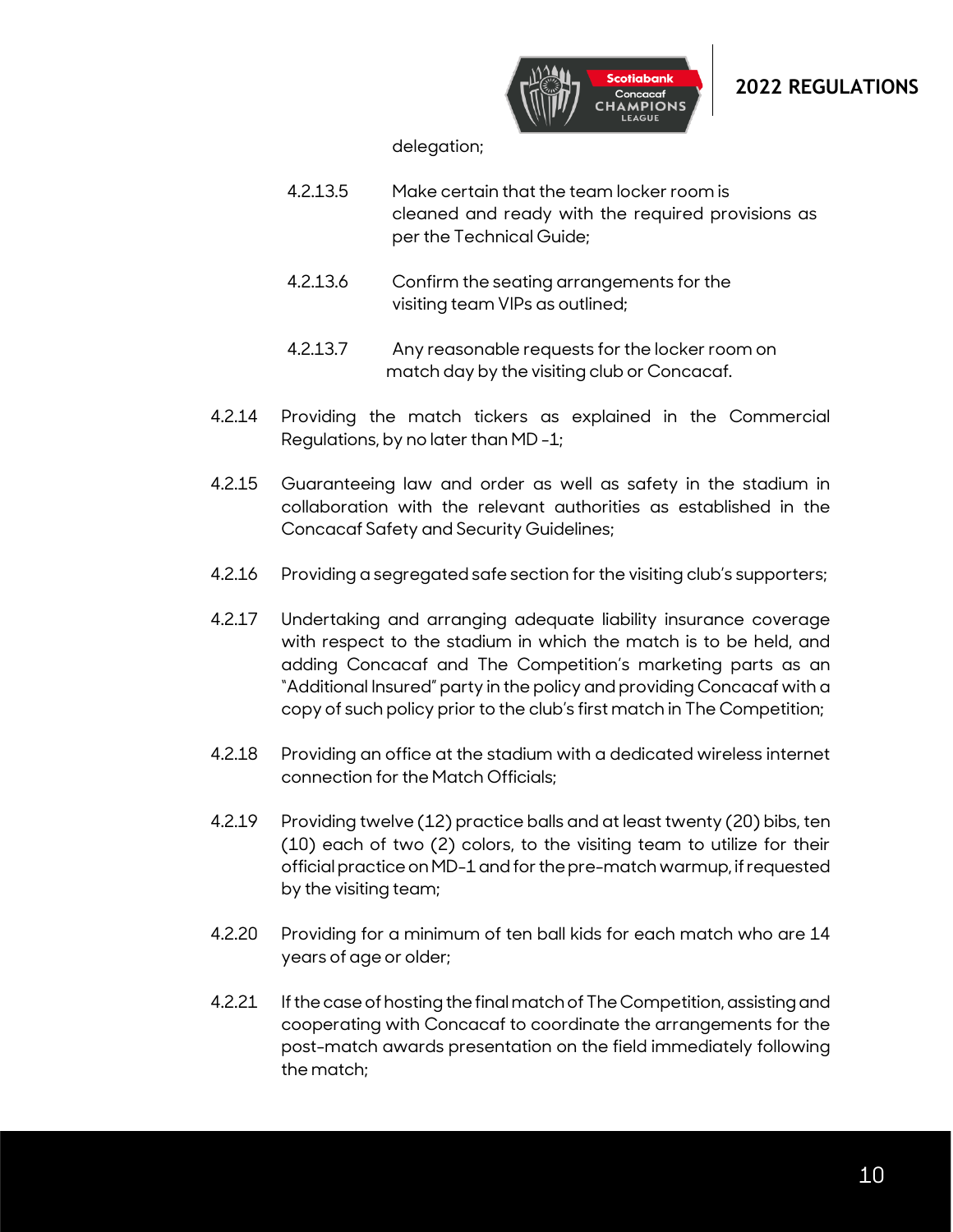



- 4.2.22 Covering all costs associated with section 4.2.
- 4.3 Each Visiting Club shall be responsible throughout The Competition for:
	- 4.3.1 Arriving to the host city no later than 48 hours prior to kick-off to conduct the uniform and player checks as well as fulfill their media obligations.
	- 4.3.2 Providing for their own international and local travel and transport and any costs incurred in obtaining visas;
	- 4.3.3 Providing for their own hotel accommodation and meal expenses;
	- 4.3.4 Paying any airport taxes, laundry costs and tips as a customary;
	- 4.3.5 Having a cell phone during away matches that has the capacity to make and receive phone calls while abroad;
	- 4.3.6 Making any reasonable request for guidance, information and assistance from the home club in good time;
	- 4.3.7 Advising the home club of any special requests, no later than one week before the match of their travel and accommodation arrangements;
	- 4.3.8 Advising the home club of any special requests such as a training field, transportation needs, beverages for training, etc. no later than one week prior to the match;
	- 4.3.9 Advising the home club of the approximate number of supporters who will be attending and if they are aware of any problematic supporters who might attend or might try to access the stadium;
	- 4.3.10 Traveling with a minimum of 18 players from the approved 23-Player Roster for any match;
	- 4.3.11 Covering all costs associated with section 4.3 unless otherwise agreed by the host club.
- 4.4 Clubs and their players and officials participating in The Competition shall agree to fully respect and comply with:
	- 4.4.1 The Laws of the Game and the principles of Fair Play;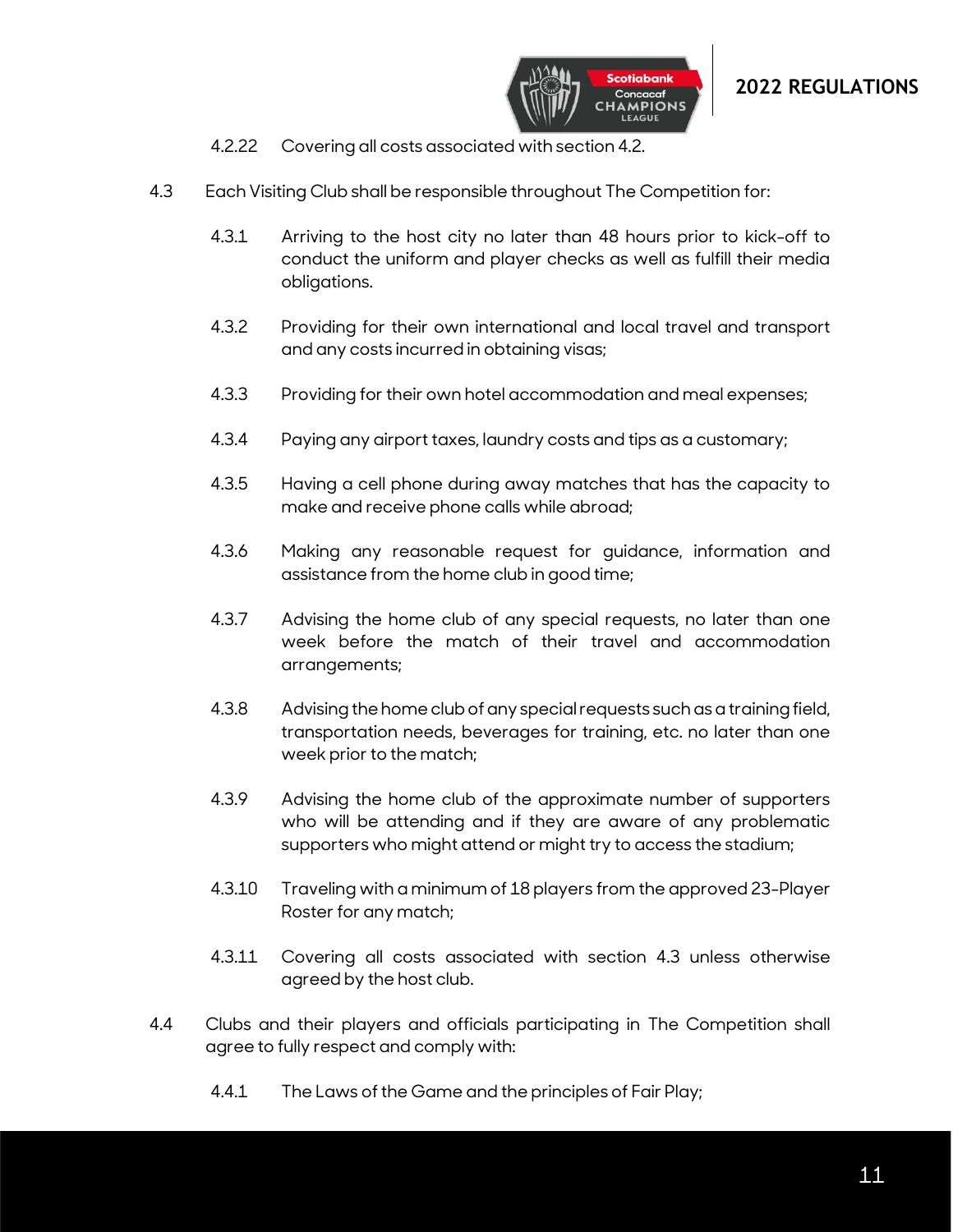

- 4.4.2 The Concacaf Statues and all Concacaf regulations, rules, codes, protocols, circulars, directive, guidelines and decisions (including these Regulations and the Technical Guide);
- 4.4.3 All decisions and directives of the Concacaf Council;
- 4.4.4 The FIFA Disciplinary Code of Ethics and the Concacaf Code of Conduct;
- 4.4.5 The FIFA Doping Control Regulations;
- 4.4.6 All Concacaf protocols during matches and fully cooperate in their enforcement (e.g. Concacaf protocol for racist incidents during matches);
- 4.4.7 All Concacaf anti-match manipulation and anti-discrimination stipulations;
- 4.4.8 All Concacaf marketing and media requirements, as stipulated in the Media and Marketing Regulations;
- 4.4.9 All kit and equipment requirements as per section 16 of these Regulations;
- 4.4.10 Providing to Concacaf prior to the start of The Competition, statistics, players photographs, stadium information, to include aerial photographs, and any additional information as requested to assist in the promotion of The Competition;
- 4.4.11 Responsible for fielding only eligible players. Failure to do so will lead to the consequences stipulated in the applicable regulations.
- 4.5 Clubs shall take all necessary actions for their players and officials to be bound by and comply with all the aforementioned statutes, regulations, rules, codes, protocols, circulars, directives, decisions, stipulations and requirements.
- 4.6 Refrain from any illegal, immoral or unethical behavior that damages, or could damage the integrity and reputation of football and must cooperate fully with Concacaf at all time in efforts to prevent, investigate and sanction such behavior.
- 4.7 All clubs who have entered The Competition shall not refer (directly or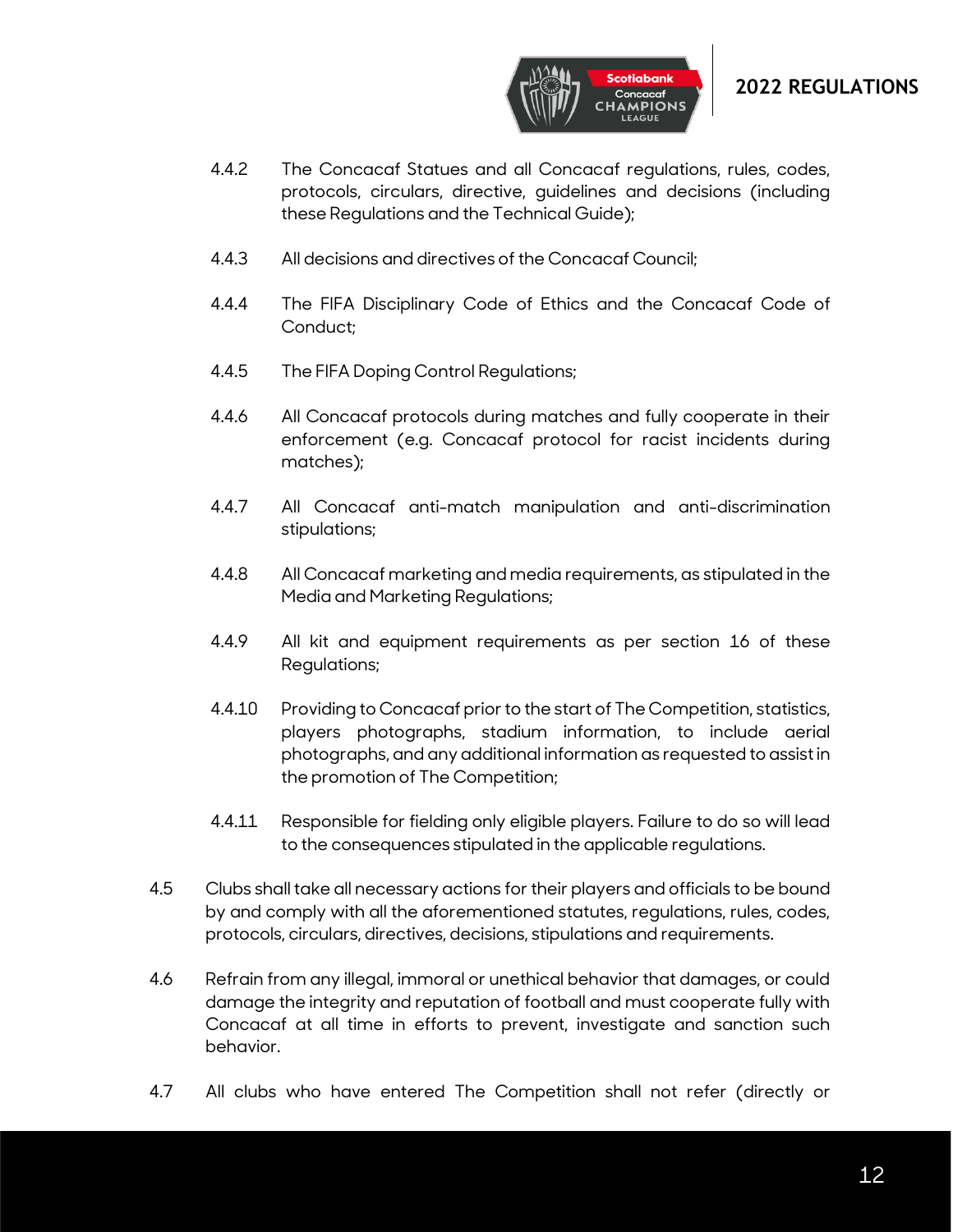



indirectly) to its team as an inferior team publicly or in the print and/or electronic media.

#### <span id="page-12-0"></span>5. ENTRIES FOR THE COMPETITION

- 5.1 The specific entry criteria for each Association or regional qualifying competition will be agreed upon between Concacaf and each Association in question.
	- 5.1.1 Canada's qualification criteria:
		- 5.1.1.1 The 2021 Canadian Championship Champion.
	- 5.1.2 Caribbean qualification criteria:
		- 5.1.2.1 The 2021 Flow Concacaf Caribbean Club Championship Champion.
	- 5.1.3 Scotiabank Concacaf League qualification criteria:
		- 5.1.3.1 The 2021 Scotiabank Concacaf League Champion;
		- 5.1.3.2 The 2021 Scotiabank Concacaf League Runner-up;
		- 5.1.3.3 The 2021 Scotiabank Concacaf League Semifinalist #1;
		- 5.1.3.4 The 2021 Scotiabank Concacaf League Semifinalist #2;
		- 5.1.3.5 The 2021 Scotiabank Concacaf League best-ranked losing quarterfinalist;
		- 5.1.3.6 The 2021 Scotiabank Concacaf League second-best ranked losing quarterfinalist.
	- 5.1.4 Mexico's qualification criteria:
		- 5.1.4.1 The 2020 Liga MX Apertura Champion as MEX 1;
		- 5.1.4.2 The 2021 Liga MX Clausura Champion as MEX 2;
		- 5.1.4.3 The 2020 Liga MX Apertura runner-up as MEX 3;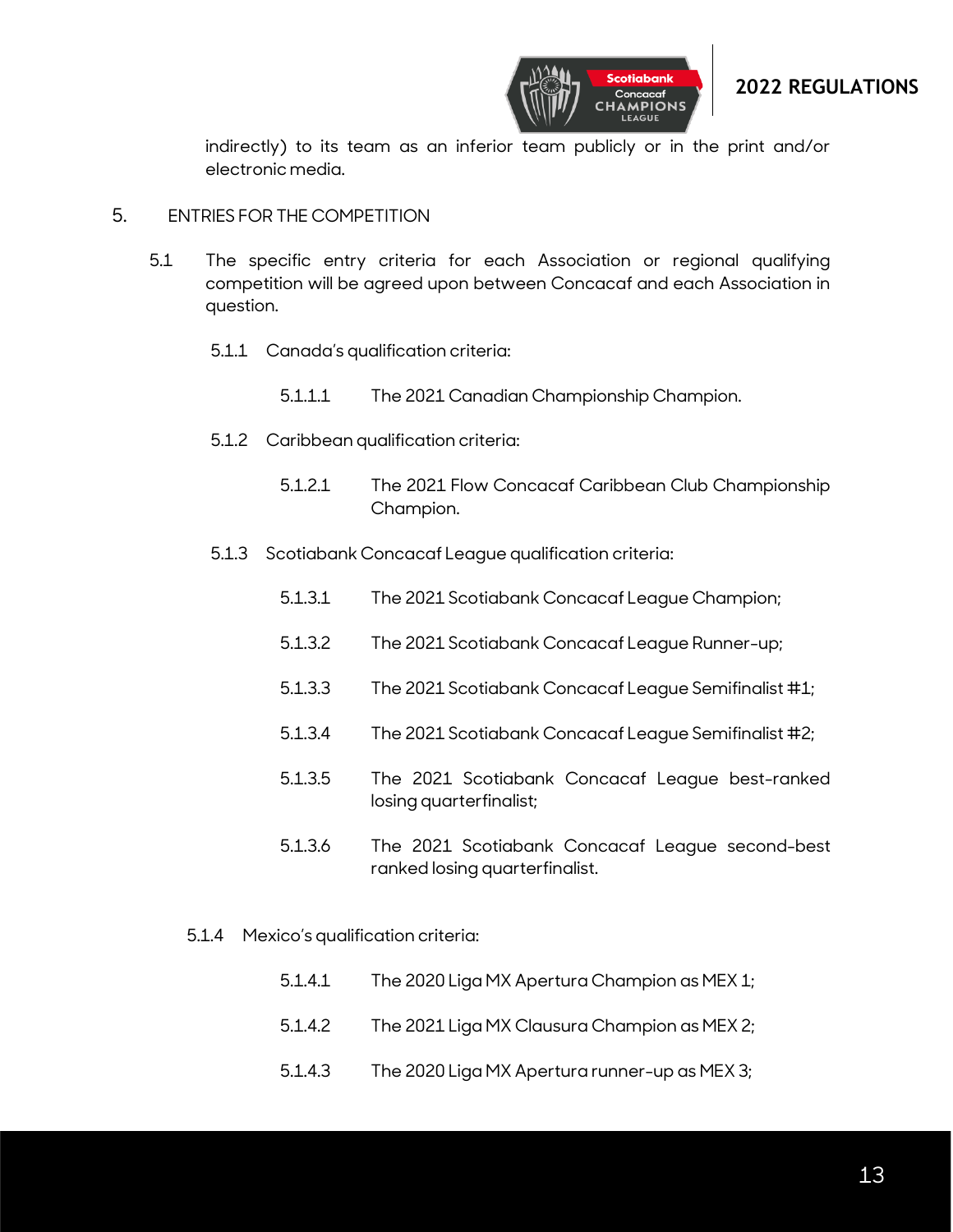



- 5.1.4.4 The 2021 Liga MX Clausura runner-up as MEX4;
- 5.1.4.5 Any club occupying one of the top-seeded positions (MEX1 or MEX2) and one of the secondary positions (MEX3 or MEX4), will then automatically occupy the topseeded position and vacate the secondary position;
- 5.1.4.6 Any club occupying both top-seeded positions (MEX 1 and MEX 2) or both secondary positions (MEX 3 and MEX 4), will then automatically occupy the first of the positions they qualified in and will vacate the later one;
- 5.1.4.7 The vacated berth is reallocated using a formula, based on regular season records, that ensures that two teams qualify via each tournament.
- 5.1.5 USA's qualification criteria:
	- 5.1.5.1 2021 MLS Cup champion (USA team only) as USA 1;
	- 5.1.5.2 2021 MLS Supporters' Shield champion (USA team only) as USA 2;
	- 5.1.5.3 2021 MLS Non-Supporters' Shield winning conference champion (USA team only) as USA 3;
	- 5.1.5.4 2021MLS season best ranked team in Supporters' Shield rankings that has not yet qualified, as USA 4 (USA team only. USA 4 usually goes to the winner of the Lamar Hunt U.S. Open Cup, which was cancelled for the 2021 edition);
	- 5.1.5.5 Should one or more clubs hold multiple slots or if a Canadian club occupy one or more places, then the MLS club(s) with the next greatest number of regular season standing points, regardless of the conference, will fill the remaining available berth(s). Excluding the clubs directly qualified as listed above, if clubs are even on points, then the MLS playoff qualification tiebreaker will be used. Any clubs qualifying through this provision will be ranked below the Lamar Hunt U.S. Open Cup champion.
- 5.2 In the event of any disagreement in establishing or applying the entry criteria, Concacaf will determine and apply the entry criteria at its sole discretion.
- 5.3 As a matter of principle, clubs will earn the right to be entered by their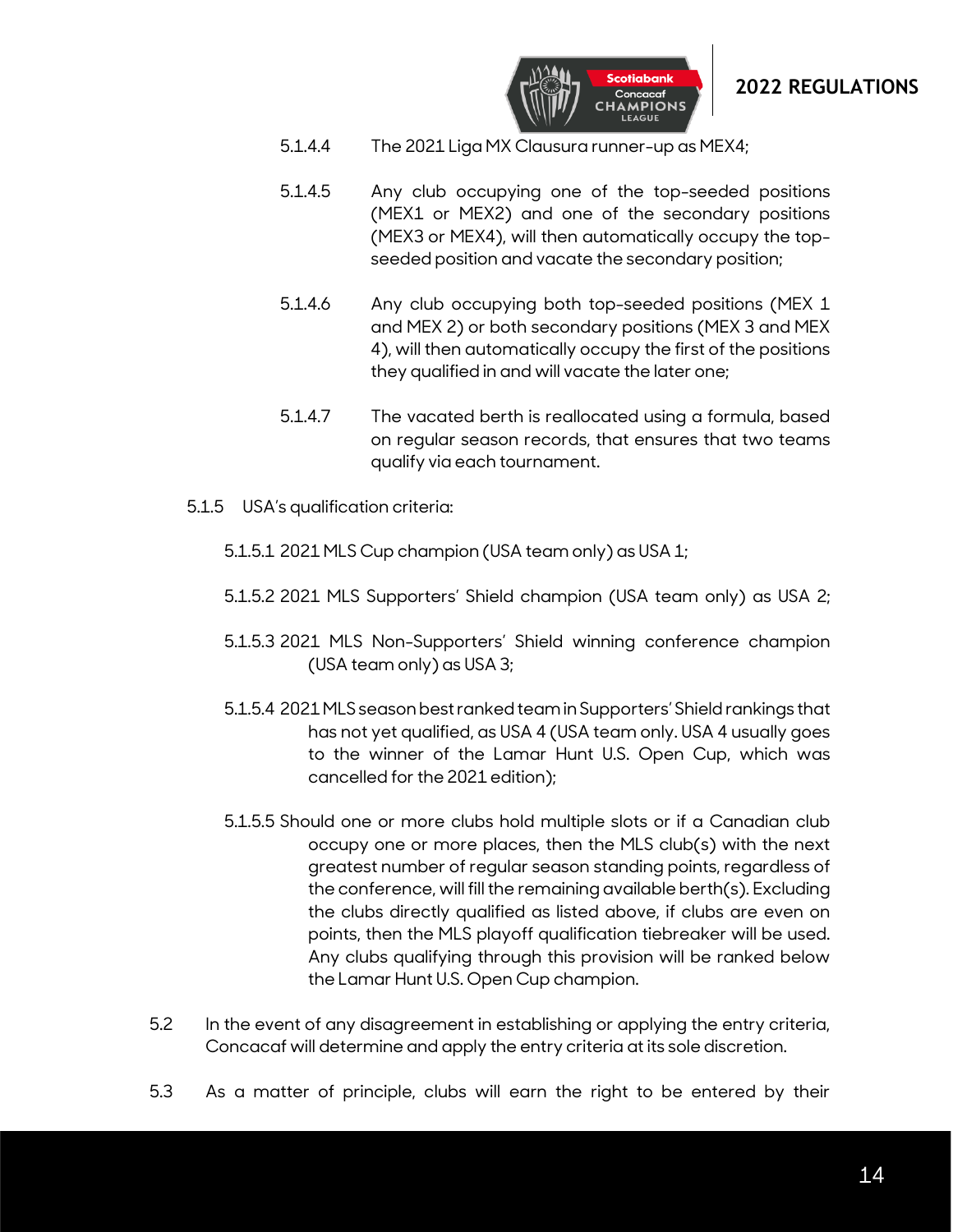



Association into The Competition through:

- 5.3.1 Fair play and sporting merit;
- 5.3.2 Compliance with their Association's Regional Club Licensing requirements;
- 5.3.3 Financial good standing with their Association and Concacaf.
- 5.3.4 In the event of a disagreement establishing the entry criteria, Concacaf will determine and apply the entry criteria at its sole discretion.
- 5.3.5 Qualified clubs must submit:
	- 5.3.5.1 The signed participation agreement (sent via their Association) by the date specified by Concacaf, at which point they will be officially registered for The Competition.
	- 5.3.5.2 All other documents required by the dates specified as per Concacaf.
- 5.3.6 Upon entering The Competition each club agrees:
	- 5.3.6.1 To play in The Competition until their elimination;
	- 5.3.6.2 To ensure that their league schedule does not conflict with The Competition's dates and times as determined and approved by Concacaf;
	- 5.3.6.3 To field their strongest team throughout The Competition;
	- 5.3.6.4 To ensure that its home venue meets the criteria established in section 13 and 15 of these Regulations;
	- 5.3.6.5 To play all scheduled matches on dates and times as determined by Concacaf and set forth in accordance with these Regulations;
	- 5.3.6.6 To provide Concacaf with any requirements defined in these Regulations;
	- 5.3.6.7 To take all necessary actions for its players, officials and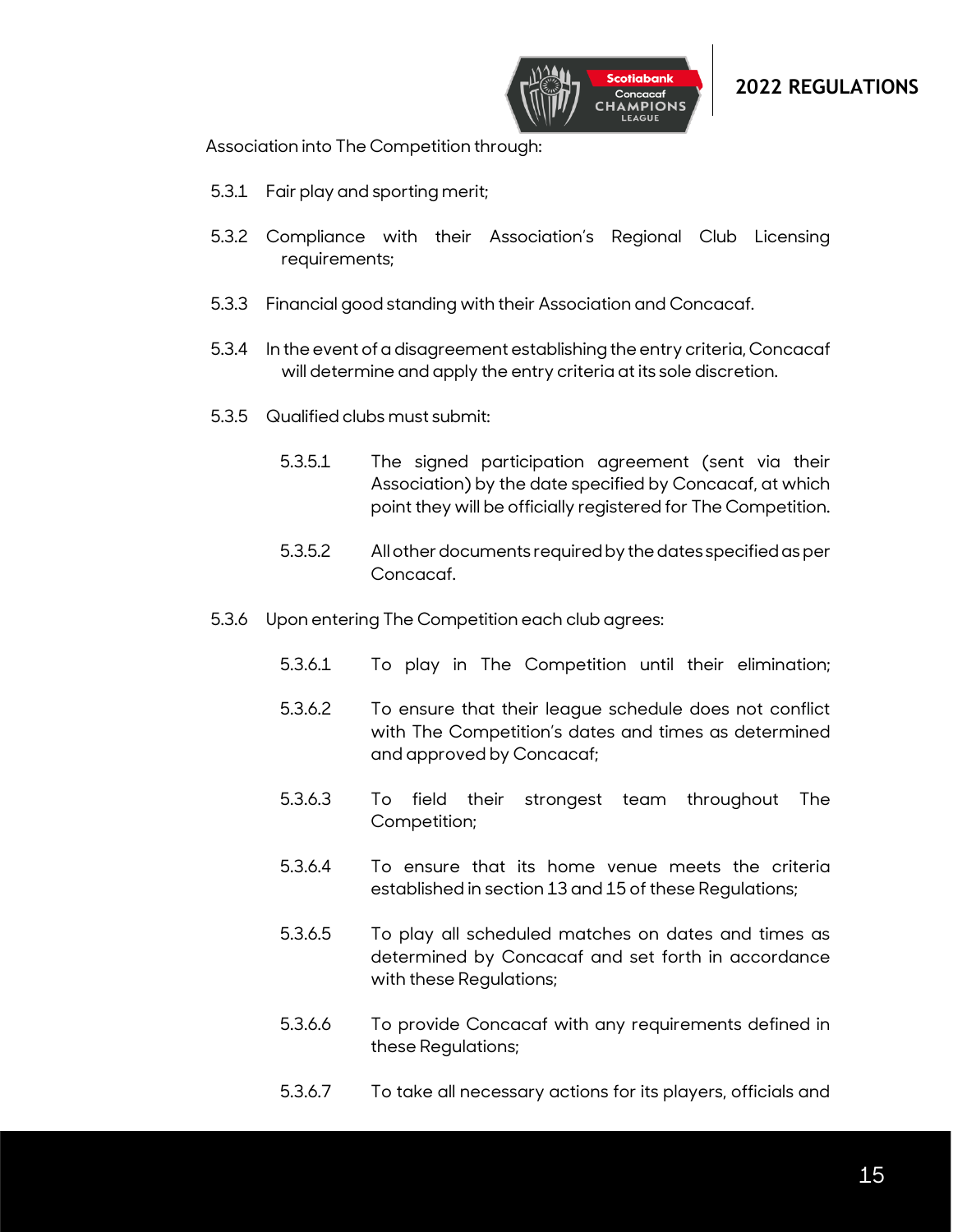

staff to be bound by and comply with all applicable laws, regulations, rules, codes, protocols, directives and decisions, including but not limited to, all disciplinary and appeals rules and procedures, all anti-doping requirements, all anti-match manipulation and antidiscrimination stipulations and all marketing and media requirements;

- 5.3.6.8 To refrain from any illegal, immoral or unethical behavior that damages, or could damage, the integrity and reputation of football and must cooperate fully with Concacaf always, in its efforts to prevent, investigate and sanction such behavior;
- 5.3.6.9 That the club itself as well as its players, officials and staff recognize the jurisdiction of the Court of Arbitration for Sport (CAS), as defined by the Concacaf and FIFA Statutes.
- 5.3.7 The Competition's Champion:
	- 5.3.7.1 Does not gain automatic entry to the next edition of The Competition.
	- 5.3.7.2 Will be required to participate in the FIFA Club World Cup of the same year.
	- 5.3.7.3 If the Champion is unable to participate in the FIFA Club World Cup, then the runner-up will be required to participate in their place.

#### <span id="page-15-0"></span>6. LAWS OF THE GAME

- 6.1 All matches shall be played in accordance with the Laws of the Game in force at the time of The Competition and as laid down by the International Football Association Board. In the case of any discrepancy in the interpretation of the Laws of the Game, the English version shall be authoritative.
- 6.2 Each match shall last 90 minutes, comprising of two periods of 45 minutes, with a half-time interval of 15 minutes.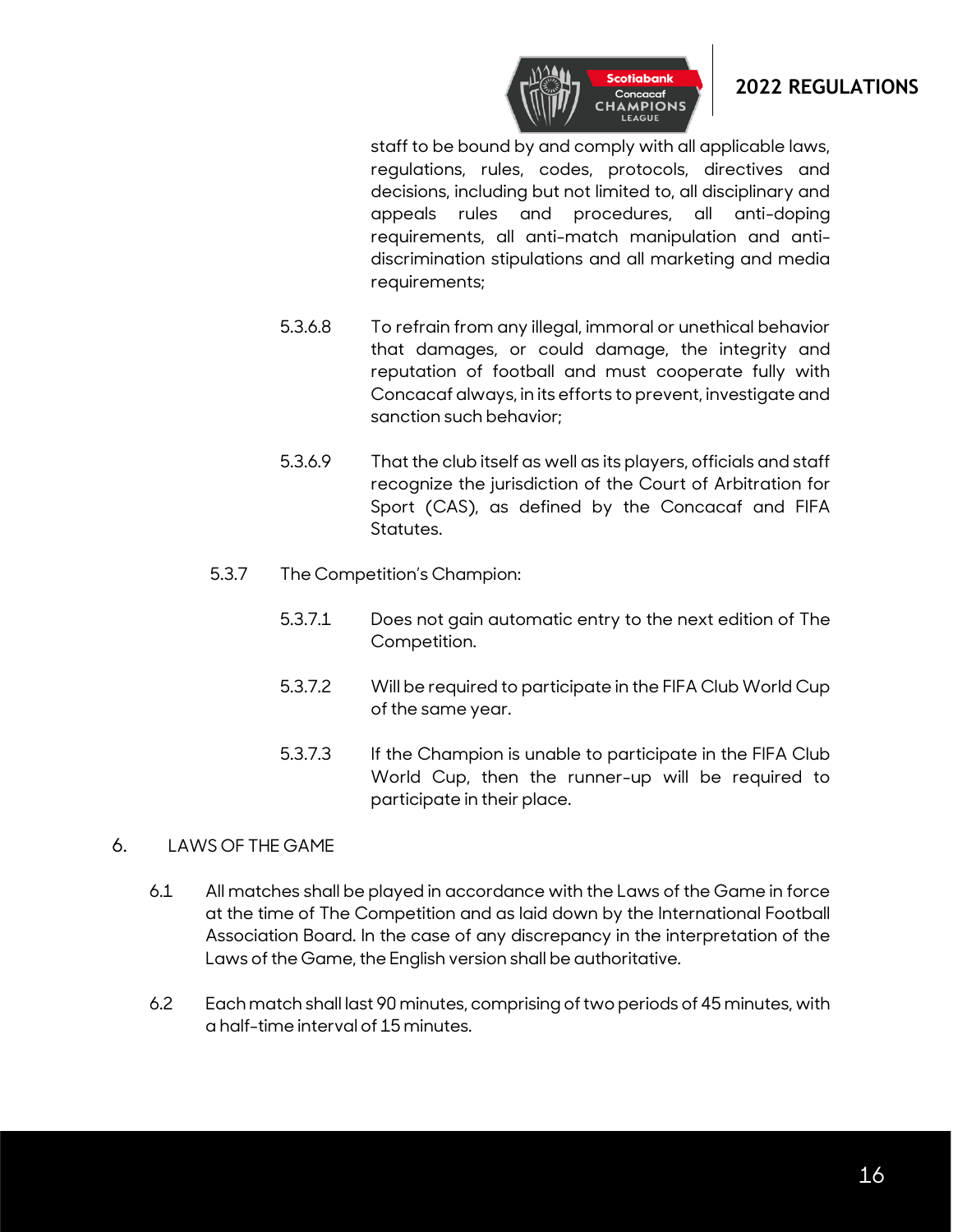

#### <span id="page-16-0"></span>**COMPETITION**

#### <span id="page-16-1"></span>7. WITHDRAWAL, UNPLAYED MATCHES AND ABANDONED MATCHES

- 7.1 If an Association does not properly enter an eligible club or clubs into The Competition, or such clubs are unable to meet the criteria established in these Regulations (considered "non-entry"), then Concacaf will decide, at its sole discretion, the course of action in relation to the vacant space(s) in The Competition. The same will also apply in cases where an Association and/or a club are not in good standing with Concacaf or a club is not in good standing with its Association. This decision may include:
	- 7.1.1 Providing for an alternate club(s) from the Association(s) in question;
	- 7.1.2 Providing for an alternate club from a different Association(s);
	- 7.1.3 In the case of the Caribbean Club Championship the next eligible club;
	- 7.1.4 Leaving a space vacant and granting a "bye" to their opponent(s).
- 7.2 Once having entered The Competition, participating clubs must meet all obligations including participating in all matches. Failure to participate in any match may be considered by Concacaf, at its sole discretion, as a withdrawal from the event. A withdrawal may have a serious impact on the integrity of the event and as such, the penalties as specified below will apply, except in cases of force majeure or unforeseen circumstances deemed acceptable by Concacaf.
- 7.3 The following fines will apply in the case of a withdrawal of a club:
	- 7.3.1 After singing the Participation Agreement up to one week prior to the draw: A fine of USD 15.000;
	- 7.3.2 From one week prior to the draw up to the first match in The Competition: A fine of USD 30.000;
	- 7.3.3 From the first match in The Competition to the quarterfinals: A fine of USD 60.000;
	- 7.3.4 Any time after the team's second leg match in the quarterfinals: A fine of USD 100.000.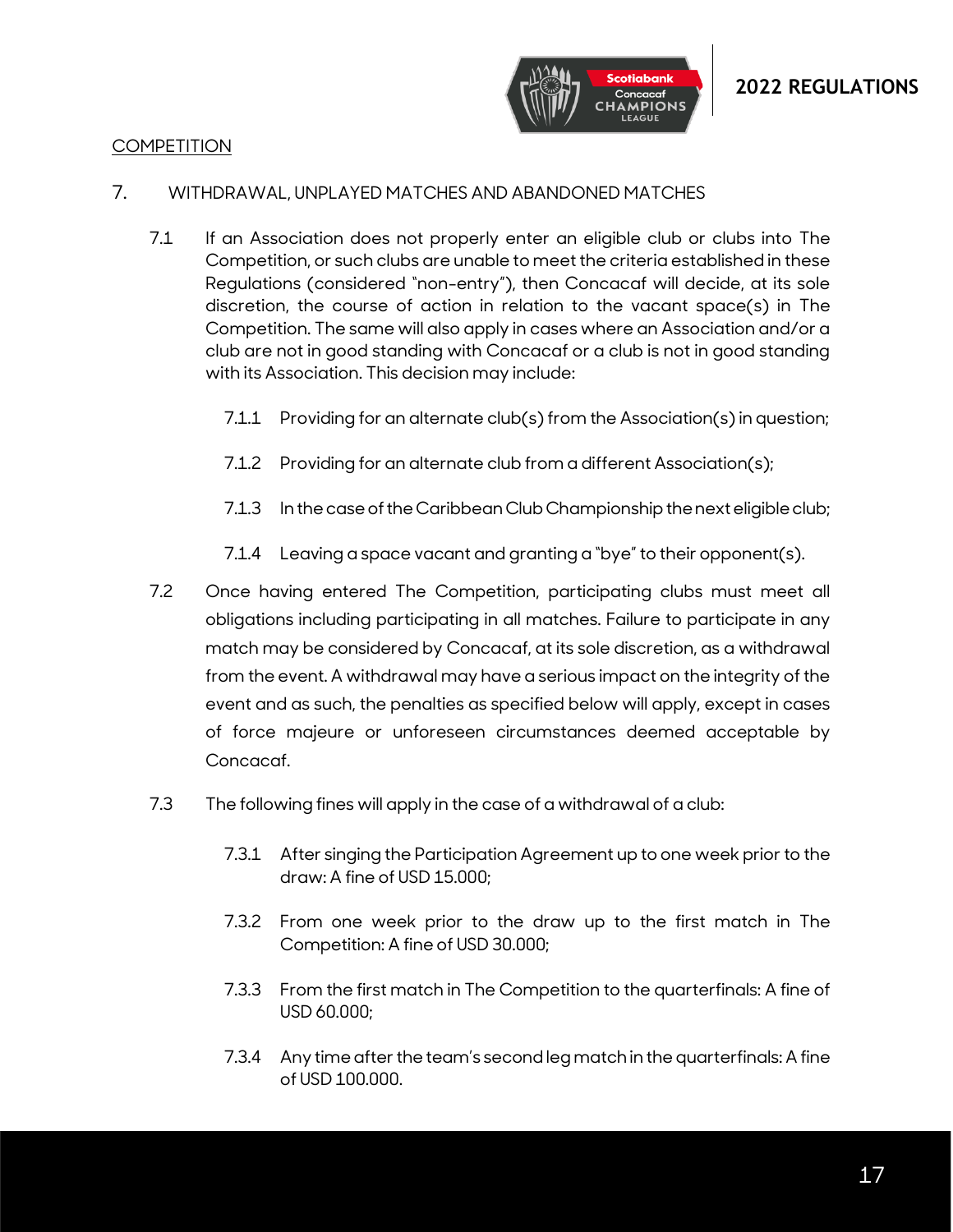

7.4 Failure to play or complete any specific match does not release a team from its obligation to play in other matches as scheduled in The Competition. All cases will be subject to review by the Concacaf Disciplinary Committee (hereinafter: Disciplinary Committee) for possible sanctions and/or fines.

**CHAMPIONS** 

- 7.5 Except in cases of force majeure or unforeseen circumstances as deemed acceptable by Concacaf, a club that withdraws at any stage of The Competition:
	- 7.5.1 May be ordered to reimburse the opposing club(s) and/or Concacaf of any expenses that they have already incurred as a result of its proposed involvement or non-involvement in The Competition;
	- 7.5.2 May be required to pay compensation for any damages or losses arising from its withdrawal;
	- 7.5.3 Will be disqualified from taking part in the next two editions of The Competition;
	- 7.5.4 Will be referred to the Disciplinary Committee for additional sanctions.
- 7.6 The Association of any penalized club will be responsible for ensuring that specified sanctions are carried out and complied with.
- 7.7 Failure of The Competition's Champion to participate in the FIFA Club World Cup, providing it is played, will result in a fine of USD 100.000 payable to Concacaf regardless of any further sanction applied by FIFA.
- 7.8 No appeal can be lodged against these decisions.
- 7.9 If a match cannot commence on-time or is stopped by the Referee before the end of normal time due to force majeure or any other incidents such as, but not limited to, the field is not fit for play, weather conditions, floodlight failure, etc. the following procedures must be followed:
	- 7.9.1 The match must first be delayed for a minimum of 30 minutes, unless the Referee decides that the match can commence earlier, before a decision to reschedule the match is taken;
	- 7.9.2 At the discretion of the Referee, another delay of a maximum of 30 minutes will be allowed if in their opinion this extra period of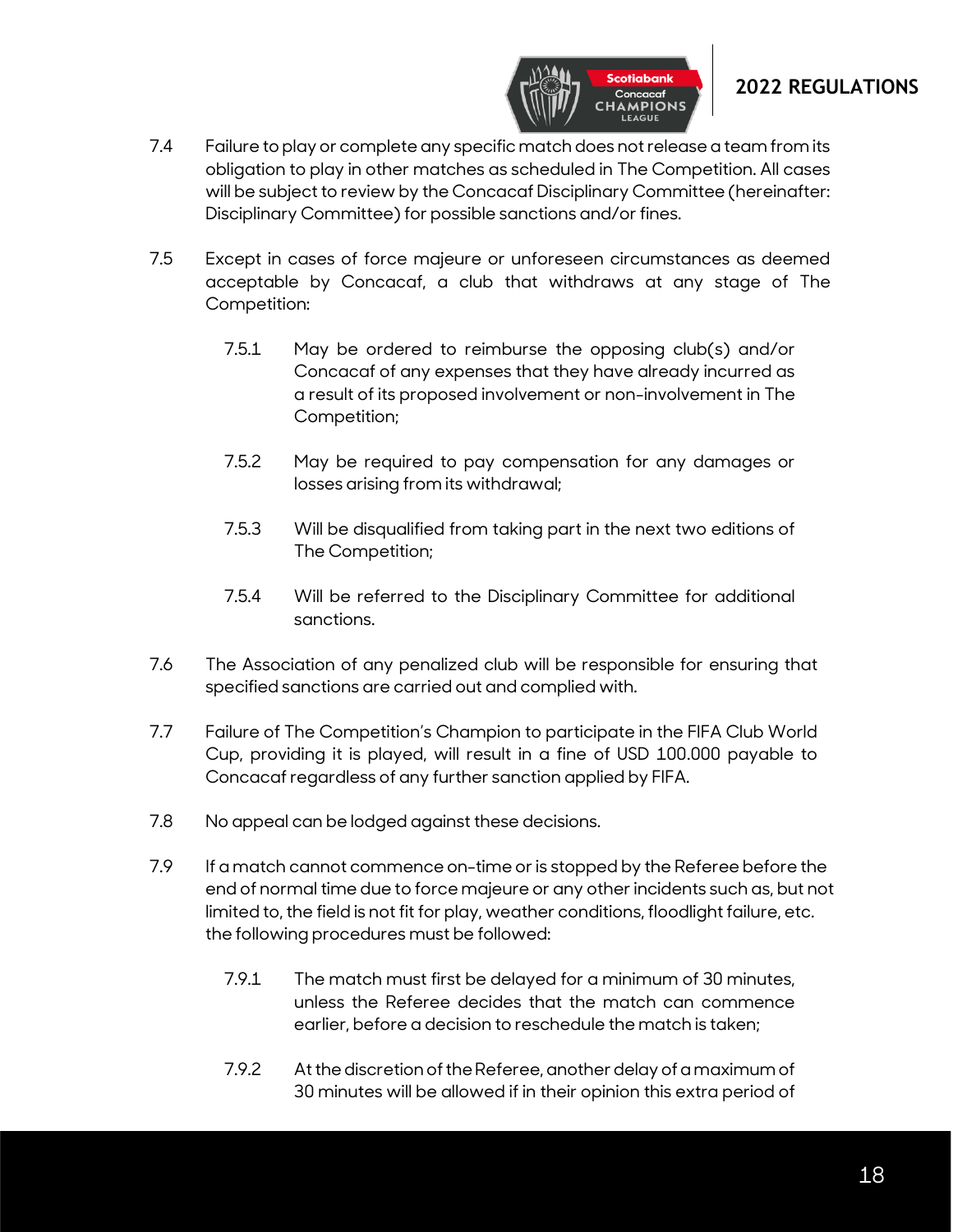

delay will allow the match to commence;

- 7.9.3 Otherwise, at the end of this second 30-minute period, the Referee must declare the match to have been cancelled;
- 7.9.4 In the case of a cancelled match, Concacaf will decide within two hours of the Referee's decision to cancel the match, whether the match can be rescheduled (taking sporting and organizational considerations into account), or whether any other action and decision is needed to continue with The Competition. Any disciplinary sanctions resulting from the cancelled match will remain in force;
- 7.9.5 If the match is stopped and cannot resume for the reasons stated above, then it will be considered abandoned. Play will resume the following day at the point where it was stopped and played to completion, thus avoiding considerable extra expense for the visiting club. If it is still impossible to complete the match the next day for the same reasons, Concacaf will determine how and when the match will be completed. The expenses thus incurred by the visiting club will be divided equally between the two clubs.
- 7.10 The following principles will apply to the recommencement of the match:
	- 7.10.1 The match will recommence with the same players on the field and substitutes available as when the match was initially abandoned;
	- 7.10.2 No additional substitutes may be added to the list of players on the Start List;
	- 7.10.3 The teams can only make the number of substitutions to which they were still entitled when the match was abandoned;
	- 7.10.4 Players sent off during the abandoned match cannot be replaced;
	- 7.10.5 Any sanctions imposed before the match was abandoned remain valid for the remainder of the match;
	- 7.10.6 The kick-off time, date (foreseen for the following day) and location will be decided by Concacaf in consultation with the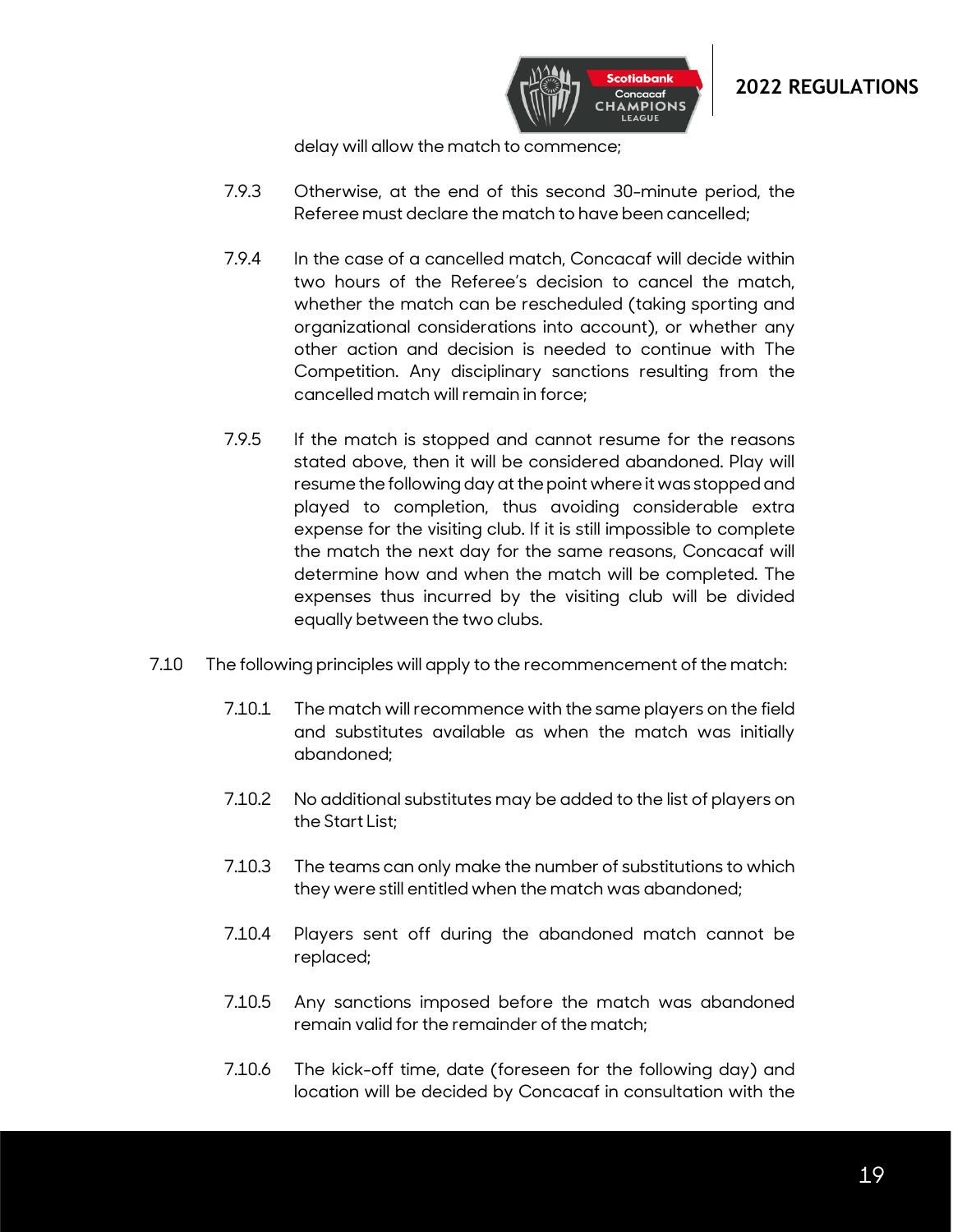

participating clubs;

7.10.7 Any matters requiring further decision will be treated by Concacaf.

#### <span id="page-19-0"></span>8. REPLACEMENTS

8.1 If any Club withdraws or is excluded from The Competition, the Concacaf Council shall decide whether or not to replace the Club in question with another Club.

#### <span id="page-19-1"></span>9. ELIGIBILITY OF PLAYERS

- 9.1 A player who is elected to represent his club in The Competition, must comply with all Concacaf statutory requirements for eligibility of players.
- 9.2 Protests regarding the eligibility of players shall be decided by the Disciplinary Committee in accordance with the FIFA Disciplinary Code and upon its entry into force, the Concacaf Disciplinary Code.
- 9.3 The club shall be responsible for fielding only eligible players. Failure to do so shall lead to the consequences stipulated in the FIFA Disciplinary Code and upon its entry into force the Concacaf Disciplinary Code.
- 9.4 If Concacaf believes a player's eligibility is in question, Concacaf reserves the right to consider the said player ineligible to participate in any stage of The Competition until the player's eligibility status is confirmed by Concacaf in accordance with the applicable regulations.
- 9.5 Any team found to have fielded an ineligible player will forfeit the match. If the result of the match was a victory for the club fielding the ineligible player, three points will be awarded to the opposing club on the basis of a 3-0 score, or higher depending on the result of the match. This incident will be submitted to the Disciplinary Committee for further review.

#### <span id="page-19-2"></span>10. PLAYERS' LISTS

- 10.1 Competition Roster
	- 10.1.1 Clubs must provide their 35-player roster to Concacaf no later than 14 days prior to start of The Competition. This list is binding and must contain the names of no less than 18 players and no more than 35.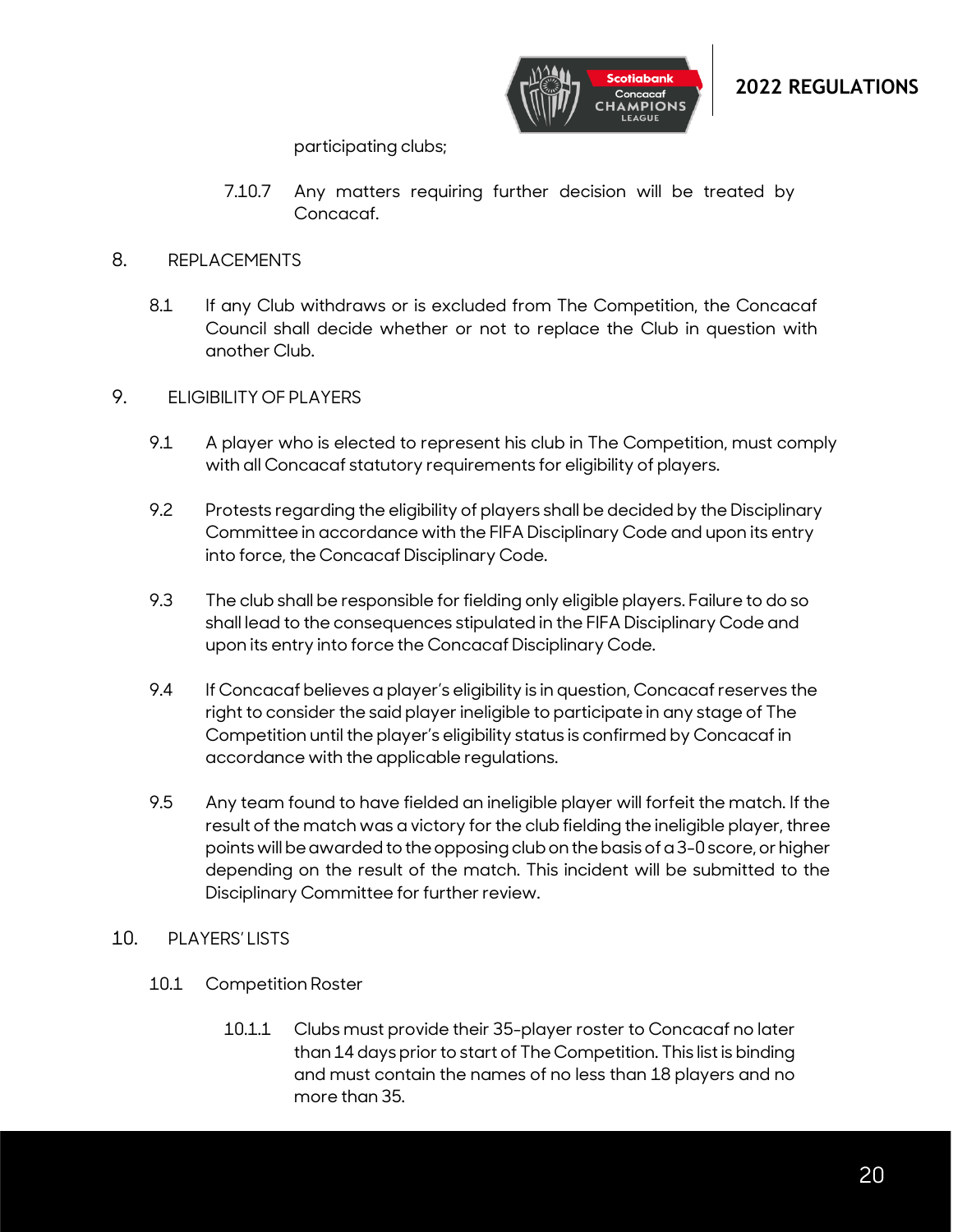



**HAMPIONS:** 

- 10.1.3 Clubs must provide their 23-player final match roster (with a minimum of 18), selected from their approved 35-player competition roster, to Concacaf no later than 44 hours prior to each match kickoff.
- 10.1.4 A player already registered by a club cannot be deleted from the roster regardless of the reason.
- 10.1.5 Clubs must register at least three goalkeepers on their 35 player roster of which a minimum of two must be listed on the 23-player roster.
- 10.1.6 If both registered goalkeepers suffer long-term injuries or illness, then the club may replace the goalkeeper in question with a goalkeeper at any time during The Competition from the 35-player roster. An injury or illness is considered long-term if it incapacitates the goalie for longer than 35 days. A medical report must be submitted to Concacaf detailing the extent of the injury to the goalkeeper before a replacement player, from the 35-player roster, will be permitted as a replacement.
- 10.1.7 All rosters and team officials must be approved by club's Federation prior to being sent to Concacaf.
- 10.2 Once a player has had active time on the field for a club in The Competition, that player may not be registered for any other club during the same edition of The Competition.
- 10.3 Participating Clubs will be allowed to provide a new 35-player (minimum of 4 goalkeepers) roster to Concacaf no later than 14 days prior to the date of their first Semifinal match. This list is binding and must contain the names of no less than 25 players and no more than 35 players. Once a player has had active time on the field of play for a club during the Round of 16 or Quarterfinal rounds, that player may not participate in the competition for any other team. A jersey number that has already been registered with a player cannot be registered to any other player in the new 35-player roster.
- 10.4 All players must be registered with the club and the appropriate Federationand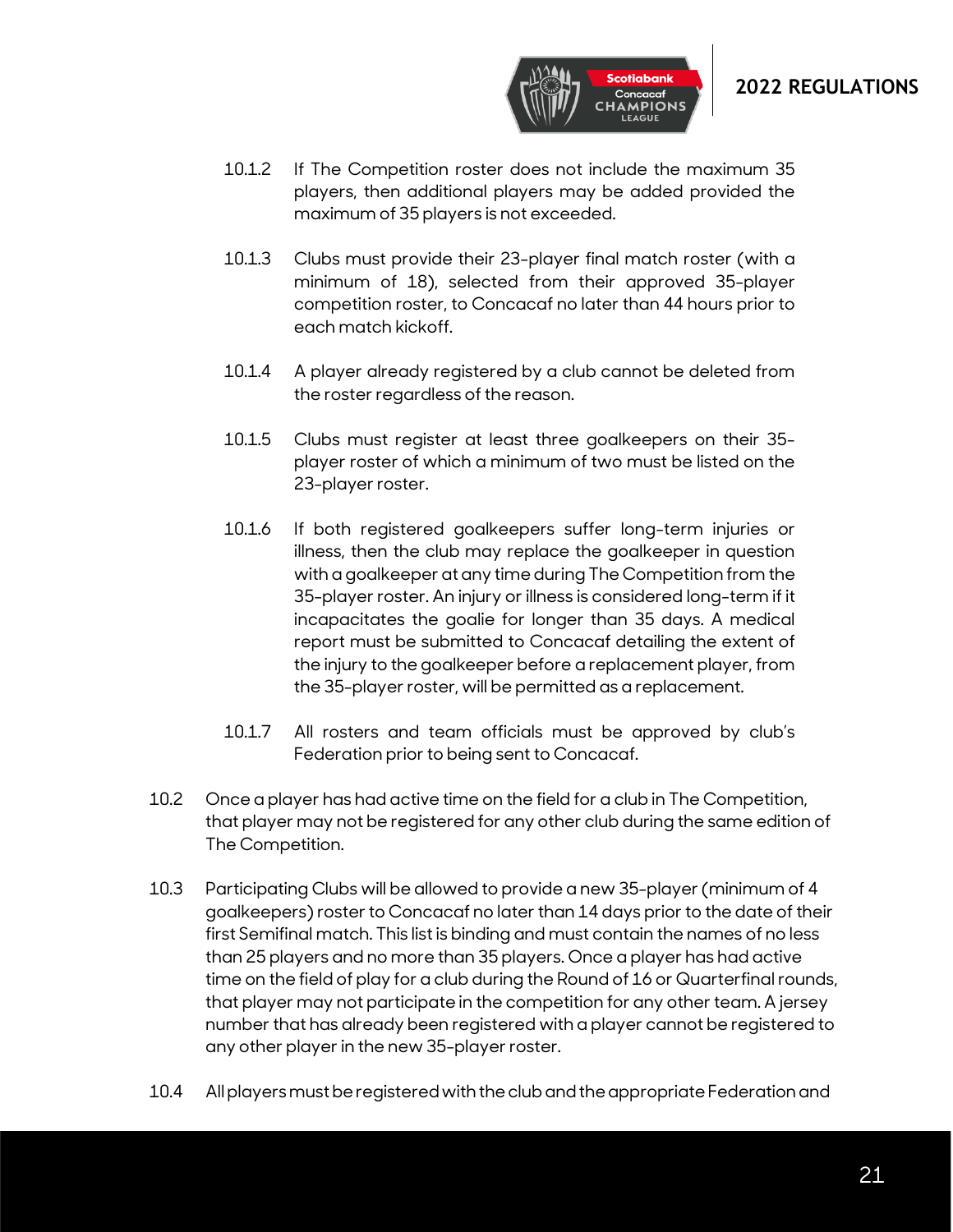

eligible to play in any league match for the current playing season per the FIFA transfer deadlines in each country.

10.5 All participating players must have a legal and valid government issued identification containing a photograph and giving full particulars on the date of birth (day, month and year).

#### <span id="page-21-0"></span>11. START LISTS AND SUBSTITUTES ON THE BENCH

- 11.1 A player that is inscribed on a team's roster as per section 10.1 and plays in an official match cannot be registered for a club in the same edition of The Competition in which they are participating.
- 11.2 Upon arrival at the venue and no later than 90 minutes prior to any match, a representative from each team must submit their start list of 18 players, selected from within the previously submitted 23-Player Roster, to the Venue Coordinator or other authorized Concacaf official, and should also have the aforementioned identification documentation for verification if needed. Any player without the relevant documentation may be deemed ineligible to play.
- 11.3 If a starting player sustains a serious injury or is so ill that he cannot longer be expected to play, he may be replaced prior to pregame protocol without penalty by an eligible substitute from the 18-player start list, but must be listed as injured on the Start List and will be ineligible to play the match.
- 11.4 A maximum of seven (7) substitute players and nine (9) club officials are permitted on the substitutes' bench. The club officials must have their names and functions indicated on the official form provided by Concacaf prior to the match. Note: suspended players or officials are not permitted to sit on the substitutes' bench.

#### <span id="page-21-1"></span>12. FORMAT AND STRUCTURE OF THE COMPETITION

- 12.1 Matches in The Competition will be evening matches and played on either Tuesday, Wednesday, or Thursday as decided by Concacaf.
- 12.2 Clubs agree to play at their home venues, which must be approved by Concacaf, and must ensure that their league schedule does not conflict with the dates and times as determined and approved by the Confederation.
- 12.3 The Competition will consist of four (4) rounds: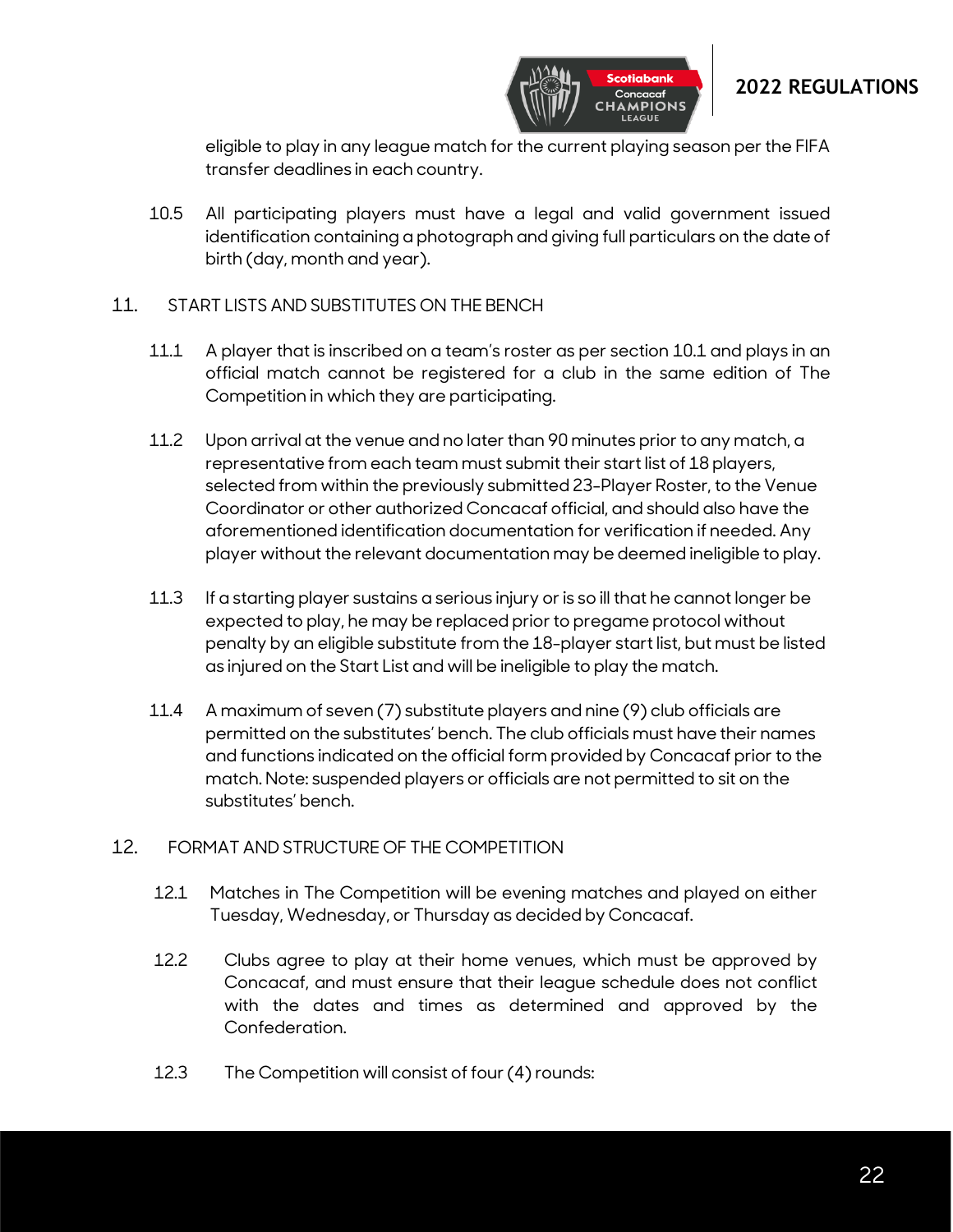

- 12.3.1 Round of 16
- 12.3.2 Quarterfinals
- 12.3.3 Semifinals
- 12.3.4 Finals
- 12.4 The Round of 16, Quarterfinals, Semifinals, and Finals will consist of a home and away series with the series winner advancing to the next round.
- 12.5 The draw will be conducted as follows:
	- 12.5.1 The 16 participating clubs will be drawn into eight (8) pairs; R16-1 through R16-8
	- 12.5.2 Eight clubs will be seeded based on their Association's ranking over the last five years and will be randomly drawn into slots 1-8.
	- 12.5.3 The non-seeded clubs will be randomly drawn and paired starting with R16-1 and will continue until every non-seeded club is drawn against an opponent.
	- 12.5.4 Clubs from the same Member Association cannot be drawn against each otherin the Round of 16.
		- 12.5.4.1 In the event a "wildcard" club enters The Competition, such a club may be drawn to play against teams from its own Association.
- 12.6 Format
	- 12.6.1 Teams will be awarded three(3)points for every match they win and one (1) point for every match they tie. No points will be awarded for matches lost.
	- 12.6.2 The winner of each R16 series will advance to the Quarterfinals (QF).
		- QF1: R16-1 vs R16-2
		- QF2: R16-3 vs R16-4
		- **QF3: R16-5 vs R16-6**
		- QF4: R16-7 vs R16-8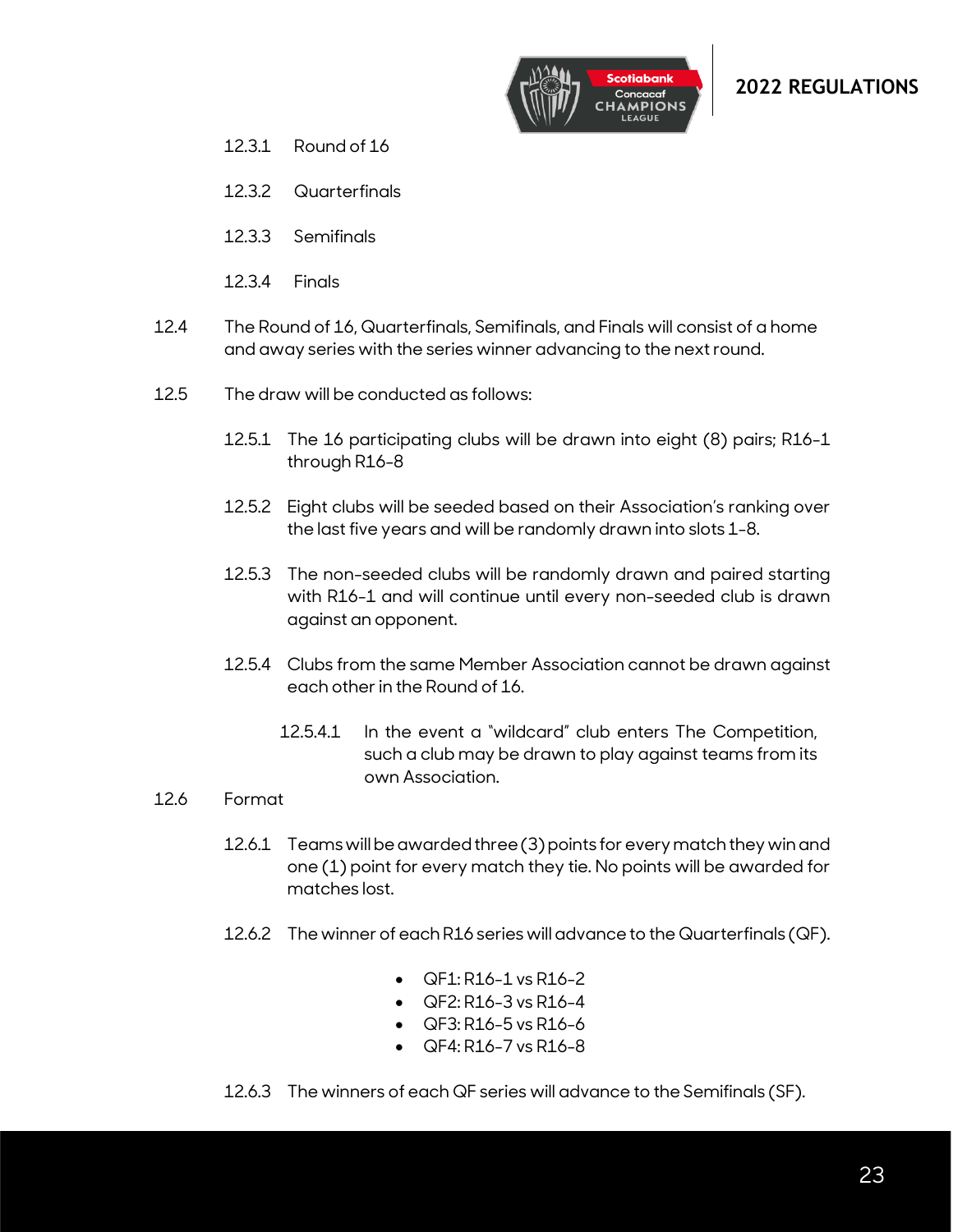

- $SF1: QF1$  vs  $QF2$
- $SF2: QF3$  vs  $QF4$
- 12.6.4 The winners of each SF series will advance to the Final.
	- Final: SF1 vs SF2
- 12.7 Tie-Breaker Procedures for the Round of 16, Quarterfinals, and Semifinals:
	- 12.7.1 If the aggregate goals between the two teams are equal at the end of regulation time of the 2<sup>nd</sup> leg match, the tie-breaker criteria will be determined as follows:
		- 12.7.1.1 Greater number of away goals scored in regulation time in the two matches;
		- 12.7.1.2 If still tied, then kicks from the penalty spot procedure will take place as per the IFAB Laws of the Game.
- 12.8 Tie-Breaker Procedure for the Finals:
	- 12.8.1 Away goals will not hold any value in the final round.
	- 12.8.2 If the aggregate goals between the two teams are equal at the end of regulation time of the 2<sup>nd</sup> leg match, two 15-minute periods of extra time will be played.
	- 12.8.3 If extra time is required there is a five-minute break between the end of regular time and start of extra time. As a rule, the players remain on the field of play during this five-minute break, at the discretion of the referee.
	- 12.8.4 If the result is still tied after the  $2^{nd}$  period of extra-time, then kicks from the penalty spot procedure will take place as per the IFAB Laws of the Game.
	- 12.8.5 A sixth substitute will be allowed in extra time.
- 12.9 Determining the 2<sup>nd</sup> leg hosts per round:
	- 12.9.1 Round of 16: All the higher-seeded teams will host the  $2<sup>nd</sup>$  leg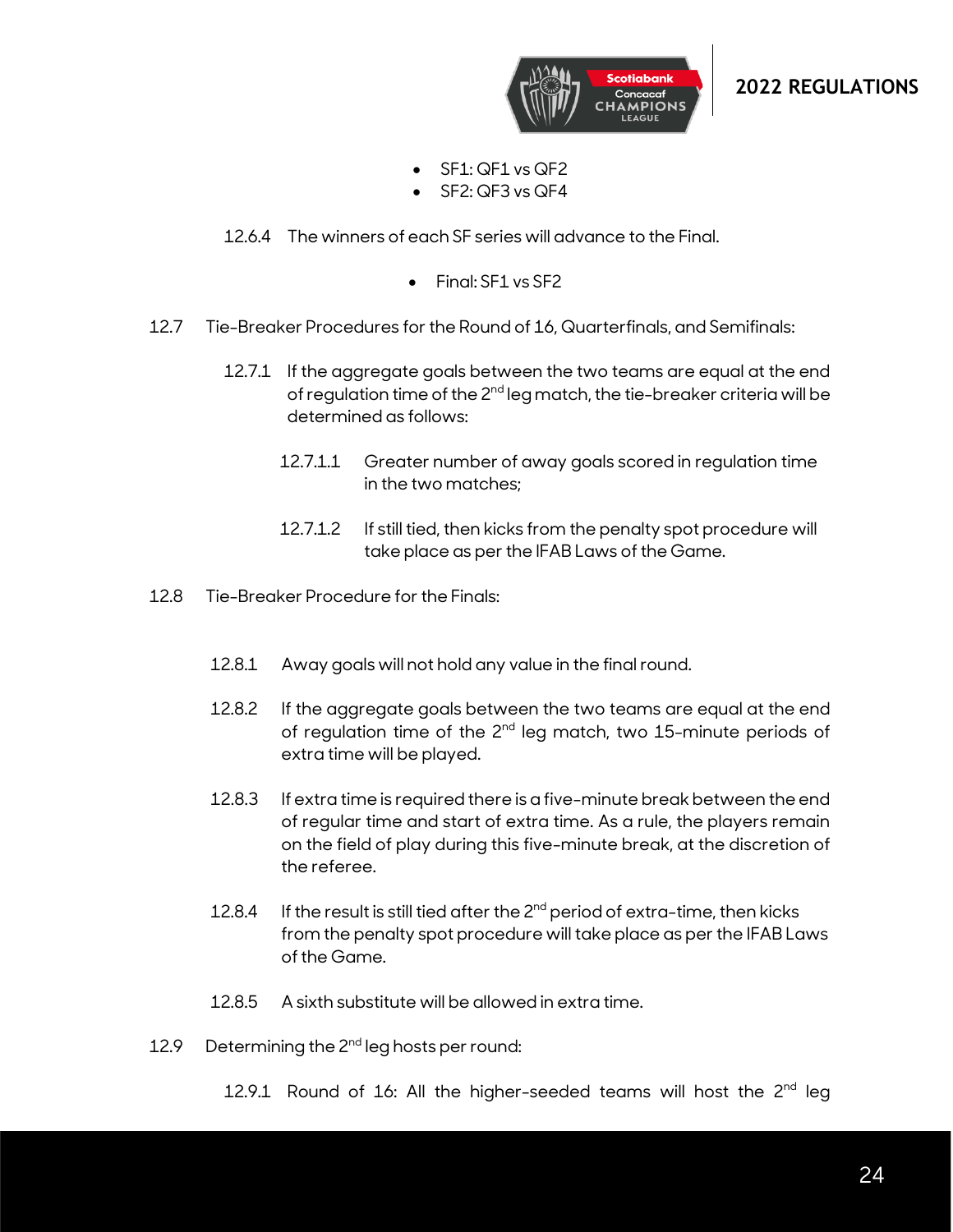



matches;

- 12.9.2 Quarterfinals: The winners of the odd numbered matchups in the Round of 16 (R16-1, R16-3, R16-5 and R16-7) will host the 2<sup>nd</sup> leg of the Quarterfinals;
- 12.9.3 Semifinals: The highest ranked clubs, based on total points accumulated in the Round of 16 and the Quarterfinals will host the 2<sup>nd</sup> leg match of the Semifinals;
- 12.9.4 Finals: The highest ranked club based on total points accumulated in The Competition, will host the 2<sup>nd</sup> leg Final.
- 12.9.5 Teams will be awarded three(3)points for every match they win and one (1) point for every match they tie. No points will be awarded for matches lost. To determine the ranking of the clubs the following tiebreaker criteria will apply:
	- 12.9.5.1 Most points awarded;
	- 12.9.5.2 Best goal difference;
	- 12.9.5.3 Most goals scored;
	- 12.9.5.4 Most away goals scored;
	- 12.9.5.5 Most wins;
	- 12.9.5.6 Most away wins;
	- 12.9.5.7 The lowest number of points accumulated based on the number of yellow and red cards per match according to the following parameters:
	- First yellow card:  $+1$  point
	- Second yellow card (Indirect Red Card): +3 points

12.9.5.8 Drawing of lots by Concacaf.

- Direct red card:  $+ 4$  points
	- Yellow card and direct red card: + 5 points
- 
- 
- -
- <span id="page-24-0"></span>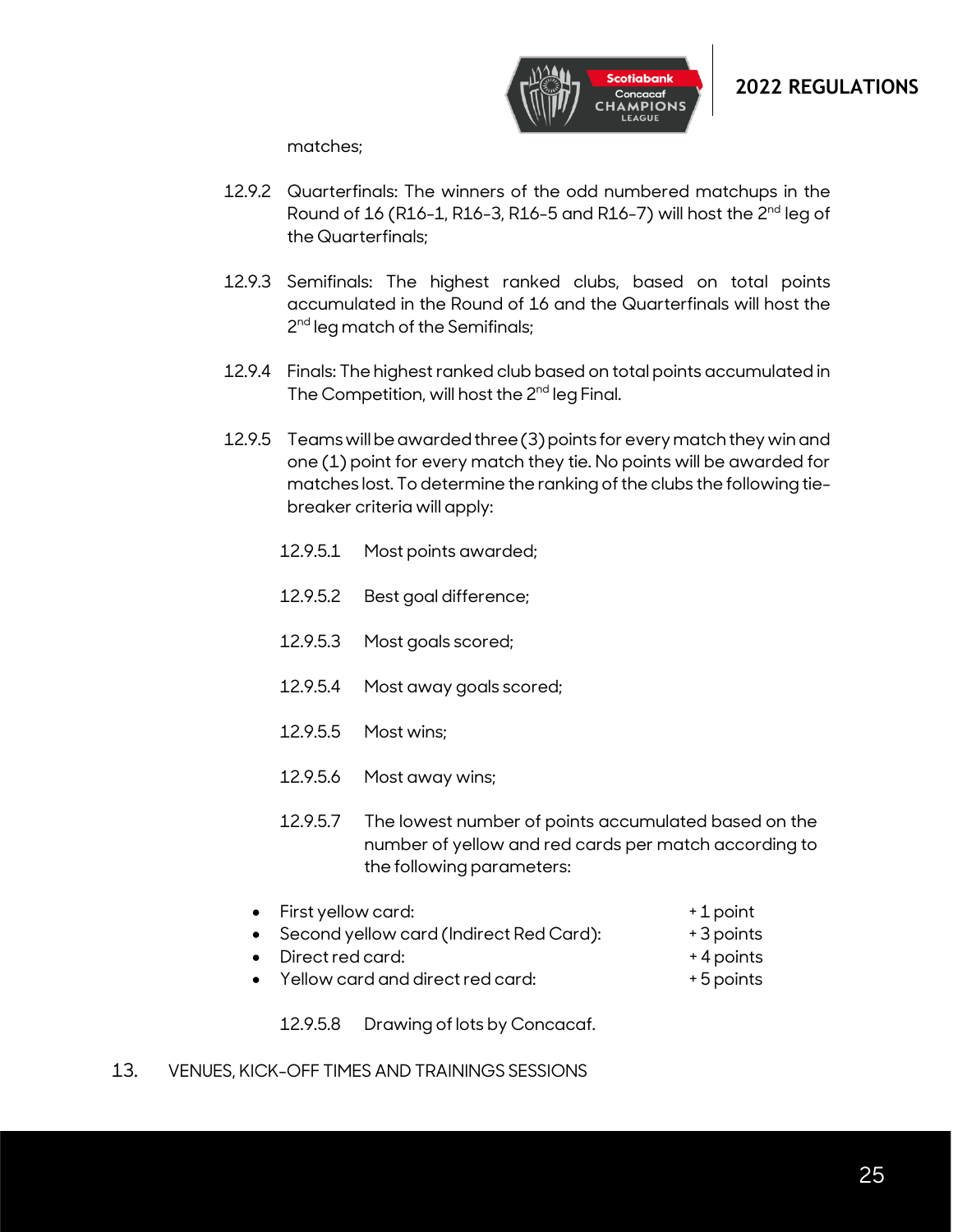

- 13.1 Each Association is responsible for the inspection of the venue(s) that reside within its territories and in which will be utilized for this competition. This inspection must be completed no later than 90 days prior to the start of The Competition utilizing Concacaf's inspection forms.
- 13.2 Unless stipulated otherwise in these Regulations, matches in The Competition must be played in a stadium which meets all the requirements and standards as stated in these Regulations. Participating clubs must ensure that their stadium meets the aforementioned requirements and standards no later than 60 days prior to the first match.
- 13.3 Lighting
	- 13.3.1 The Field of Play must comply with the illumination requirements as per the Technical Guide and Concacaf Stadium Guidelines 2022-2023.
	- 13.3.2 The field lights must be fully turned on 75 minutes prior to kick off or before sunset, whichever comes first.
	- 13.3.3 Clubs must ensure that field lighting installations are maintained and provide Concacaf with a valid lighting certificate issued within the previous 12 months. Concacaf may conduct an independent assessment of lighting levels in stadiums and will notify the clubs in good time of the results of such assessments and of any corrections to be made.
	- 13.3.4 An emergency power generation system must be available which, in the event of a power failure, guarantees sufficient light for the safe egress of those in attendance.
	- 13.3.5 Matches played at night may be played only at venues where the floodlighting installations meet the minimum lighting requirements laid down by Concacaf, i.e. that the whole pitch shall be evenly lit, with a recommended lighting level of at least 1,000 lux or as specified per tournament. An emergency power generator must also be available which, in the event of a power failure, guarantees at least two-thirds of the aforementioned intensity of light for the whole pitch. Concacaf is entitled to grant exceptions.
- 13.4 The practice field must be the same size and type (artificial or natural pitch) as the match field and will be subject to approval by Concacaf. The practice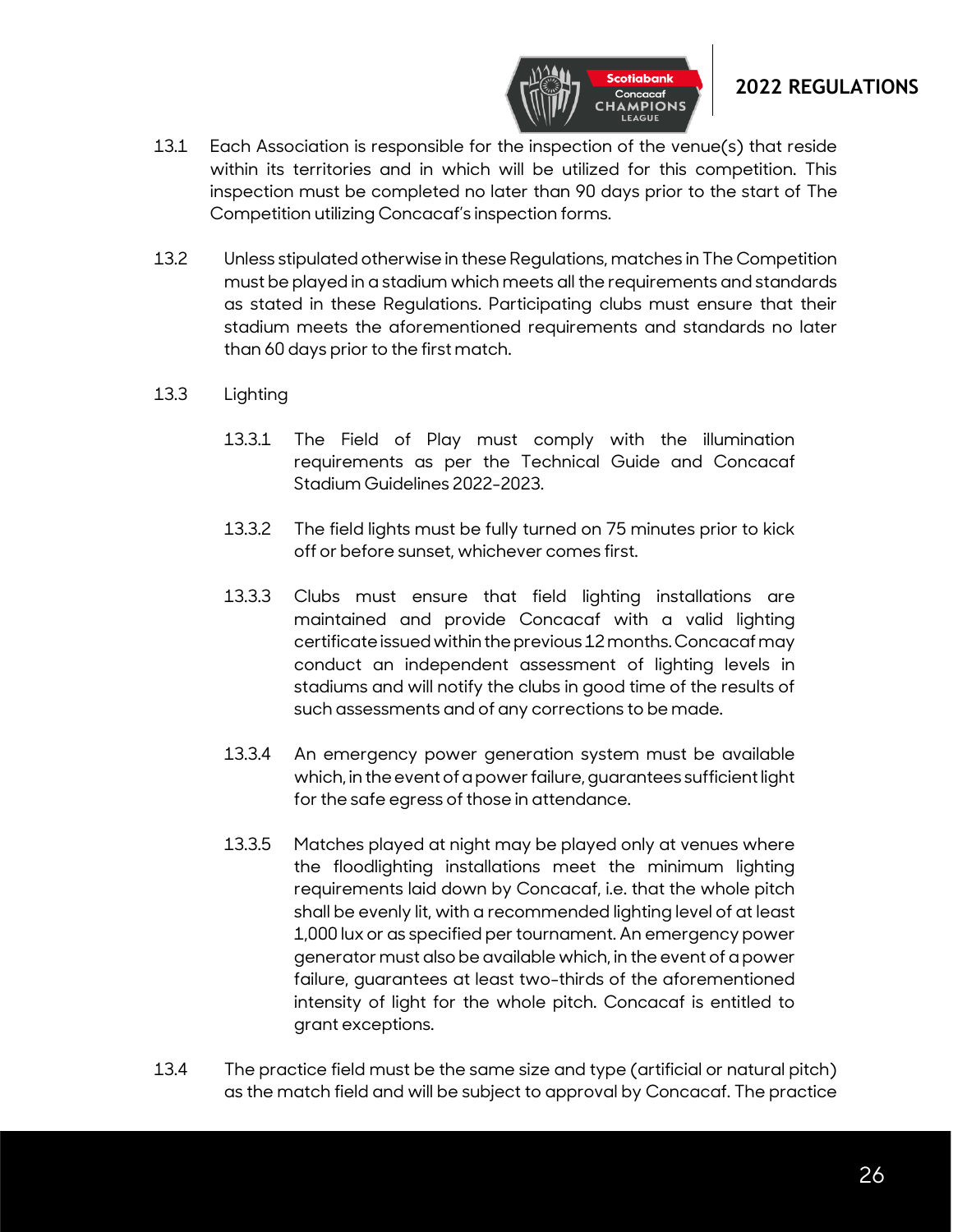

field will only be utilized if the teams are unable to conduct their official practice at the stadium due to severe weather or unless such training would, in the view of the Referee, Match Commissioner or other Concacaf Officials, cause excessive damage to the playing surface.

- 13.5 If the visiting club cannot train on the match field, the home club must advise the reasons why the field is not available, allow the visiting club to do a walk around the field to get used to the stadium, and make a field of comparable quality and surface available at no cost to them.
- 13.6 Clocks in the stadium showing the amount of time played may run during the match, provided that they run up (from 0'-45' in the 1st half and 45'-90' in the second half) and that they are stopped at the end of normal playing time in each half.
- 13.7 Each home club must open stadium doors to spectators a minimum of two (2) hours prior to scheduled kick-off.
- 13.8 Official Training
	- 13.8.1 Weather permitting and based on the condition of the pitch, both teams will be allowed to train for a maximum of one hour for their official practice at the stadium on MD-1 to preserve the pitch.
	- 13.8.2 The visiting team will be given preference to the time they wish to train on MD-1. If stadium lighting is required for training, then it must be provided by the home club at no extra charge to the visiting team.
	- 13.8.3 If the match is to be played on an artificial pitch, then the visiting team will be permitted a maximum of two hours training session.
	- 13.8.4 Clubs must inform Concacaf of their official training time one week prior the match.
	- 13.8.5 The match officials will also be allowed a one-hour training session on MD-1 at the stadium.
	- 13.8.6 If either club chooses not to train at the stadium or to conduct a training on MD-1, they must inform the Venue Coordinator and Concacaf HQ in order to coordinate their media obligations at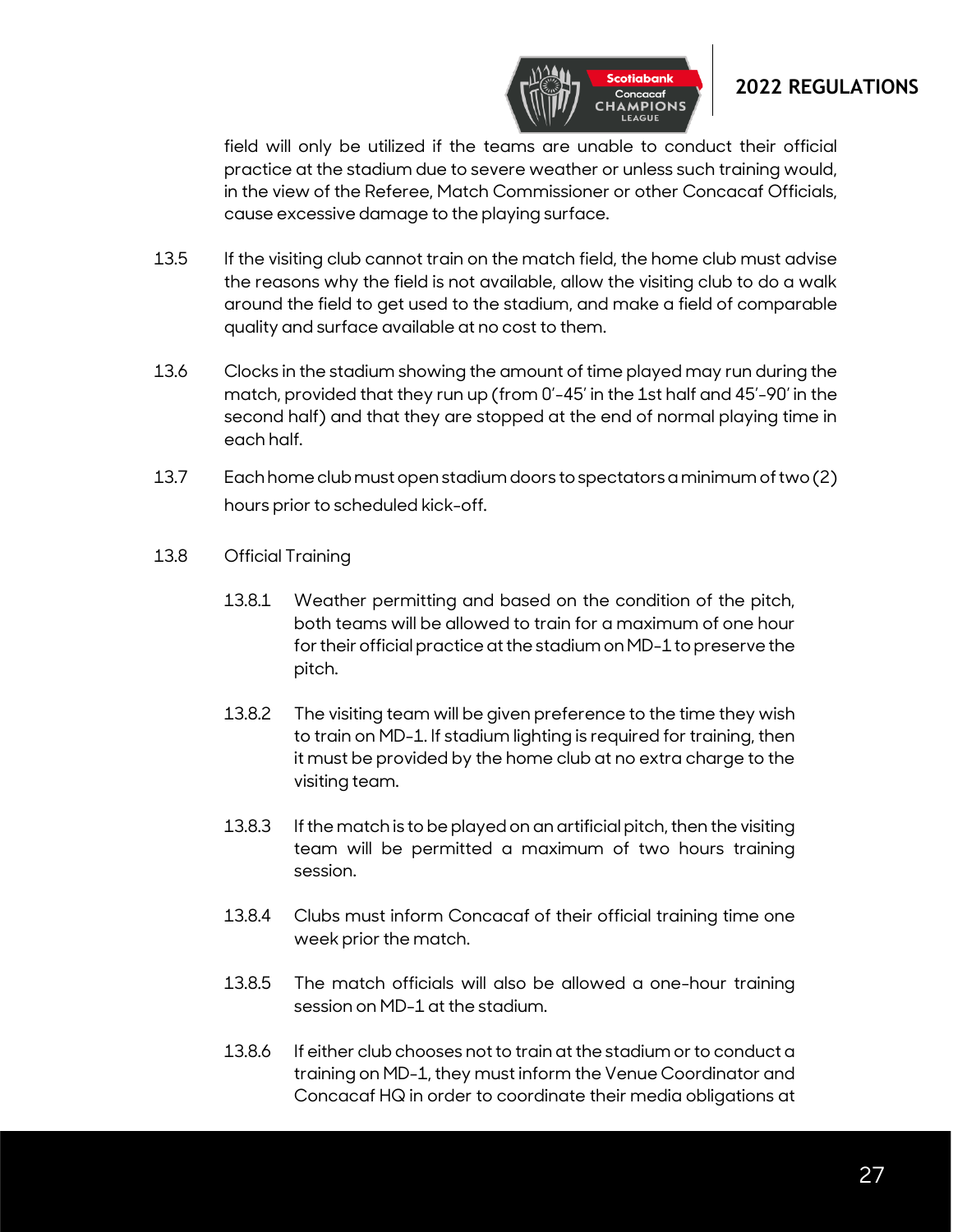

least 48 hours prior.

- 13.8.7 For the Finals, clubs must hold an official training session in the match stadium and these sessions shall be open to the media for 15 minutes.
- 13.8.8 All official trainings must end by a minimum of 24 hours prior to the scheduled kick-off time.

#### <span id="page-27-0"></span>14. STADIUM AVAILABILTY

- 14.1 The stadium must be made available solely to be used by Concacaf starting the day prior to the club's home match to conduct walk-throughs, install signage, branding and to conduct any other activity reasonably requested. If a substitute stadium is used, Concacaf will request verification of compliance from the ownership ensuring its availability for the match dates.
- 14.2 Stadiums must be made available to the visiting team and Match Officials for the purposes of training the day before the scheduled match.

#### <span id="page-27-1"></span>15. STADIUM INFRASTRUCTURE AND EQUIPMENT

- 15.1 Each participating club will be responsible to ensure that their home stadium and its facilities comply with the standards of safety and security required for international matches, including venue staffing levels as per the FIFA Stadium Regulations. The fields of play, facilities and accessory equipment will be in optimum conditions and must comply with the provisions stipulated in the Laws of the Game and all other relevant regulations.
- 15.2 Concacaf will conduct stadium inspections:
	- 15.2.1 If deemed necessary by Concacaf before or during The Competition;
	- 15.2.2 No later than 45 days prior to a match in any round for a stadium that will act as a substitute for the participant's home stadium, after initial inspections have already been conducted;
	- 15.2.3 If a substitute stadium must be utilized after inspections of the primary stadium have already been completed, and at any time after the commencement of The Competition, the cost of the inspection will be charged to the club and/or the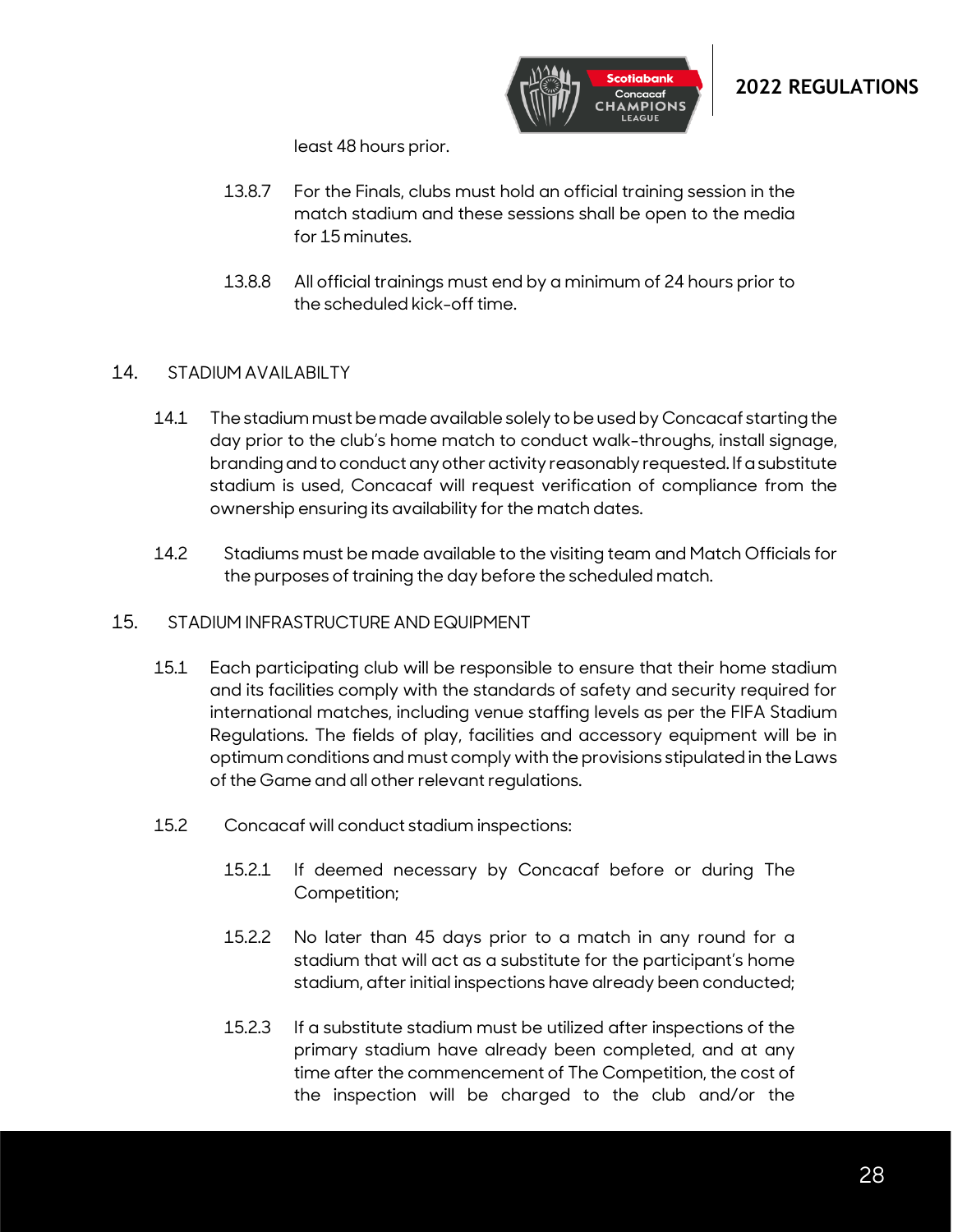



Association who requested this change;

- 15.2.4 If a secondary or a follow-up inspection is required, the cost of the additional inspection(s) will be charged to the club.
- 15.3 Home Stadium
	- 15.3.1 The home stadium selected by the participating club should be the regular stadium used by the club for its home matches;
	- 15.3.2 In the event that the club's usual stadium does not meet the minimum criteria established in these Regulations and other Concacaf policy documents, the club will be required to make all reasonable efforts, to meet such standards at no cost to Concacaf;
	- 15.3.3 If after exhausting all reasonable efforts, the club's home stadium does not meet the minimum criteria, then the participating club will be permitted to select an alternate stadium, which is subject to the approval by Concacaf, as their home stadium provided such stadium is located within the same country.
	- 15.3.4 Any club permitted or required, under the terms of these Regulations, to play a home match in a stadium not ordinarily their own, does so at entirely its own cost.
	- 15.3.5 If no alternative stadium is available, then the club will forfeit their entry into the tournament and Concacaf will decide on a replacement at its sole discretion.
- 15.4 Field Surface and Condition
	- 15.4.1 The matches of The Competition may be played on natural or artificial surfaces.
	- 15.4.2 If an artificial pitch is used, the club must provide to Concacaf a valid FIFA licensing certificate which meets the requirements of the FIFA Quality Programme for football turf. This certification may be either FIFA Quality or FIFA Quality Pro and must be valid for the entirety of The Competition.
	- 15.4.3 Each participating club will guarantee that the match and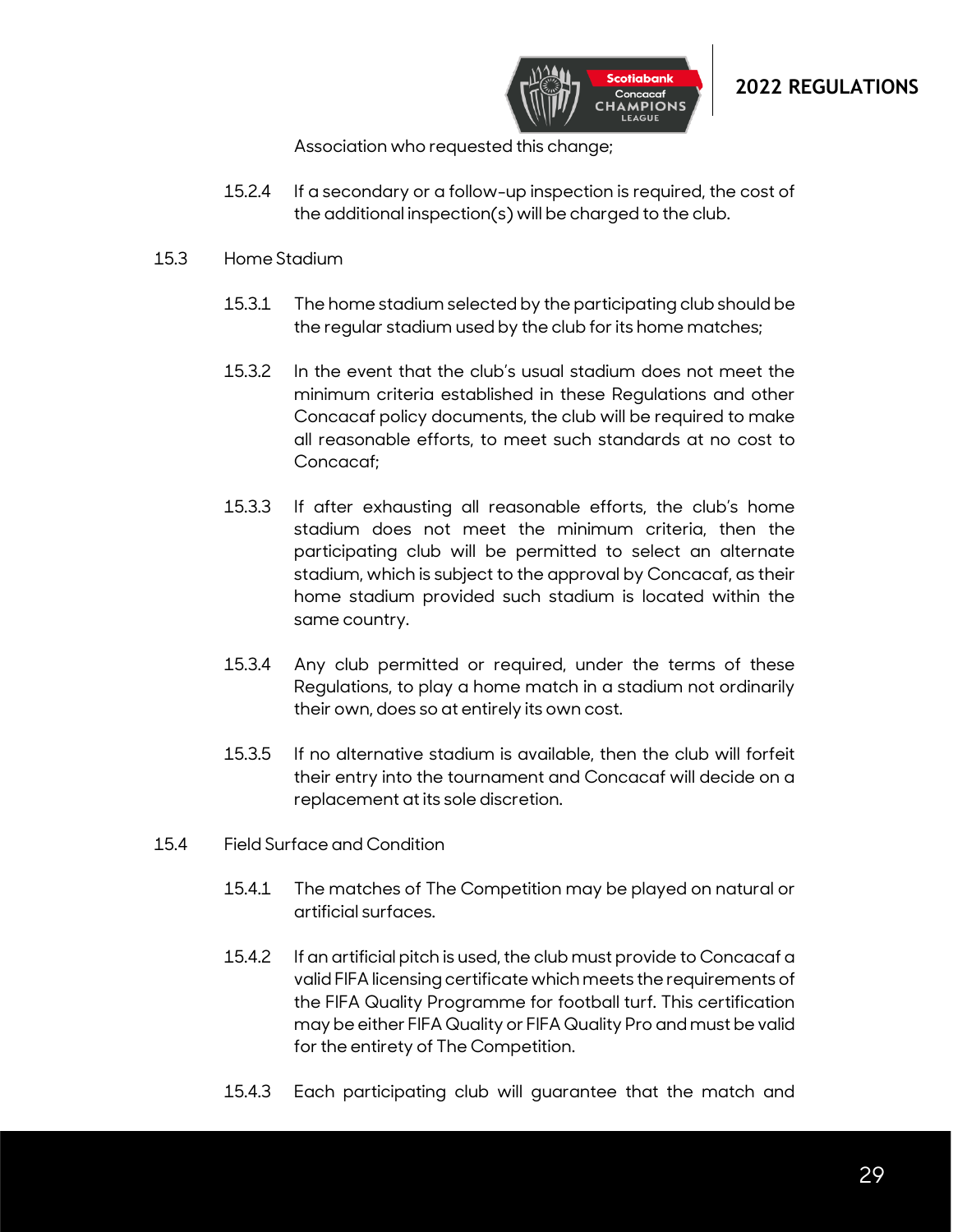

practice fields chosen for The Competition are of international standards and comply with the Laws of the Game. They will also be subject to the approval of Concacaf.

- 15.4.4 Clubs must comply with Concacaf's match-day field watering guidelines as described in the Technical Guide.
- 15.4.5 If the home club considers the field unfit for play, Concacaf will be informed immediately, as well as the visiting team and the Match Officials before their departure. If the host club fails to do this, it will be obliged to cover all expenses incurred for travel, board and lodging of the parties involved.
- 15.4.6 However, if prior to the match kickoff time the home club is not able to rectify the pitch in accordance with the Laws of the Game, the home club will forfeit the match. The victory, a score of 3-0, and the resulting three points will be awarded to the opposing team. The matter will also be referred to the Disciplinary Committee for appropriate action.
- 15.4.7 If there is any doubt regarding the condition of the field once the visiting team and the Match Officials have already left for the host city, the Referee will decide whether the field is playable or not.
- 15.4.8 Each stadium must have sufficient space to allow the substitutes to warm up during the match, in accordance with the Technical Guide.
- 15.5 Stadium Signage and Audio/Visual Branding
	- 15.5.1 Each stadium must provide Concacaf with "exclusive areas" that are free of any commercial signage and/or advertising (whether temporary or permanent) whatsoever, including corporate, civic, or club marks. The "exclusive areas" are further defined in the Commercial Regulations. These "exclusive areas" should be provided to Concacaf on both MD-1 and MD.
	- 15.5.2 There can be no restrictions, except in cases of national law, on what signage may be permitted to be displayed in the stadium by Concacaf. Further details are included in the Commercial Regulations.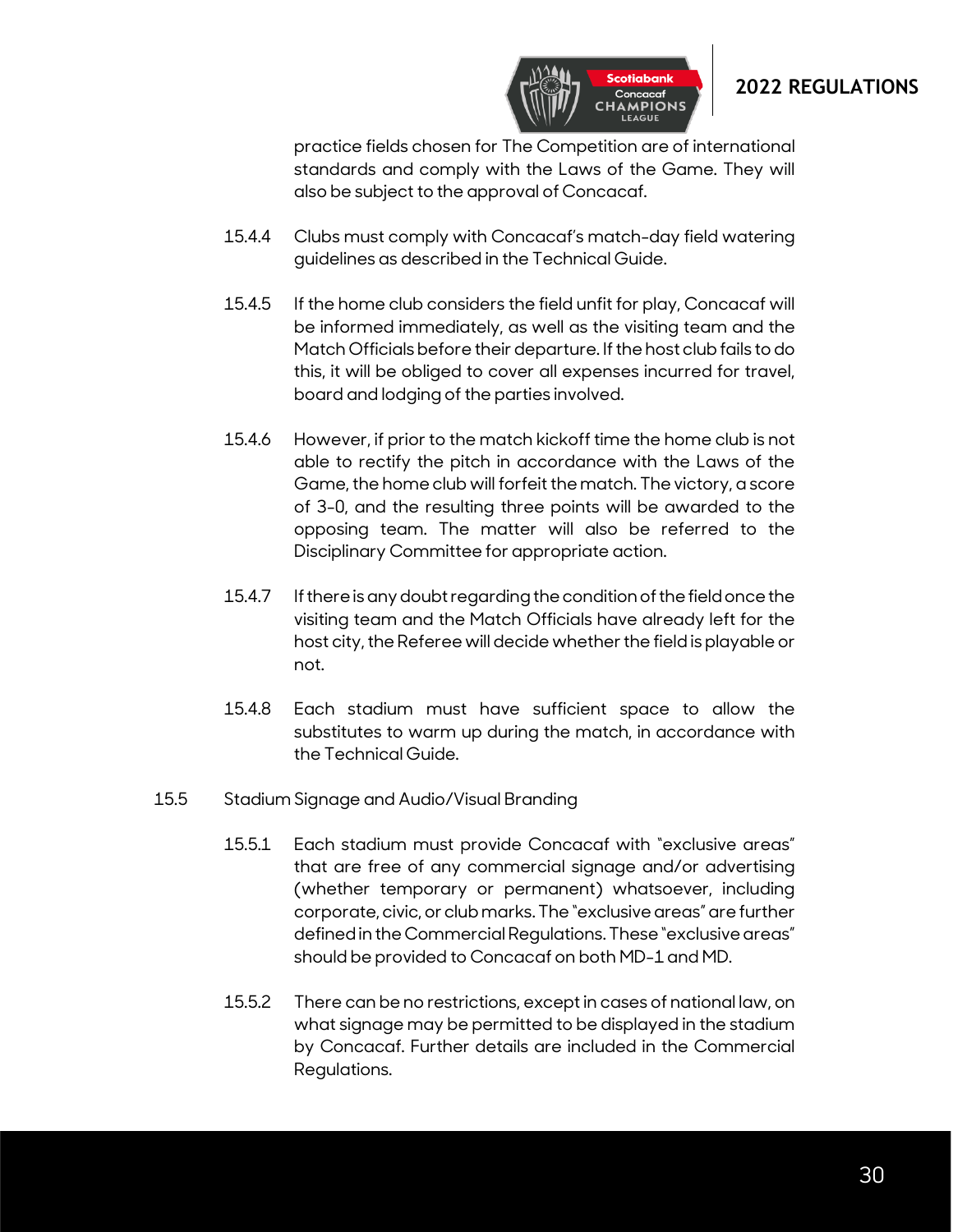

15.5.3 No commercial messages, other than those approved by Concacaf, may be read over the public-address system prior to, during and after a match. Further details are included in the Commercial Regulations.

**CHAMPIONS** 

- 15.5.4 Concacaf does not allow any violent, offensive or discriminatory banners to be displayed inside the stadium. Any violation will result in a review by the Disciplinary Committee for possible fines or other sanctions.
- 15.5.5 If the stadium has a stadium video screen, message boards, LED boards, or any other similar digital medium, these will be exclusively reserved for Concacaf on MD-1 and MD. Usage of these assets by the club or any third party will need to be approved by Concacaf explicitly and in writing. The use of such digital mediums will be provided to Concacaf at no additional cost above and beyond the board operator expenses. Further detail included in the Commercial Regulations.
- 15.5.6 Each home club will provide a public-address announcer and scoreboard operator to serve at Concacaf's direction during each match. Further detail included in the Commercial Regulations.
- 15.6 Stadium Security
	- 15.6.1 For each match, the home club will be responsible for developing a security plan which will provide for the safety of all participants including home club, visiting team, Concacaf staff, Officials and delegates from the time of arrival into the stadium until they depart. The plan will also provide for a safe environment for spectators attending the match including a separately secured access and segregated seating area for the visiting spectators, and individual security checks and any bags they wish to bring into the stadium.
	- 15.6.2 This security plan must be provided to Concacaf no later than one week prior to the match.
	- 15.6.3 Home clubs will also ensure the ability to manage any controlled zones including areas reserved for clubs, Officials, guests, delegates, staff, media or other groups as defined by Concacaf.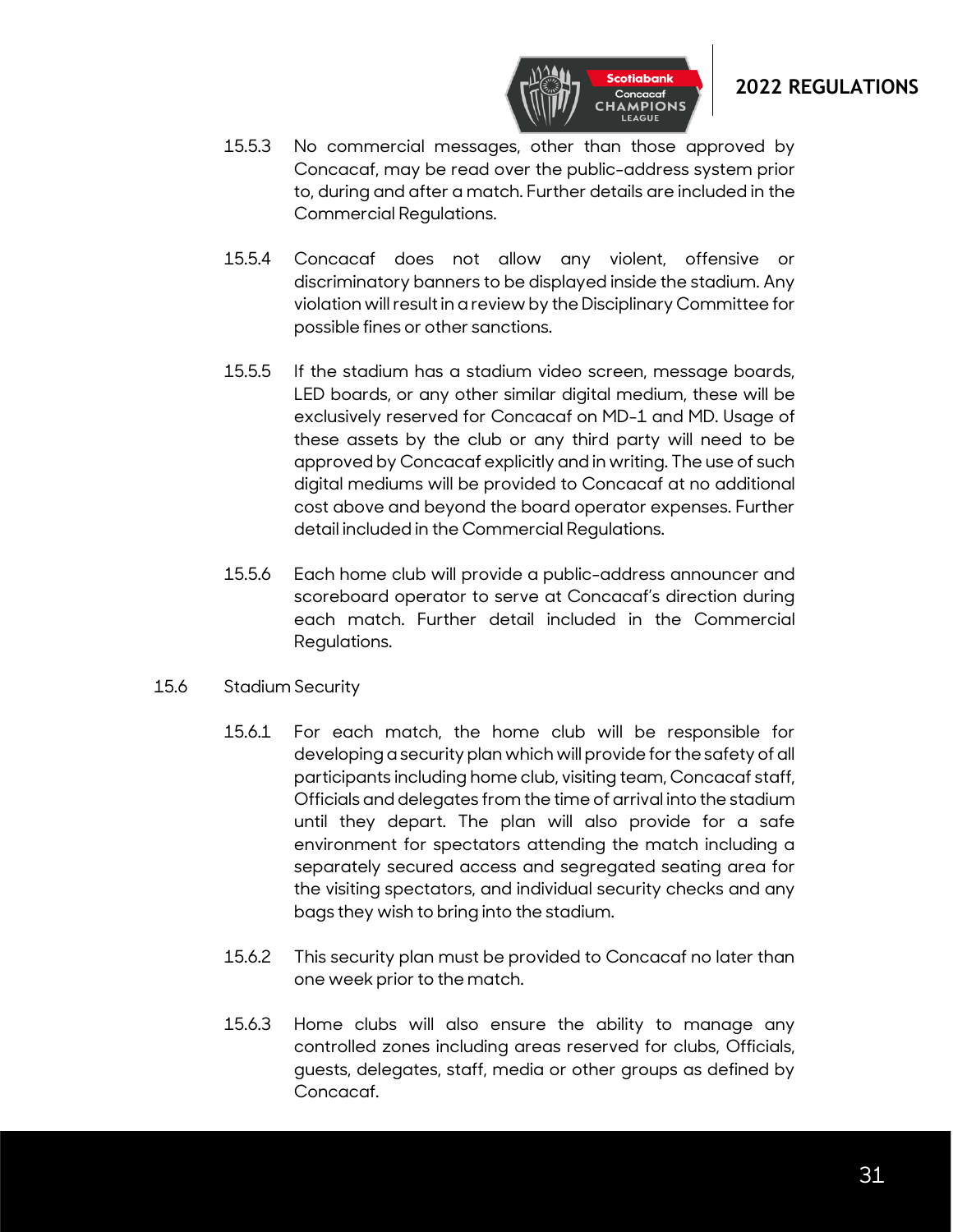

- 15.6.4 Concacaf will require the home stadium to implement The Competition's credentialing system which will focus on The Competition areas; tunnel, field and locker rooms, the broadcasting areas as well as the media areas. All other areas can be covered by the club's credentialing system.
- 15.6.5 Concacaf reserves the right to require additional security be provided, at its own discretion, and participating clubs agree to provide such cooperation as may be required at its own cost.
- 15.6.6 The home club and its Association may be subject to disciplinary measures if appropriate security arrangements are not provided. Sanctions may include fines and/or suspensions.
- 15.6.7 No smoke nor any flammable items are permitted inside the stadium.
- 15.6.8 All stadiums utilized in The Competition will be smoke free.
- 15.7 All beverages served inside the stadium (excluding bottles of water or isotonic beverages to be used by the teams during the match) must be served in open containers (without tops). No glass containers will be allowed inside the stadium.

#### <span id="page-31-0"></span>16. TEAM EQUIPMENT

- 16.1 The Participating clubs will comply with the FIFA Equipment Regulations in force. The display of political, religious, or personal messages or slogans in any language or form by players and officials on their playing or team kits, equipment (including kit bags, beverage containers, medical bags, etc.) or body is prohibited. The similar display of commercial messages and slogans in any language or form by players and officials is not allowed at any official activity organized by Concacaf (including in the stadiums for official matches and training sessions, as well as during official media conferences and mixedzone activities). Any violations will be dealt with by the Disciplinary Committee.
- 16.2 Uniform Colors
	- 16.2.1 Each club will provide Concacaf with a minimum of two field player kits (shirt, shorts and socks) of different and contrasting colors (one predominately dark and one predominately light)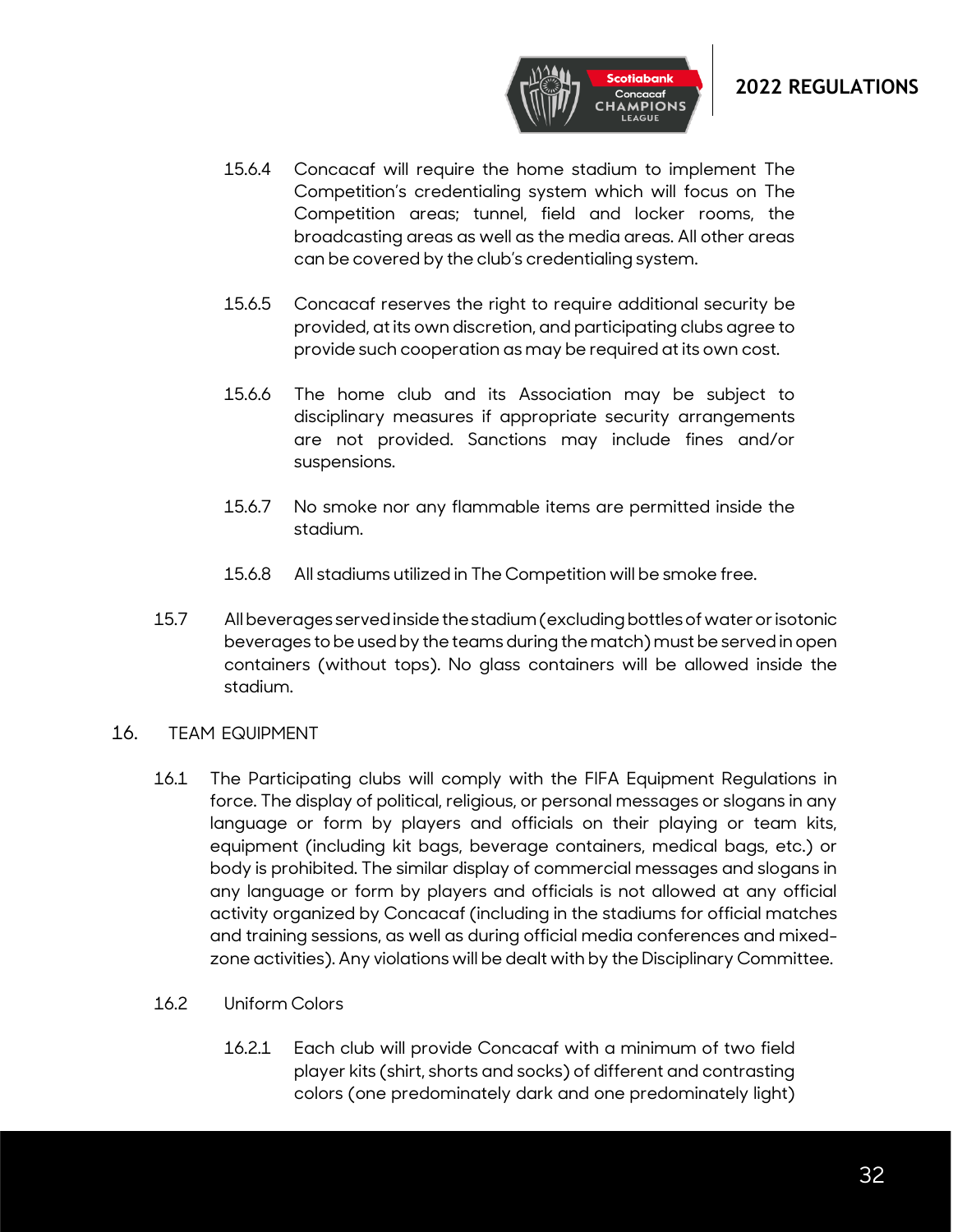

for its official and reserve field kits (shirt, shorts and socks) for all matches, by the timeline as stated in the Technical Guide. In addition, each club will have two goalkeeper kits which must be both distinctly different and contrasting from each other as well as different and contrasting from the official and reserve kits.

- 16.2.2 The approval of these kits is at the discretion of Concacaf and final approval will be provided in writing to each club.
- 16.2.3 If any of the Concacaf approved uniforms kits are changed in any way from the point of approval until the point at which the club no longer participates in The Competition, it must be reviewed and approved again by Concacaf.
- 16.2.4 Concacaf will inform the clubs of the colors that they will wear one week prior to each match.
- 16.2.5 Each club must travel with:
	- 16.2.5.1 Both sets of field player and goalie uniforms;
	- 16.2.5.2 A field player kit without a number in the event of damage to the primary uniform;
	- 16.2.5.3 In addition to all the above (and as the only exception), each club travel with a set of goalkeeper shirts without names or numbers to be used only if an outfield player must take the position of goalkeeper during a match. This extra set of goalkeeper shirts must be provided in the same colors as the regular goalkeeper shirts.
- 16.2.6 If players choose to wear additional undergarments such as thermals and these garments extend beyond the borders of the sleeves or shorts, then the color of this material must be the same as the uniform, or the same color that extends the border of the uniform.
- 16.2.7 If the referee determines that the colors utilized by the teams could lead to confusion, he may decide, in consultation with other Concacaf officials onsite, to issue a change. In this case, the home team would be required to change if the visiting teams second kit does not resolve the issue.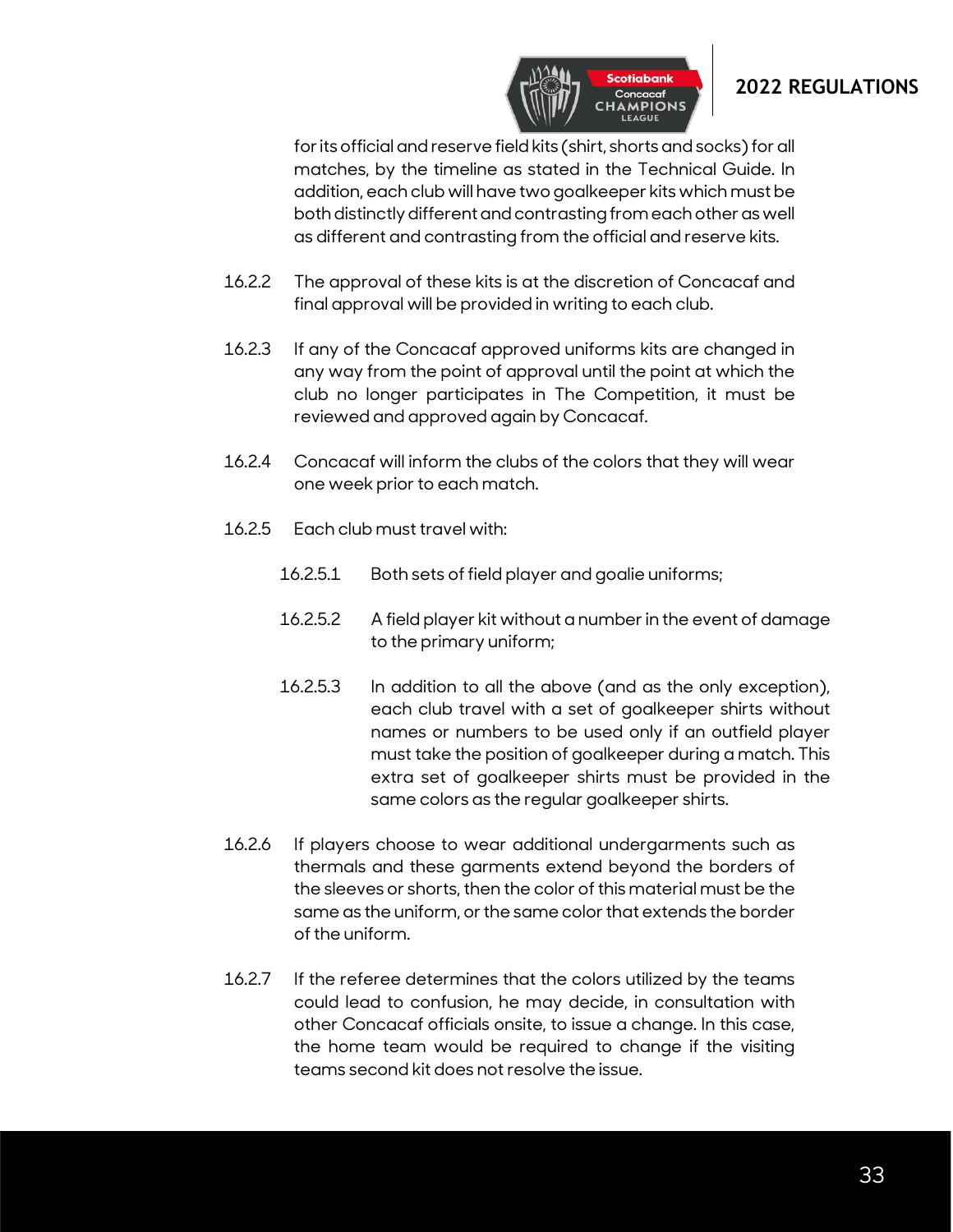

- 16.3 Team Kit approval procedures
	- 16.3.1 Each participating club will provide Concacaf with exact samples with numbers, of the following equipment no later than the Concacaf Champions League Summit:
		- 16.3.1.1 Official and reserve player kits (one set each of shirts, shorts, socks);
		- 16.3.1.2 Official and reserve goalkeeper's kit (shirts, shorts, socks);
- 16.4 Player Names
	- 16.4.1 Players may be identified by their last name or nickname on their shirts, as long as the name is listed on the Player Roster and the player is officially recognized by that name publicly.
	- 16.4.2 The size of the lettering must comply with the requirements in the FIFA Equipment Regulations.
- 16.5 Player Numbers
	- 16.5.1 Only numbers between 1 through 99 will be displayed on the back of the jersey and on the front of the shorts in accordance with the FIFA Equipment Regulations and must correspond to the number listed on the start list.
	- 16.5.2 Once a number is assigned to a specific player, it cannot be reassigned to another player of the same team for the duration of The Competition.
- 16.6 Sponsor Advertising
	- 16.6.1 Teams must wear the uniform worn in their domestic league competitions. This may include, but must not exceed, such sponsor advertising as is normally displayed on the uniform for such games.
	- 16.6.2 The advertising of tobacco or distilled spirits, as well as slogans of a political, religious or racist nature or for other causes that offend common decency, is prohibited.
	- 16.6.3 All advertising and commercial use, including without limitation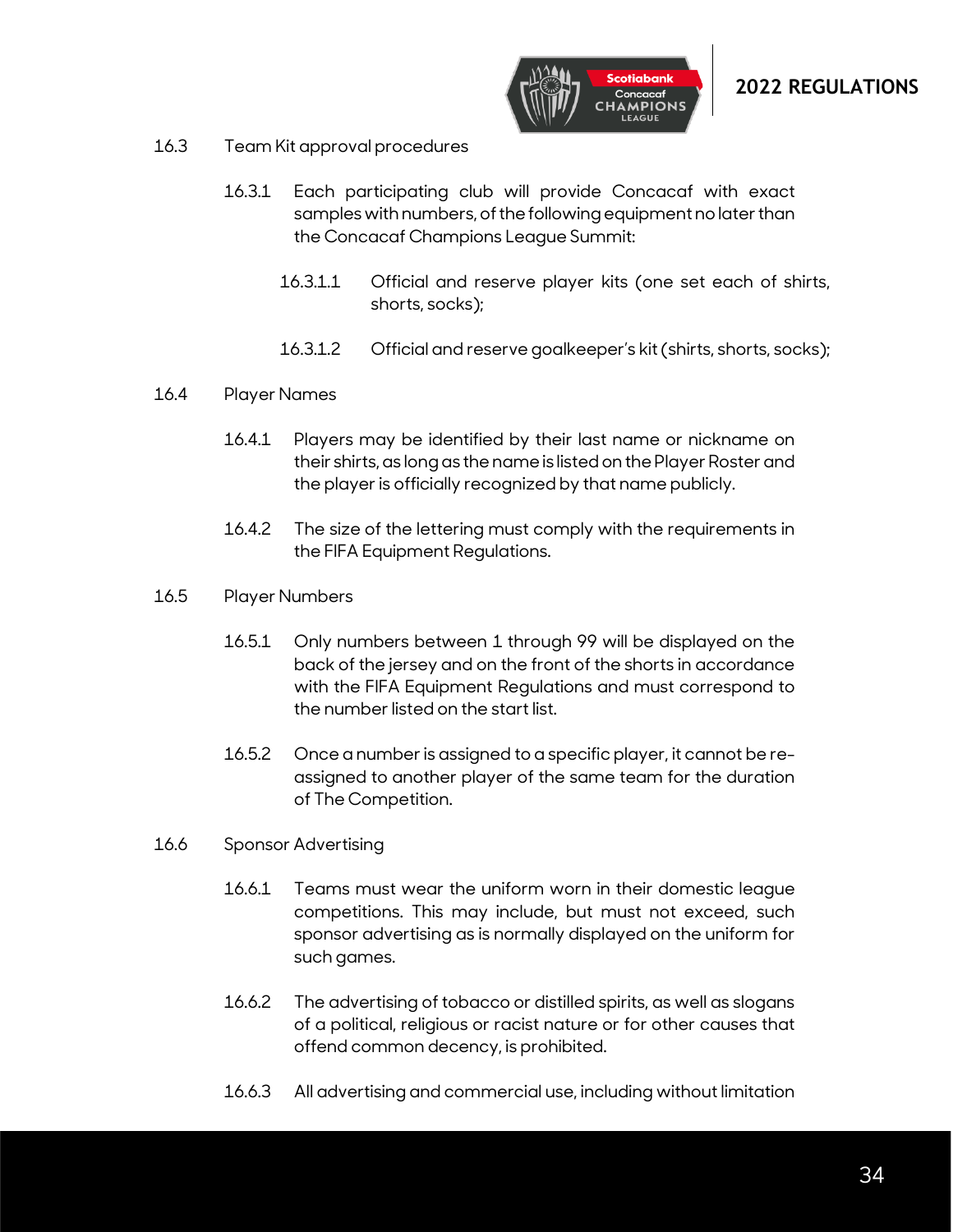

sponsors displayed on uniforms or equipment, may be subject to additional local laws or regulations; all Teams shall comply with the requirements then-effective in the local jurisdiction.

**CHAMPIONS** 

- 16.7 The official Competition sleeve patches will be provided by Concacaf and affixed on the right-hand sleeve of each shirt. A different Concacaf campaign logo may be affixed on the left-hand sleeve. If the previous champion qualifies for this edition, they will be required to wear the gold Champions patch centered on the front of their jersey.
- 16.8 Concacaf will provide official Captains armbands for each team to wear during the matches.
- 16.9 Warm-Up Bibs
	- 16.9.1 Only Concacaf provided warm-up bibs may be used during official training sessions held at the stadium and for the warmup of players during the match.
	- 16.9.2 The bibs used by each team must be in contrasting colors to their uniform color and the opposing team's uniforms and bibs.
	- 16.9.3 The colors of the bibs used for each match will be decided by Concacaf and communicated to the teams prior to their departure to the venue.
- 16.10 Throughout The Competition, all items such as kit bags, medical bags, drink containers, etc., must be free of any sponsor advertising and/or manufacturer identification unless approved by Concacaf in writing. This also applies:
	- 16.10.1 To any official training sessions before the match;
	- 16.10.2 To any media activities (in particular for interviews and press conferences and appearances in the mixed zone) before and after the match;
	- 16.10.3 On the day of the match from arrival at the stadium until departure from the stadium.
- 16.11 Other Equipment
	- 16.11.1 The use of any communication equipment and/or systems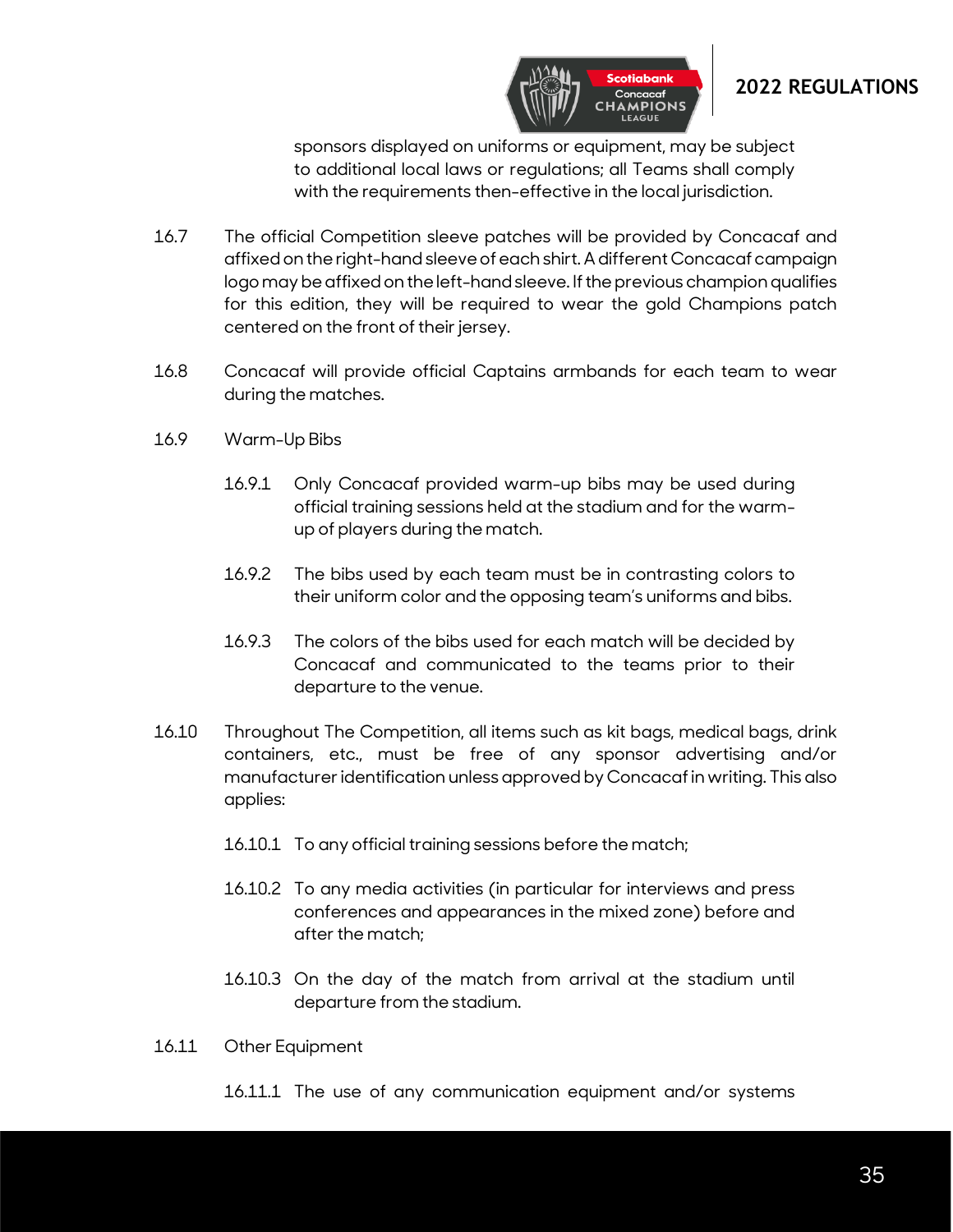

between and/or amongst players and/or technical staff is not permitted during the match unless where it relates directly with the welfare and safety of the players.

**CHAMPIONS** 

16.11.2 Team officials which will reside on the bench during the match must either wear colors that contrast with the colors of the bibs and uniforms worn by their team to provide a clear distinction between player and staff.

#### <span id="page-35-0"></span>17. FOOTBALLS

- 17.1 The footballs used in The Competition will be selected and exclusively supplied by Concacaf. The footballs will conform to the provisions of the Laws of the Game and the FIFA Equipment Regulations. They will bear one of the following two designations: the official "FIFA QUALITY PRO" logo or the official "FIFA QUALITY" logo and cannot be marked in any way by the club.
- 17.2 Prior to The Competition, each club will receive balls from Concacaf to be used for training and for the official match. Only these balls provided by Concacaf may be used.
- 17.3 Concacaf will supply forty-eight (48) Official Competition match balls. None of the 48 balls can be marked in any way and these balls will be used only for matches and official practices. 18 balls must be separated exclusively to be used in the matches and should not be used beforehand. More details can be found in the 2022 SCCL Technical Guide.

#### <span id="page-35-1"></span>18. TICKETING

- 18.1 If a stadium with both seating and standing areas are available, the standing space must remain vacant.
- 18.2 At least 5% of the total stadium capacity must be available exclusively for visiting supporters in a secured, segregated area of the stadium.
- 18.3 Field-side seating is not permitted, and all non-permanently fixed seating must be approved by Concacaf.
- 18.4 The visiting club will be provided a suite for their visiting staff and officials or if the stadium does not have suites, then the home club must provide a minimum of 30 Class A tickets in an area that affords protection to the visiting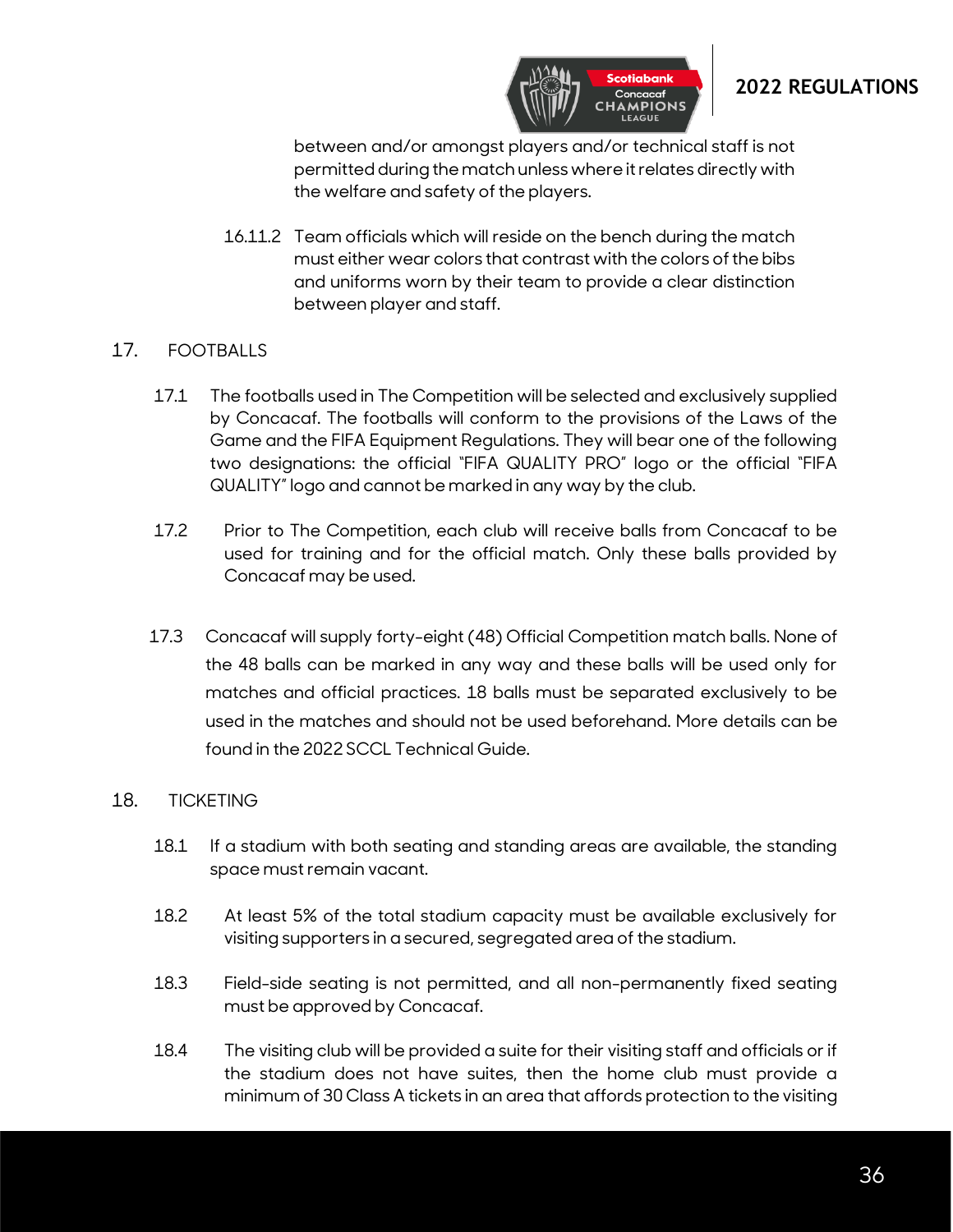

delegation.

#### <span id="page-36-0"></span>19. TROPHIES, AWARDS, AND MEDALS

- 19.1 The Competition's Champion will be entitled to be referred to as the "Scotiabank Concacaf Champions League Champion".
- 19.2 The Champion will be presented by Concacaf with an exact replica of The Competition's trophy for its permanent possession and will also receive fifty (50) Gold medals.
- 19.3 The runner-up will receive fifty (50) Silver medals.
- 19.4 Referees for both Final matches will receive commemorative medals.
- 19.5 Additional medals may be produced upon request and at the cost of the requesting club.
- 19.6 Separate trophies will be given to individual award winners.

#### Fair Play trophy

The team with the best Fair Play performance (Fair Play Award). The Fair Play Award shall be awarded to the team, which has shown the best sporting spirit and fair play during The Competitions determined by Concacaf.

#### Golden Boot

The Golden Boot will be awarded to the player who scored the most goals throughout The Competition. If two or more players score the same number of goals, the number of assists (as determined by Concacaf) shall be decisive. If two or more players are still equal after taking into account the number of assists, the total minutes played during The Competition will be taken into account, with the player playing fewer minutes ranked first.

#### Golden Ball

The Golden Ball will be awarded to the best player throughout The Competition, determined by Concacaf.

#### Golden Glove

The Golden Glove will be awarded to the best goalkeeper throughout The Competition on the basis of a ranking compiled by Concacaf.

#### Young Player Award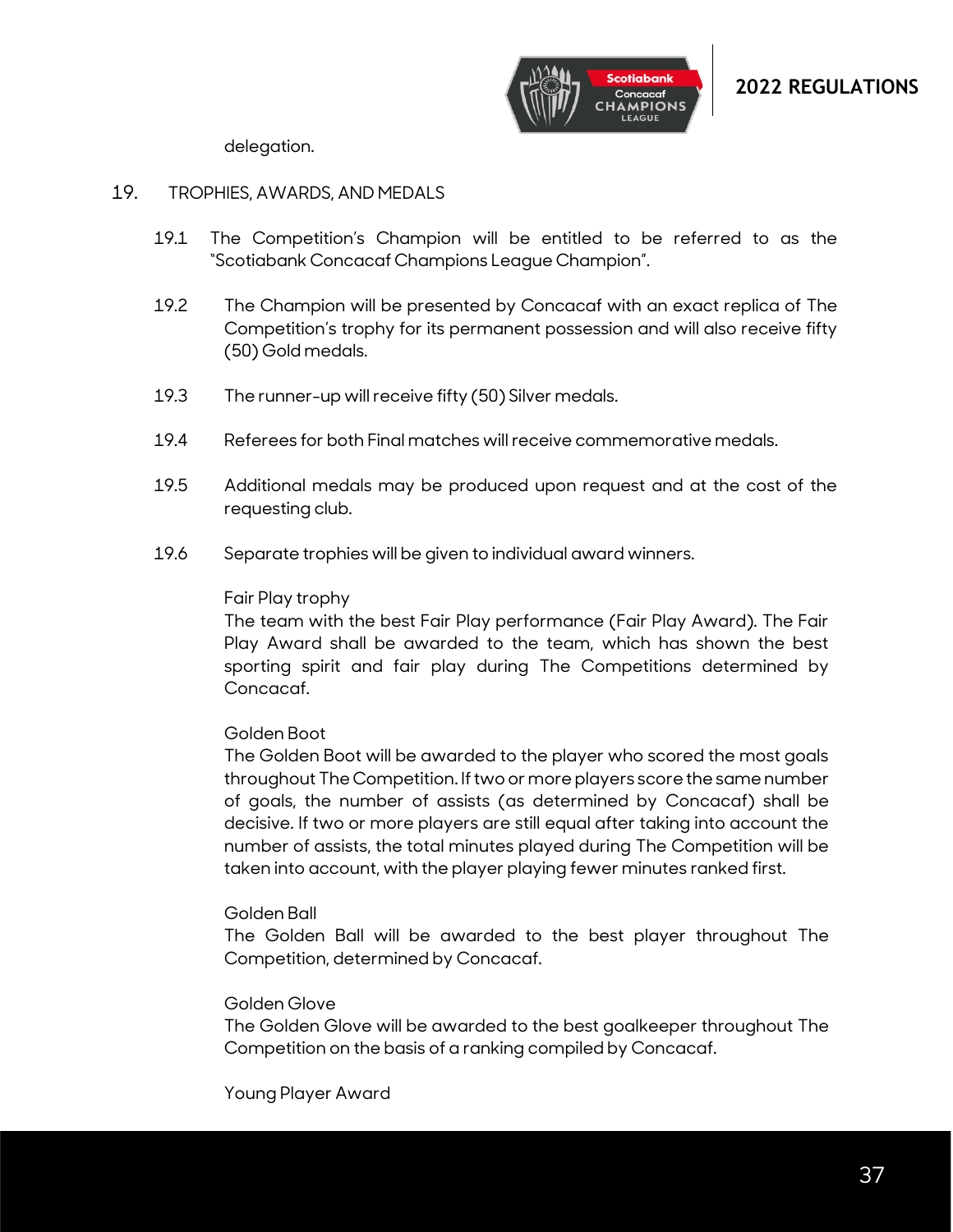

The young player award will be presented to the player with the biggest impact at the 2022 Scotiabank Concacaf Champions League, as determined by Concacaf.

#### <span id="page-37-0"></span>20. REFEREEING

- 20.1 The Referees, Assistant Referees, and Fourth Officials, VAR and AVAR (hereinafter referred to collectively as Match Officials) for the Competition must be appointed for each match by the Concacaf Referee Committee. They shall be selected from the Concacaf International Refereeing list in force and shall be neutral. The decisions of the Concacaf are final and not subject to appeal.
- 20.2 If one of the Assistant Referees is unable to carry out his duties, such Assistant Referee will be replaced by the Reserve Assistant Referee (RAR), if a RAR is appointed to the match in question. If no RAR is appointed to the match, the 4th official becomes the Assistant Referee (AR) and the AR becomes the 4th official. In the case of force majeure, Concacaf will, at its sole discretion, be allowed to replace any Match Official with an official from any country.
	- 20.2.1 Every effort to appoint neutral officials will be made; provided, however, that in the case of VAR and AVAR appointments neutrality may not be possible until a sufficient number of VAR and AVAR officials are trained.
- 20.3 If the referee is prevented from or unable to carry out his/her duties, such referee shall be replaced by the fourth official. If one of the assistant referees is prevented from or unable to carry out his/her duties, such assistant referee shall be replaced by the fourth official or by the reserve assistant referee (when appointed), or by the VAR or AVAR (when appointed on site). Concacaf shall be responsible for making the final decision if a VAR or AVAR must assume the position of assistant referee or fourth official. Concacaf will, at its sole discretion, be allowed to replace any Match Official with an official from any country.
- 20.4 The Match Officials will be given the opportunity to use the training facilities.
- 20.5 Concacaf's decisions will be final and not subject to appeal.

#### <span id="page-37-1"></span>DISCIPLINARY MATTERS

- <span id="page-37-2"></span>21. Concacaf DISCIPLINARY COMMITTEE
	- 21.1 The Concacaf Disciplinary Committee, hereinafter the Disciplinary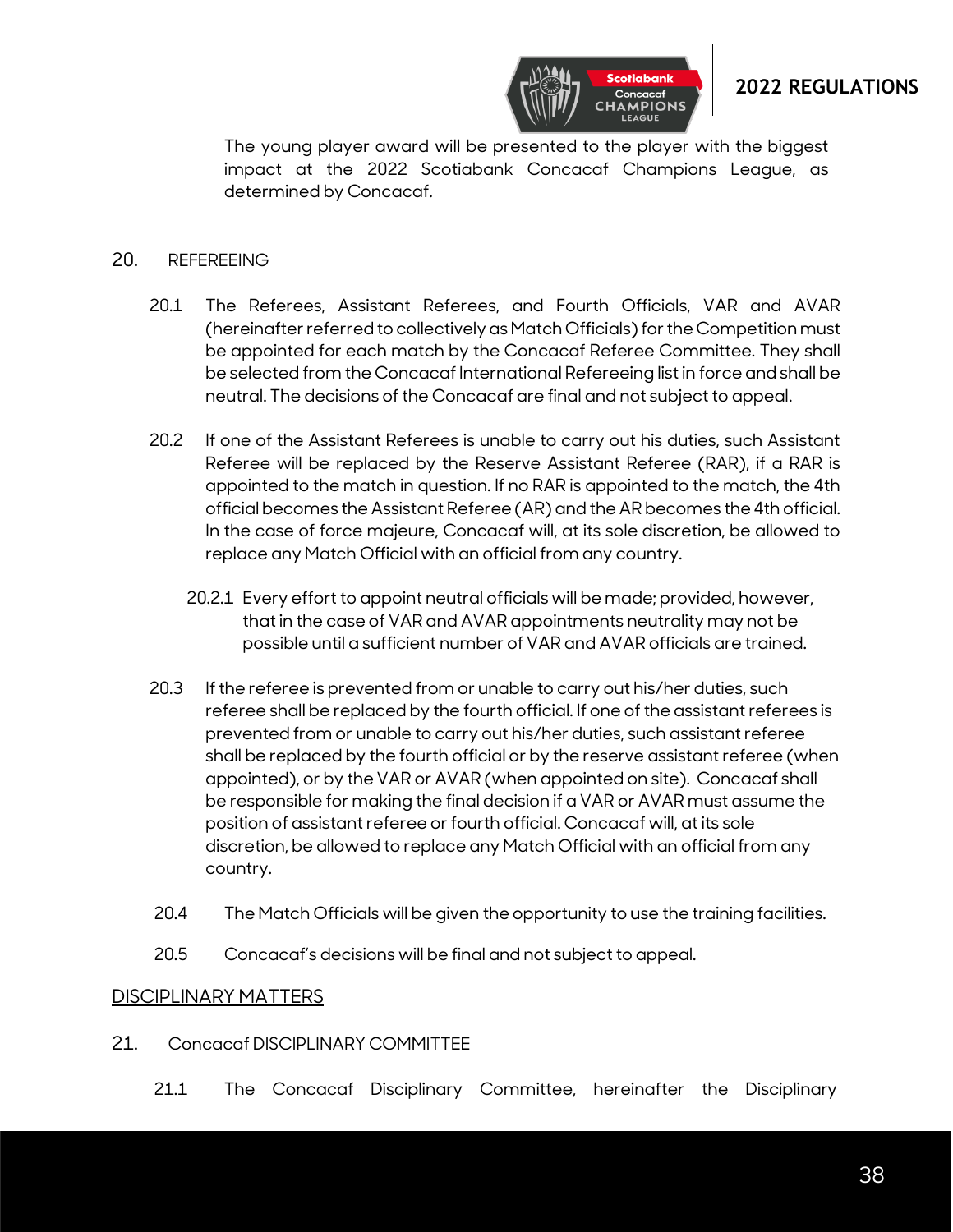

Committee, will apply the Competition Regulations and the FIFA Disciplinary Code, until the Concacaf Disciplinary Code enters into force. In addition, it may apply the Concacaf Statutes as appropriate.

**CHAMPION:** 

- 21.2 In cases of infringement of these or any other Regulations, or in the event of unsportsmanlike conduct, not regulated in these Regulations or in the FIFA Disciplinary Code, by the participating clubs, their players, officials and / or staff , or any type of incident, the Disciplinary Committee is authorized to apply the following sanctions and / or decisions:
	- 21.2.1 Caution, warning, , fine, deduction of points in the Group Phase, suspension and/or disqualification of clubs, their players, staff and/or officials.
	- 21.2.2 Take action against any person(s), club(s) or Association(s) which incurs in such infringement of these or any applicable Regulations (which include the Laws of the Game and the rules of Fair Play).
	- 21.2.3 Prohibit violators from participating in a specific number of Concacaf organized competitions in which they might otherwise have participated.
- 21.3 The Disciplinary Committee may refer to the Concacaf Council, any matter relating to an infringement of these Regulations as it sees fit whether for further sanction or any other reason.
- 21.4 The Disciplinary Committee decisions may be based upon written record or videos. Additionally, hearings may be held to investigate a case.
- 21.5 When taking a decision, the Disciplinary Committee may refer to the reports made by the Match Delegates, Officials or any other Concacaf Official or staff present. Reference may also be made to additional reports including such as declarations from the parties and witnesses, material evidence, expert opinions, audio and/or video recordings. Such reports may be used as evidence but only in so far as the disciplinary aspects of the case being dealt with are concerned and will not affect a referee's decision regarding facts connected with play.
- 21.6 The Disciplinary Committee may convene a personal hearing and will decide any procedures to be followed in such hearing.
- 21.7 The following decisions of the Disciplinary Committee will not be subject to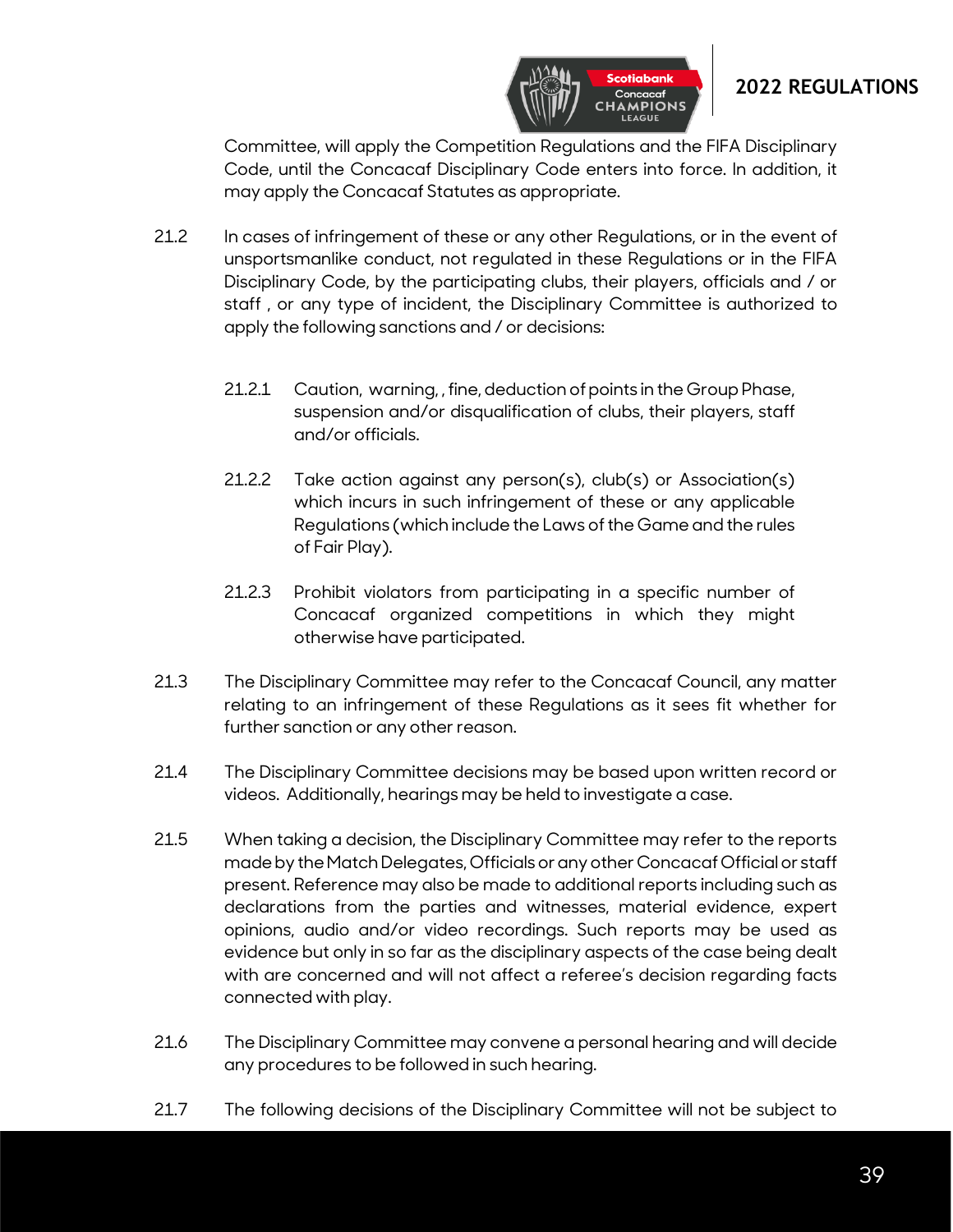

appeal:

- 21.7.1 Cautions and censures imposed on players, Match Officials, clubs (staff and officials), other persons, or Associations.
- 21.7.2 Suspensions of up to two matches, or of up to two months, imposed on players, Match Officials, clubs (staff and officials) or other persons.
- 21.7.3 Fines imposed on players, Match Officials, clubs (staff and officials), other persons (not exceeding USD 10.000) or Associations (not exceeding USD 30.000).

Sessions may be held with a single member. Decisions will be made by the sole judge or they will be adopted by a simple majority of the members present. In the event of a tie, the president will have the casting vote.

- 21.8 Except in cases of force majeure as recognized by Concacaf, if a club does not report for a match, or refuses to commence or continue to play, or leaves the stadium before the end of the match, the club will be considered to have lost the match with a score of 3-0 or more. In any case, the matter will also be referred to the Disciplinary Committee for appropriate actions.
- 21.9 Any other infringement of these Regulations, whether by players, officials, clubs or Associations that are punishable by economic sanctions will be reported to the Concacaf General Secretariat for consideration by Concacaf.
- 21.10 All imposed economic sanctions must be paid no later than 60 days after notification of the relevant decision. Unless otherwise specified, the total amount of all fines will accrue to Concacaf. Concacaf may debit accounts of debtors to settle any amounts due to the Confederation.

#### <span id="page-39-0"></span>22. Concacaf APPEALS COMMITTEE

- 22.1 The Concacaf Appeals Committee, hereinafter the Appeals Committee, will hear the appeals that meet the requirements that will be said, against the decisions made by the Disciplinary Committee.
- 22.2 The Appeals Committee will apply these Regulations and the FIFA Disciplinary Code, until the entry into force of the Concacaf Disciplinary Code.
- 22.3 The Appeals Committee will reach its decisions on the basis of the documents and the other means of evidence contained in the Disciplinary Committee's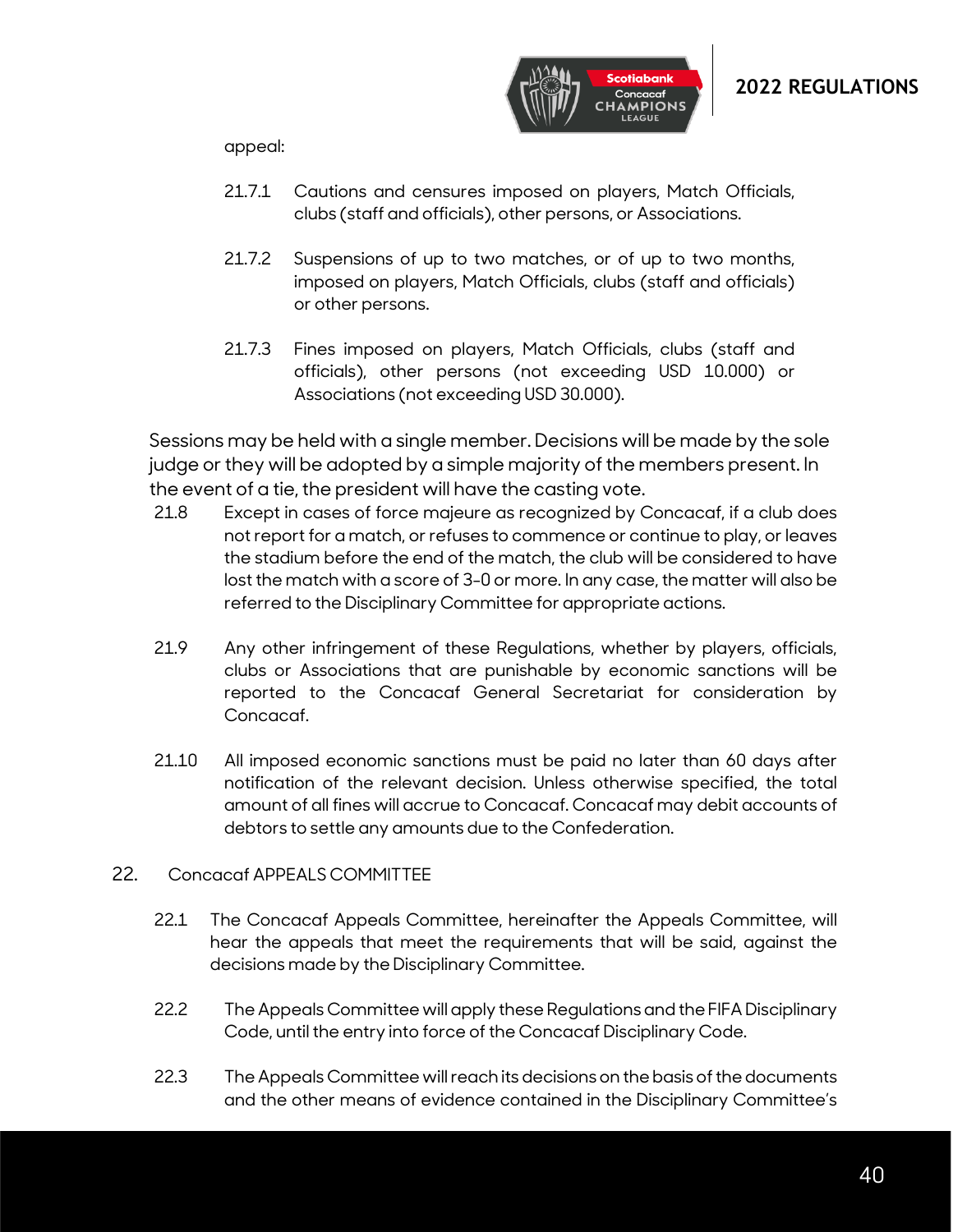



**CHAMPIONS** 

- 22.4 The parties must notify the Appeals Committee of their intention to appeal the decision, by writing sent within three days, counting from the notification of the grounds for the decision. Said notification must be made via email to the Concacaf General Secretariat, to general.secretariat@concacaf.org with a copy to disciplinary@concacaf.org.
- 22.5 Once the period for communicating the intention to appeal has elapsed, the appellant will have five days to present the formal appeal letter. It should contain the appellant's requests, a statement of the facts, evidence, a list of the proposed witnesses (with a brief summary of the foreseeable testimony) and the appellant's conclusions. The latter will not be authorized to present further documentation or evidence once the deadline for submitting the appeal letter has expired.
- 22.6 Appeals are subject to the payment of a fee of USD 1,000, which must be paid, at the latest, at the time the document is delivered. The appellant must send confirmation of said transfer by email to the Concacaf General Secretariat, to general.secretariat@concacaf.org with a copy to disciplinary@concacaf.org.
- 22.7 Failure to comply with any of the aforementioned requirements will result in the appeal not being admitted.
- 22.8 Sessions may be held with a single member. Decisions will be made by the sole judge or they will be adopted by a simple majority of the members present. In the event of a tie, the president will have the casting vote.

#### <span id="page-40-0"></span>23. PROTESTS

- 23.1 For the purpose of these Regulations, protests are objections of any kind related to events or matters that have a direct effect on matches, including but not limited to the state of and markings on the pitch, accessory match equipment, eligibility of players, stadium installations and footballs.
- 23.2 Anyone wishing to lodge a protest must transfer a protest fee of USD 500 to Concacaf's bank account and submit confirmation of such transfer before expiry of the time limit for submitting the protest. Such confirmation must be e-mailed to the Concacaf General Secretariat [general.secretariat@concacaf.org.](mailto:general.secretariat@concacaf.org) The protest filing fee is USD 500 and must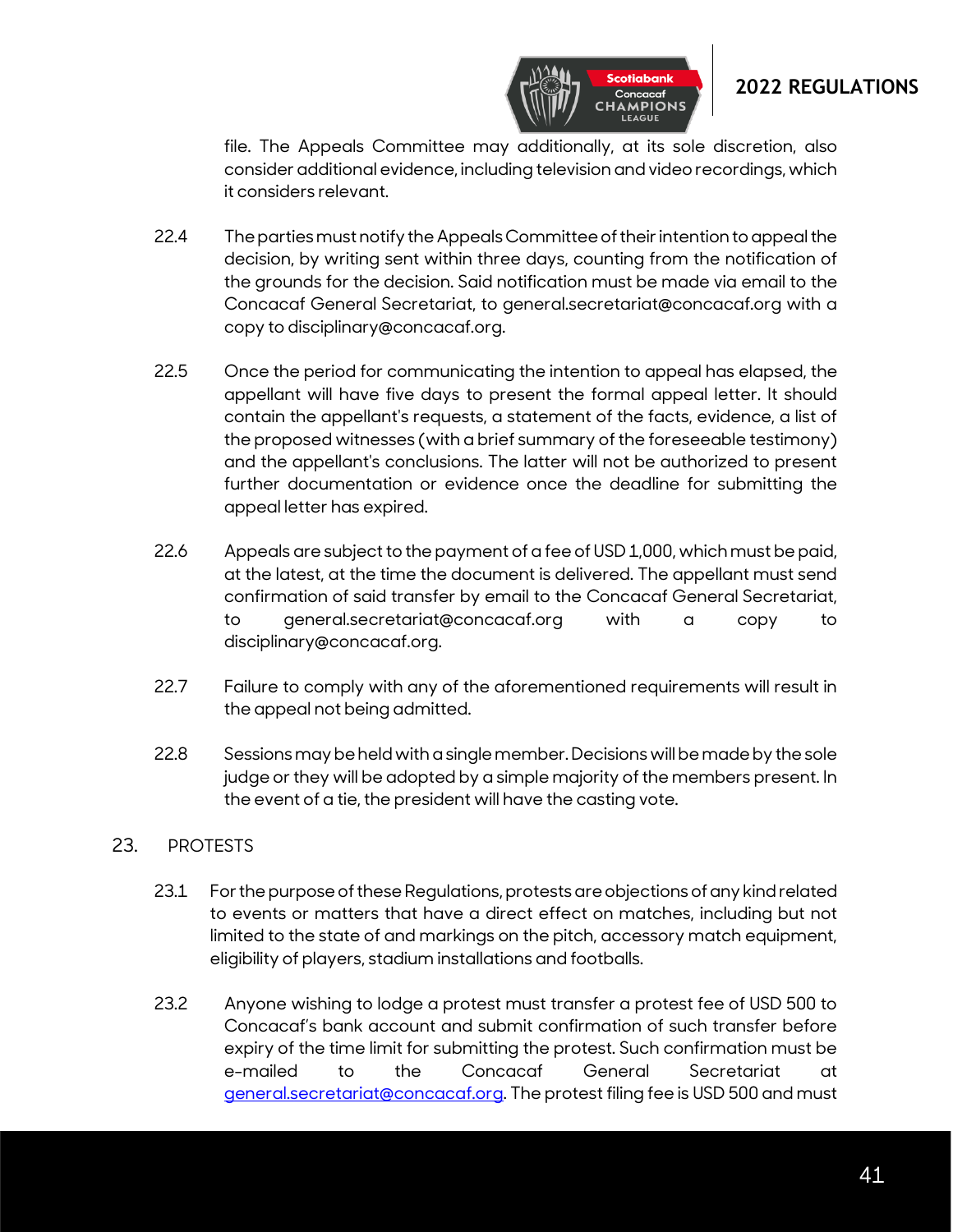

be paid at the time it is presented. The fee must be paid by transfer to Concacaf's bank account and confirmation of said transfer must be sent before the expiration of the deadline for submitting the protest. Said confirmation must be sent by email to the Concacaf General Secretariat, to general.secretariat@concacaf.org with a copy to disciplinary@concacaf.org. This amount will be refunded if the protest is accepted in its entirety.

- 23.3 Unless otherwise stipulated in this article, protests must be submitted in writing to the Concacaf Match Commissioner within two hours after the end of the match in question. In addition, a full written report, including a copy of the original protest, to be sent by email to the Concacaf General Secretariat at general.secretariat@concacaf.org with a copy to [disciplinary@concacaf.org,](mailto:disciplinary@concacaf.org) within 24 hours of the end of the match, otherwise they will be disregarded.
- 23.4 Protests regarding the eligibility of players registered in the competition must be submitted in writing to the Concacaf General Secretariat, to general.secretariat@concacaf.org with a copy to disciplinary@concacaf.org, by no later than two hours after the end of the match in question.
- 23.5 Protests regarding the state of the pitch, its surroundings, markings or accessory items (e.g. goals, flag posts or footballs) must be made in writing to the referee before the start of the match by the head of delegation of the team lodging the protest. If the pitch's playing surface becomes unplayable during a match, the captain of the protesting team must immediately lodge a protest with the referee in the presence of the captain of the opposing team. The protests must be confirmed in writing to the Concacaf Match Commissioner by the head of the team delegation no later than two hours after the match in question.
- 23.6 Protests against any incidents that occur during the course of a match must be made to the referee by the team captain immediately after the disputed incident and before play has resumed. The protest must be confirmed in writing to the Concacaf Venue Coordinator by the head of the team delegation no later than two (2) hours after the match in question.
- 23.7 Only protests regarding requests to review and rectify a clear and obvious case of error related to a disciplinary decision on the field of play by match officials for a direct red card shall be submitted in writing to the Match Commissioner or the Concacaf representative at headquarters no later than two (2) hours after the end of the match in question. The protest must be followed up within the next 48 hours with a full written report, including a copy of the original protest and any and all evidence (e.g. video, photography,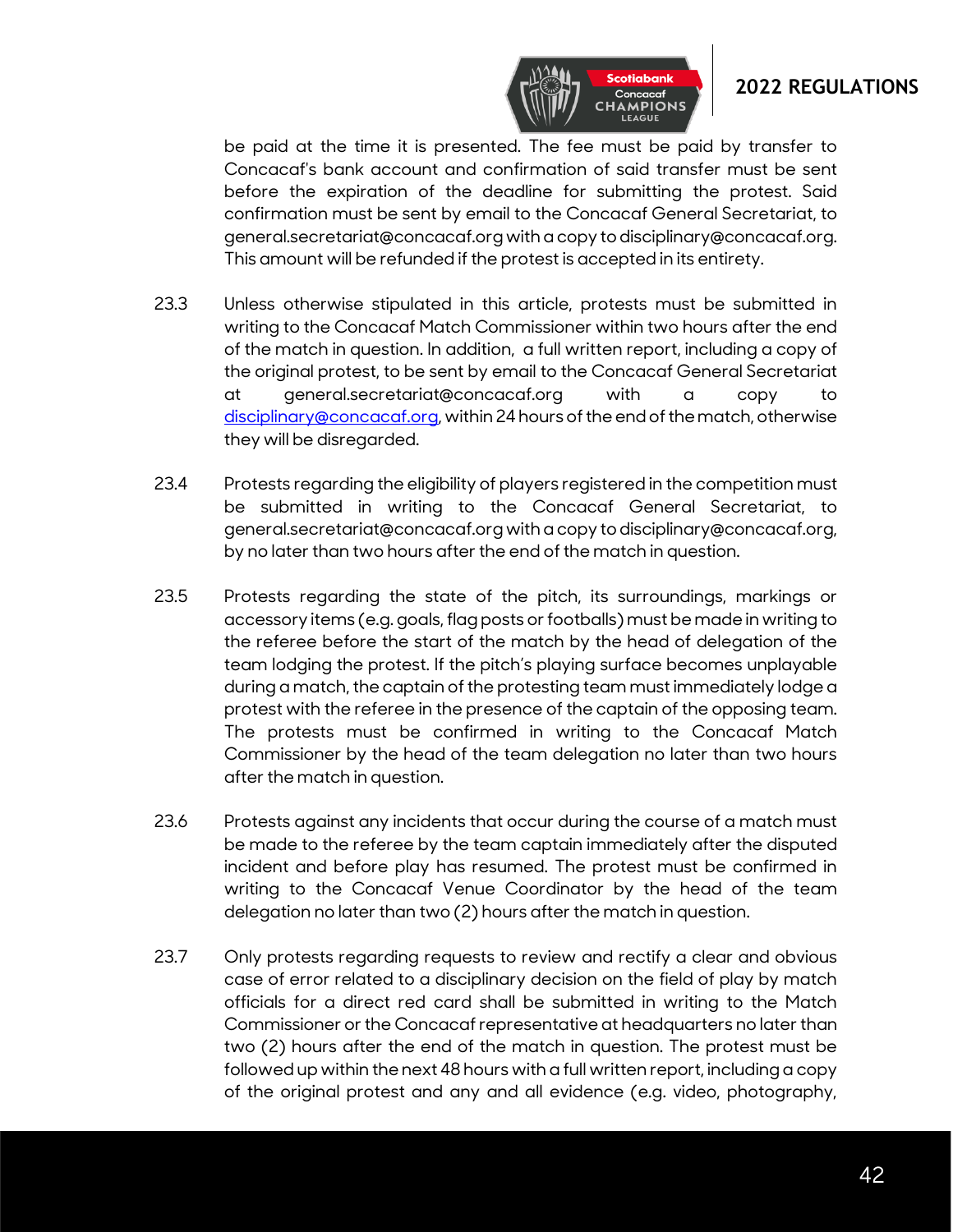

written statements, others) supporting the protest, which must be sent in writing and by email to the Concacaf General Secretariat, to general.secretariat@concacaf.org with a copy to disciplinary@concacaf.org, otherwise they will be discarded. Such protests must be accompanied by proof of electronic transfer in the amount of USD 10,000 payable to Concacaf. This amount will be refunded if the protest is accepted in its entirety.

23.8 If any of the formal conditions of a protest as set out in these Regulations are not met, such protest will be disregarded by the competent body. Once the final match of The Competitionhas ended, any protest described in this article will be disregarded.

#### <span id="page-42-0"></span>24. DISCIPLINARY PROCEDURE

- 24.1 Notwithstanding the above provisions, any player cautioned or sent off from the field of play by the Referee will be subject to the sanctions specified in sections 24.2, 24.3 and 24.4. Such sanctions will be automatically applied and are not subject to appeal. However, if they are increased by the Disciplinary Committee, they may be appealed in accordance with the previously defined appeal process.
- 24.2 Any player sent off the field of play, whether directly (a straight red card) or as a result of two yellow cards in the same match, is at a minimum, suspended for the next match in the competition.
- 24.3 Any player who accumulates two single yellow cards in two different matches in The Competition will be suspended for the following match.
- 24.4 All single yellow cards will be eliminated after the completion of the Quarterfinal round.
- 24.5 Any substitute player, member of the technical staff or official that enters the field of play in an aggressive manner and/or without being summoned by the referee, may be expelled by the referee and reported in the referee's report. The Disciplinary Committee may impose a fine and / or additional suspensions.
- 24.6 Unserved suspension as a result of a red card will be carried over to the following edition of the Scotiabank Concacaf Champions League. In the event that it cannot be fulfilled in the Scotiabank Concacaf Champions League, it must be fulfilled in the tournament called "Scotiabank Concacaf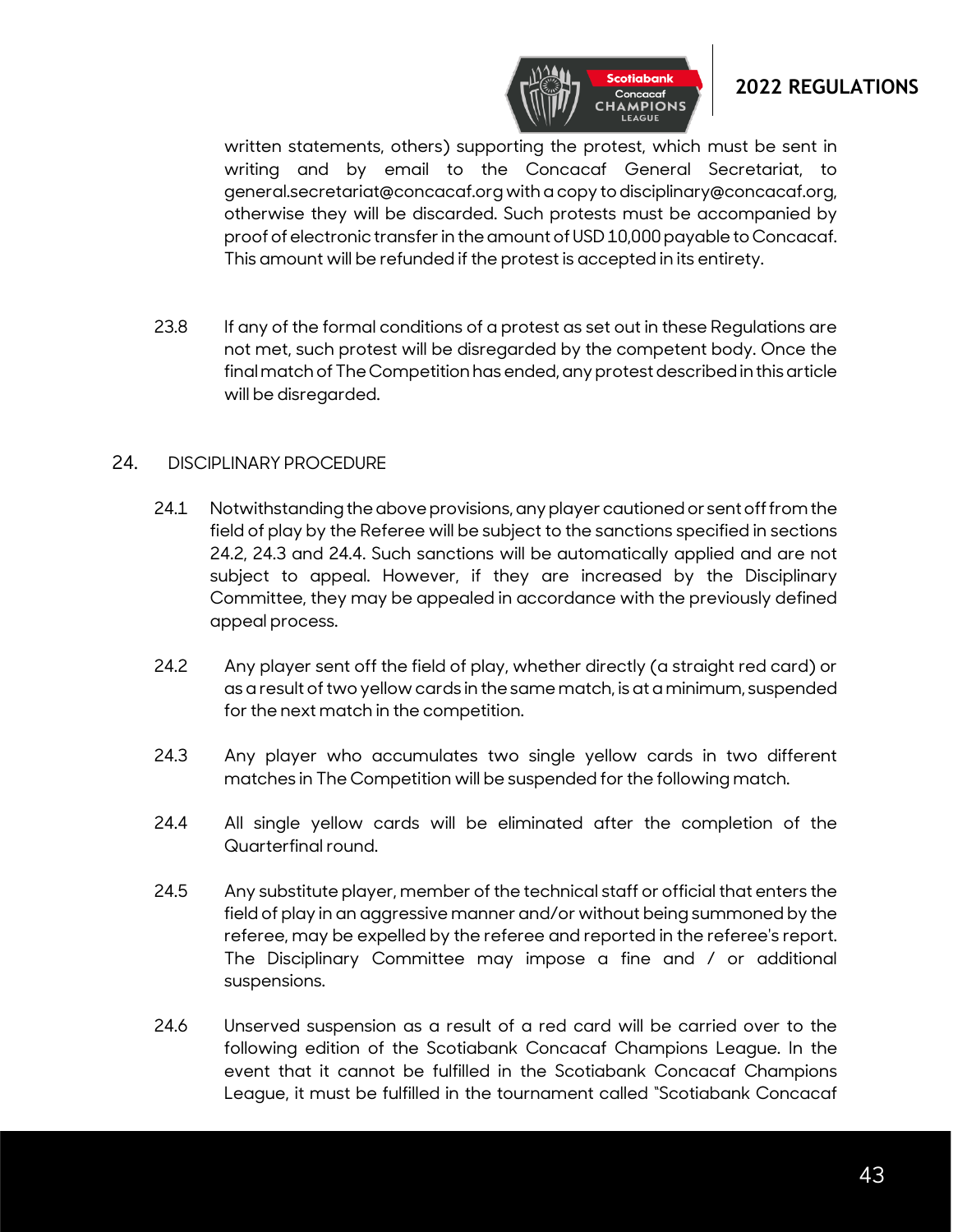



League", or in another club competition recognized by Concacaf in which the player or Club official is eligible to participate. .

- 24.7 The violation of Article 12 paragraph5of the FIFA Disciplinary Code shall result in a fine amounting to USD 1.000 for the first five team members sanctioned, plus USD 200 for each additional person of the team that has been sanctioned. An additional USD 500 will be added to the respective fine for each case of repetition.
- 24.8 Clubs and other persons bound by these regulations will not bring disputes before ordinary courts of law. Once the instances in the different Concacaf bodies have been exhausted, the Court of Arbitration for Sport in Switzerland (TAS) may be appealed within 21 days after being notified of the final decision. The foregoing in accordance with Article 52 of the Concacaf **Statutes**
- <span id="page-43-0"></span>25. DISCIPLINARY POLICY
	- 25.1 The following infractions will be sanctioned as follows:
		- 25.1.1 Late Submission of Documentation Teams which submit their administrative documentation after the deadlines outlined in The Competition Regulations and/or Circulars will be fined as follow:
			- 25.1.1.1 1 st Offense USD 2.000;
			- 25.1.1.2 2<sup>nd</sup> Offense USD 3.000;
			- $25.1.1.3$ 3<sup>rd</sup> Offense and following USD 5.000.
		- 25.1.2 Late arrival at the stadium Due to the team's negligence, including late departure from team hotel causing late submission of the Start List (delays the match preparation and the submission of the start list to the broadcasters & media), will be fined as follows:
			- 25.1.2.1 1<sup>st</sup> Offense USD 2.000;
			- 25.1.2.2 2<sup>nd</sup> Offense USD 3.000;
			- $25.1.2.3$ 3<sup>rd</sup> Offense and following USD 5.000.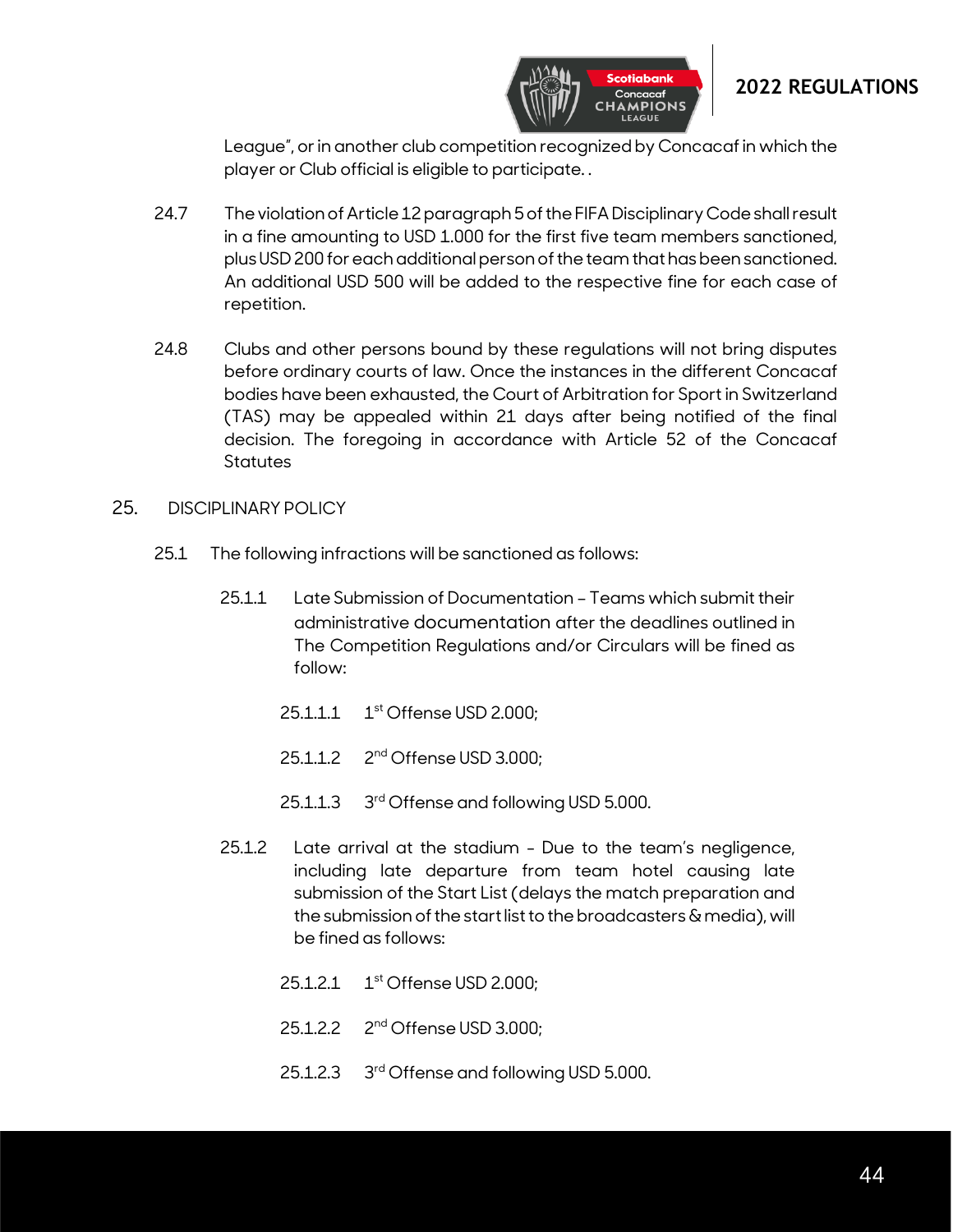

- 25.1.3 Late departure from the locker rooms Teams that delay the 1st half or the 2nd half Kick Off, will be sanctioned, in addition to the suspension of the Coach for the next game, as follows:
	- $25.1.3.1$  $1<sup>st</sup>$  offense
		- a) If 1 minute or less USD 2.000;
		- b) If 2 minutes or more USD 3.000.
	- 25.1.3.2 2<sup>nd</sup> Offense
		- a) If 1 minute or less USD 3.000;
		- b) If 2 minutes or more USD 5.000.
	- 25.1.3.3 3<sup>rd</sup> offense
		- a) If 1 minute or less USD 5.000;
		- b) If 2 minutes or more USD 9.000.
- 25.1.4 Lack of Security –by the host team, will be sanctioned with fines between USD 3,000 and USD 10,000 depending on the severity of the Infraction, including but not limited to the following:
	- a) Inadequate inspection of spectators and their belongings, such as bags, backpacks, wallets and others;
	- b) Inadequate reaction to the use of flares and other fireworks in the stadium by spectators;
	- c) Inadequate reaction to the throwing of objects onto the field of play or in the stands by spectators;
	- d) Inadequate security personnel in the stadium;
	- e) Entrance of spectators to the field of play;
	- f) Entry, by spectators, of flags, banners or banners not allowed.
- 25.1.5 Media Regulations Violations Fines will be applied to the club and / or its members, between USD 2,000 and USD 6,000, depending on the severity of the offense Including but not limited to the following:
	- a) Coach and/or players not attending mandatory media activities;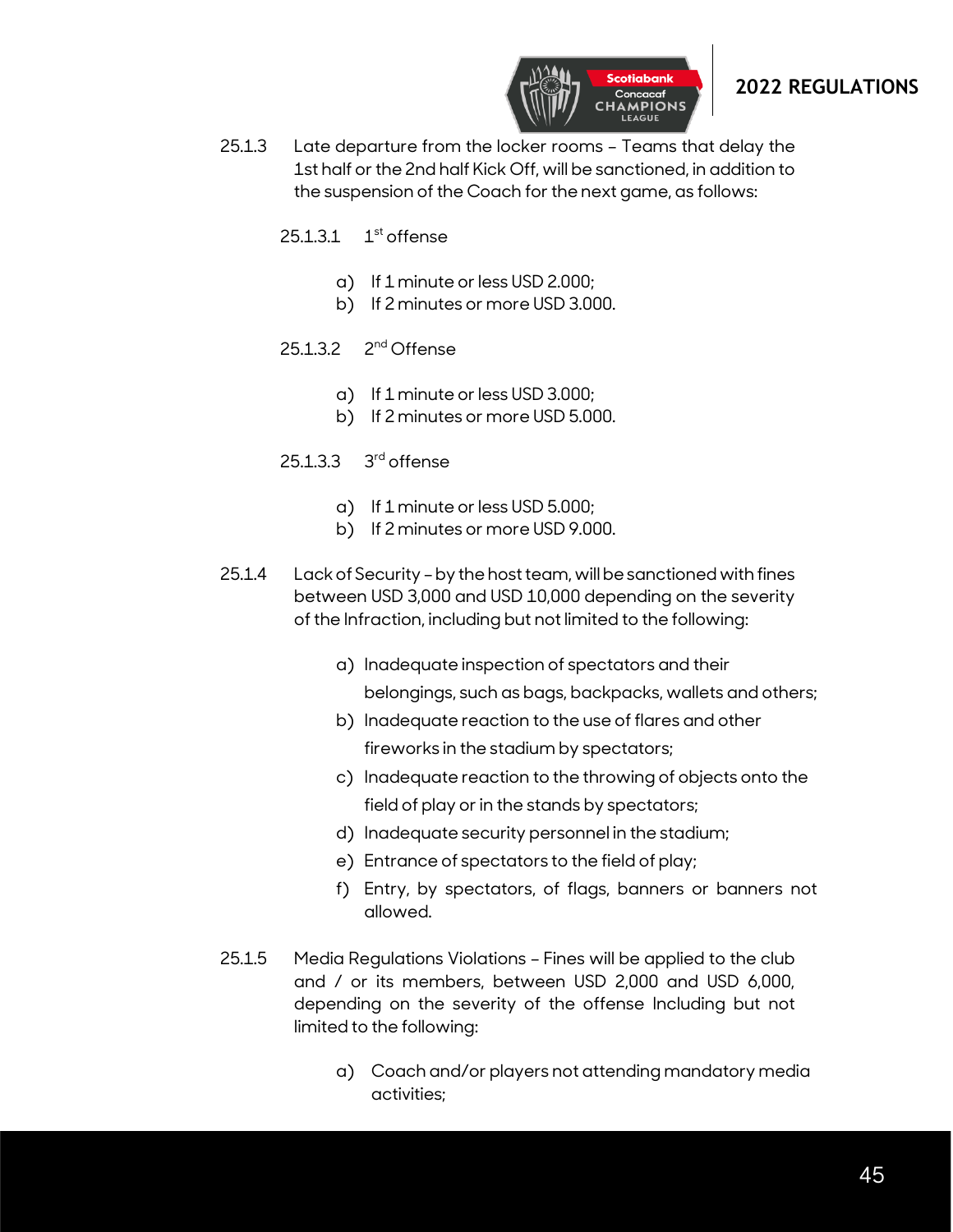

- b) Photographer or film crew inside the locker rooms;
- c) Non-compliance with minimum standards in accordance with the Media Regulations;
- d) Negative comments about the match officials or Concacaf.
- 25.1.6 Minimum standard Violations: Fines will be applied to the club and / or its members, between USD 2,000 and USD 10,000, depending on the severity of the offense, in the following cases, including among others:
	- a) Lack of compliance with the match protocol;
	- b) Lack of compliance with the Competition Regulations, the Technical Guide, Guidelines or Concacaf Circulars.
	- c) Violating the basic norms of civic conduct;
	- d) Making use of a sporting event to carry out demonstrations of a different nature than sport;
	- e) Adopt conduct that discredits football or Concacaf;
	- f) Actively modify the age of the players in the identity documents that the latter present in competitions in which there is an age limit.
- 25.1.7 The Concacaf Disciplinary and Appeals Committee have the power to impose other disciplinary measures and, at its discretion, in accordance with the provisions of these Regulations and the FIFA Disciplinary Code.
- 25.1.8 The following sanctions will not be subject to appeal:
	- 25.1.8.1 A Warning;
	- 25.1.8.2 A Reprimand;
	- 25.1.8.3 Suspensions of up to 2 matches, or of up to 2 months, imposed on players, match officials, clubs (staff and/or officials) or other persons (with exception from decisions related to doping);
	- 25.1.8.4 Fines imposed on players, match officials, clubs (staff and/or officials), or other persons (not exceeding USD 10.000) or Associations (not exceeding USD 30.000);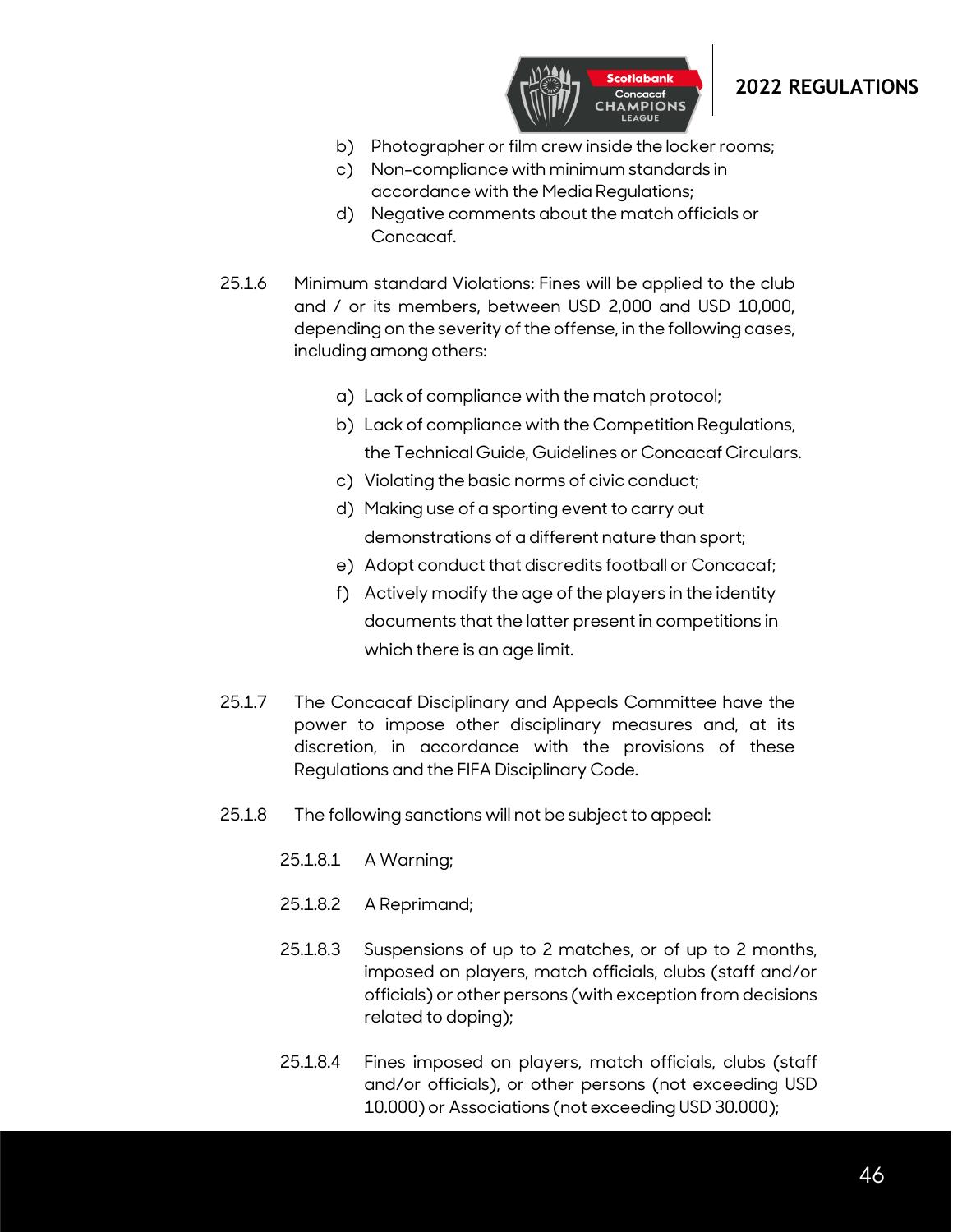

25.1.8.5 Decisions made in compliance with Article 15 of the FIFA Disciplinary Code.

#### <span id="page-46-0"></span>26. FINANCIAL PROVISIONS

- 26.1 A club may be refused participation in The Competition in case of the existence of outstanding debts towards Concacaf. At Concacaf's sole discretion, the club may be allowed participation in The Competition if it fulfils its financial obligations within the deadlines stipulated by Concacaf.
- 26.2 Concacaf will provide each visiting club with a travel subsidy per away match as a contribution to the travel costs. This subsidy will be paid directly to the club at least one month prior to the match in question, when possible.
- 26.3 All revenues from gate receipts accrue to the home club, subject to the provisions of these Regulations including any levy on gross gate receipts payable to Concacaf.
- 26.4 Participating clubs agree to submit to Concacaf for pre-approval, the pricing plan for match tickets within ten business days of the announcement of the schedule in addition to at least 15 business days prior to any upcoming match that is not already covered by the initial pricing plan.
- 26.5 Participating clubs agree to submit to Concacaf for pre-approval, ten business days prior to the match, any plan to issue in excess of 1,500 complimentary tickets for any home match.
- 26.6 Using forms provided by Concacaf, participating clubs agree to submit the Financial Report, the Box Office Report and the Ticket Report within 15 business days of each match. The clubs that submit their forms after the deadlines outlined above will be fined accordingly to the stablished disciplinary policy.
- 26.7 Clubs will also be required to provide to Concacaf, a detailed accounting of travel expenses on a form provided by Concacaf, within 15 business days of each match to be utilized for auditing purposes
- 26.8 Clubs will provide to Concacaf a detailed accounting of ticket sales and will, upon request, make their records available to Concacaf for inspection within 15 business days after each match.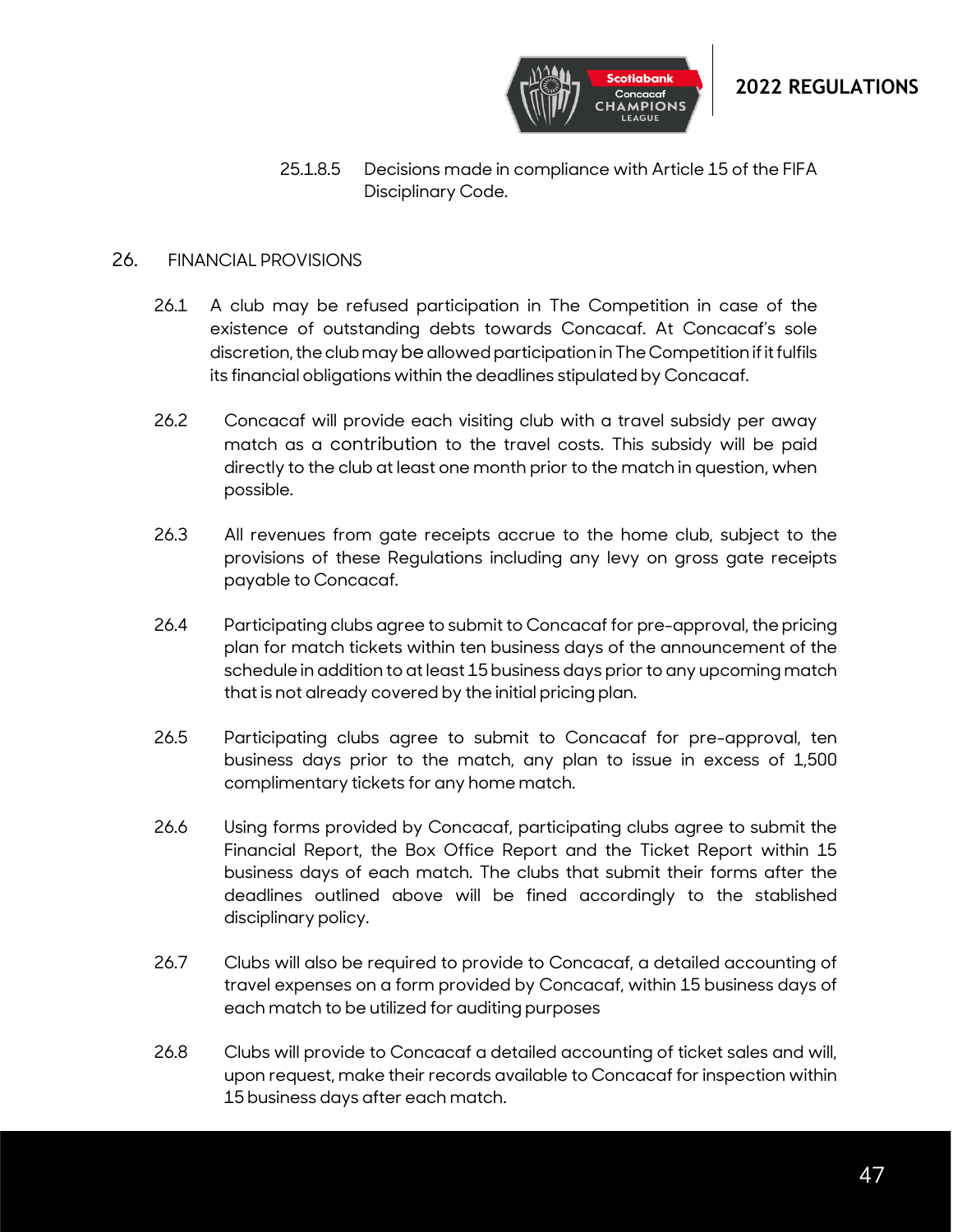

- 26.9 Participating clubs agree to pay 5% of the gross ticket revenues (or a minimum of USD 500) to Concacaf for each match within 30 days after each match. Additionally, the clubs agree to reimburse Concacaf for any liabilities paid by the Confederation on behalf of the club including but not limited to the daily meal allowance.
- 26.10 Concacaf may deduct from any amounts owed to the club to settle any amounts past due to the Confederation.
- 26.11 All other revenues from the commercial exploitation of The Competition including but not limited to the sale of broadcast rights, sponsorship rights and merchandising rights, through whatever means, will be retained by Concacaf as described in detail in the Commercial Regulations.
- 26.12 Any disputes arising from financial provisions shall be resolved amongst the delegations concerned but may be submitted to Concacaf for a final decision to be taken.
- 26.13 Any expenses and costs incurred by a delegation other than those mentioned in these Regulations shall be borne by the delegation concerned.

#### <span id="page-47-0"></span>27. MEDICAL/DOPING

- 27.1 To protect players' health as well as to prevent players from experiencing sudden cardiac death during matches at The Competition, each Participating Club will ensure and confirm to Concacaf that its players underwent a pre-competition medical assessment (PCMA) prior to the start of The Competition. The PCMA will include a full medical assessment as well as an EKG to identify any cardiac abnormality. If the EKG is abnormal an Echocardiogram must be obtained and be normal before a player can be released to play.
- 27.2 The duly licensed medical representative of each club will be required to sign the PCMA declaration form certifying the accuracy of the results and confirming that the players and officials have passed the pre-competition medical assessment. The medical assessment form will also include the signatures of the President and General Manager of the participating club and must be received by the Concacaf General Secretariat at the latest seven (7) business days prior to the start of The Competition.
- 27.3 Further to the above, each team must have a duly licensed medical professional (i.e., a doctor) as part of their official delegation. Such doctor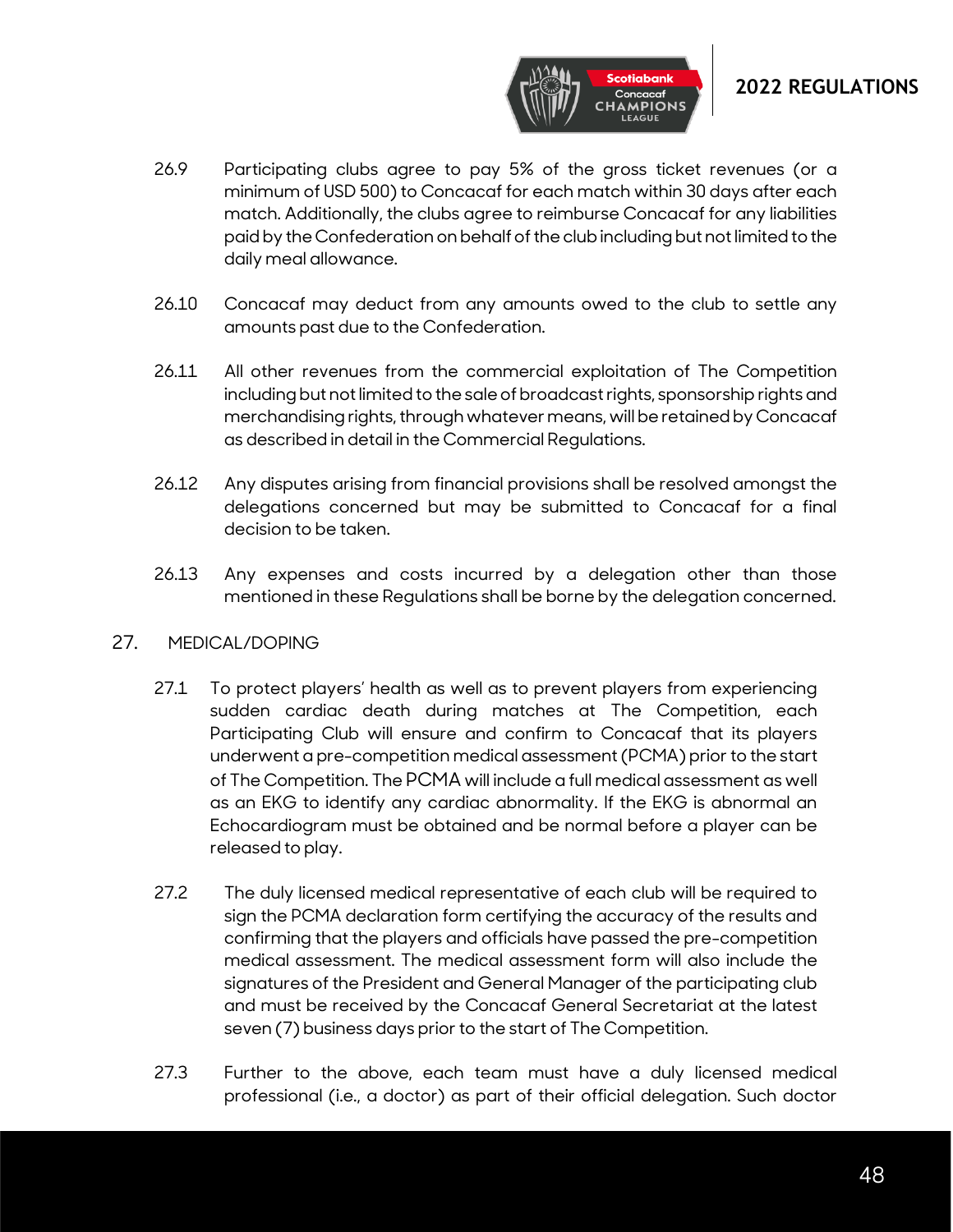

should be fully integrated and familiar with all medical aspects of the delegation and must remain with the delegation throughout the entire official period of The Competition. The Match Officials (the Referees) will refer to such team doctor in all cases as required and necessary.

- 27.4 Concacaf will not be held liable for any injury sustained by any participating player. Equally, Concacaf will not be held liable for any incident (e.g. death) linked to any injury or health problems of any participating player.
- 27.5 Each club will be responsible, throughout The Competition, for providing health, travel and accident insurance coverage for all members of its delegation.
- 27.6 In regard to non-traumatic loss of consciousness during a game, the Referee will assume sudden cardiac failure until proven otherwise. The hand signal is the right-hand fist against the chest. Such signal will indicate to the team doctor and the medical emergency team (stretcher team) to immediately institute comprehensive resuscitation that includes the use of a defibrillator (AED) and CPR. It is the responsibility of the organizing association to ensure that there is a properly functioning AED immediately at hand and that there is an ambulance with an access and egress plan.
- 27.7 During the match if there is a traumatic head injury and concussion to a player, and the player remains on the field of play, the Referee will stop play. In these instances, the Referee will signal (hand to the top of the head) to the team doctor to enter the field to assess and manage the player. Up to three minutes should be sufficient time to make this assessment. Once the player has left the field of play, he must be given a Sideline Concussion Assessment Test (SCAT) or similar test. It is the responsibility of the team doctor to determine the player's ability to return to play.
- 27.8 Further to the above, in regard to traumatic head injury and concussion, full return to play after a previous concussion must include no signs or symptoms of the previous head injury as well as an acceptable Sideline Concussion Assessment Test (SCAT) assessment.
- 27.9 Concacaf will be using the IFAB additional permanent "concussion substitutes" in the 2022 Scotiabank Concacaf Champions League. The implementation of Protocol B will be enforced throughout the competition.
- 27.10 Doping is the use of certain substances or methods capable of artificially enhancing the physical and/or mental performance of a player, with a view to improving athletic and/or mental performance. If there is medical need as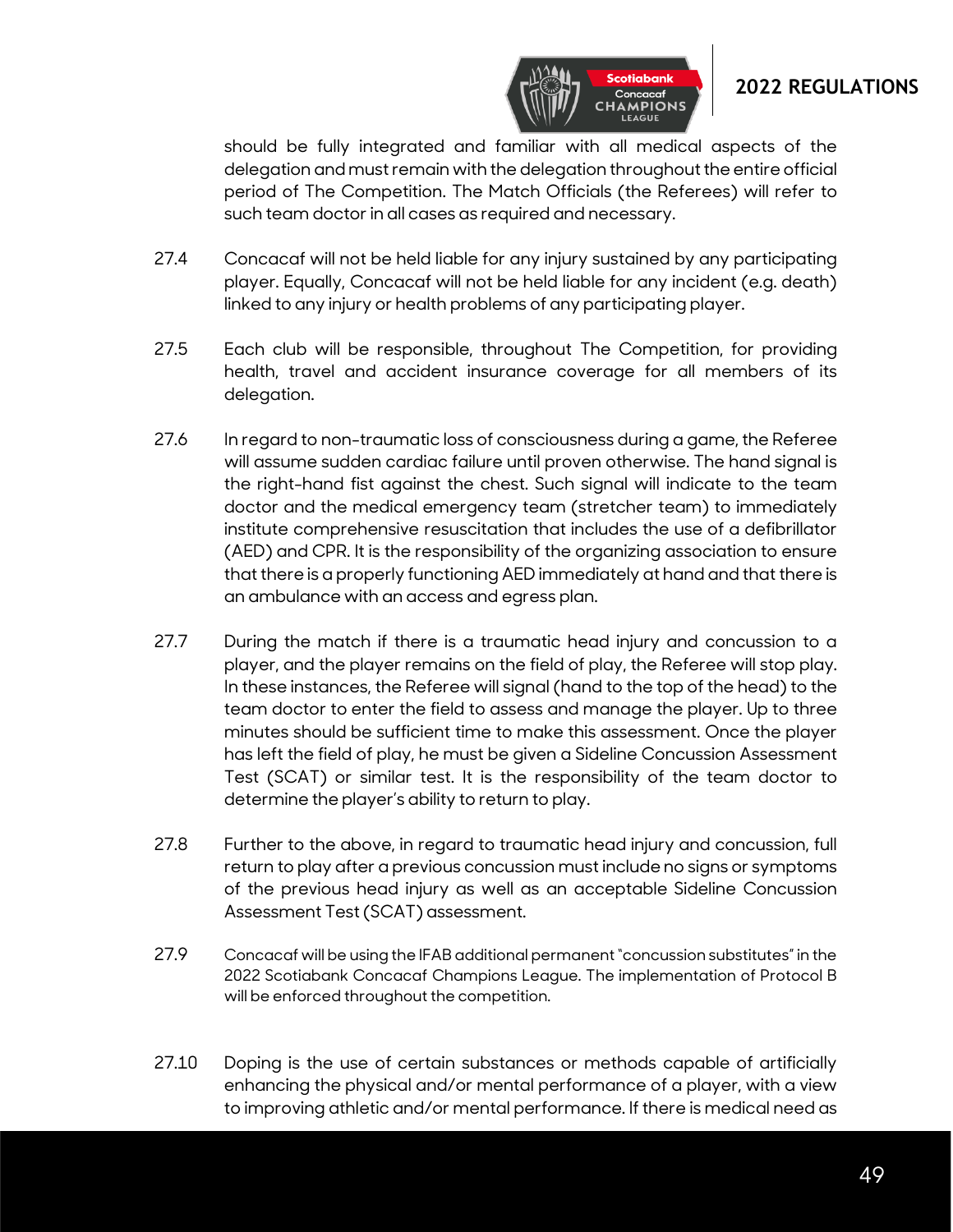

defined by the player's doctor, then a Therapeutic Use Exemption (TUE) application must be filed 21 days prior to competition for chronic conditions and as soon as possible for acute situations. The TUE approval system includes a designated administrative and functional committee that will review applications and certify the exemption as the committee defines.

- 27.11 Doping is strictly prohibited. The FIFA Anti-Doping Regulations, the FIFA Disciplinary Code and all other relevant FIFA as well as Concacaf Regulations, circulars and directives will apply to all Concacaf competitions.
- 27.12 Every player may be subject to in-competition testing at the matches in which he competes and to out-of-competition testing at any time and place.
- 27.13 If, in accordance with the FIFA Doping Control Regulations, a player tests positive for the use of banned substances, he will be immediately declared ineligible from further participation in The Competition and will be subject to further sanctions from the Disciplinary Committee.
- 27.14 Failure to comply with these provisions will require a review by the Disciplinary Committee for possible disciplinary action.

#### <span id="page-49-0"></span>28. MARKETING RIGHTS AND OBLIGATIONS

Upon entering The Competition, clubs agree to the following relating to sponsorship and marketing.

- 28.1 Participating clubs agree to develop and submit to Concacaf a detailed marketing, communications and advertising plan two months prior to their participation in The Competition.
- 28.2 Plan should include specific ways in which the club plans to promote its participation in The Competition using:
	- 28.2.1 Club webpage (should at a minimum include The Competition logo and the link to Concacaf's Official Competition webpage) from the date of the official draw until the end of the club's participation in The Competition;
	- 28.2.2 Social media (existing platforms and club strategy);
	- 28.2.3 Marketing;
	- 28.2.4 Advertising;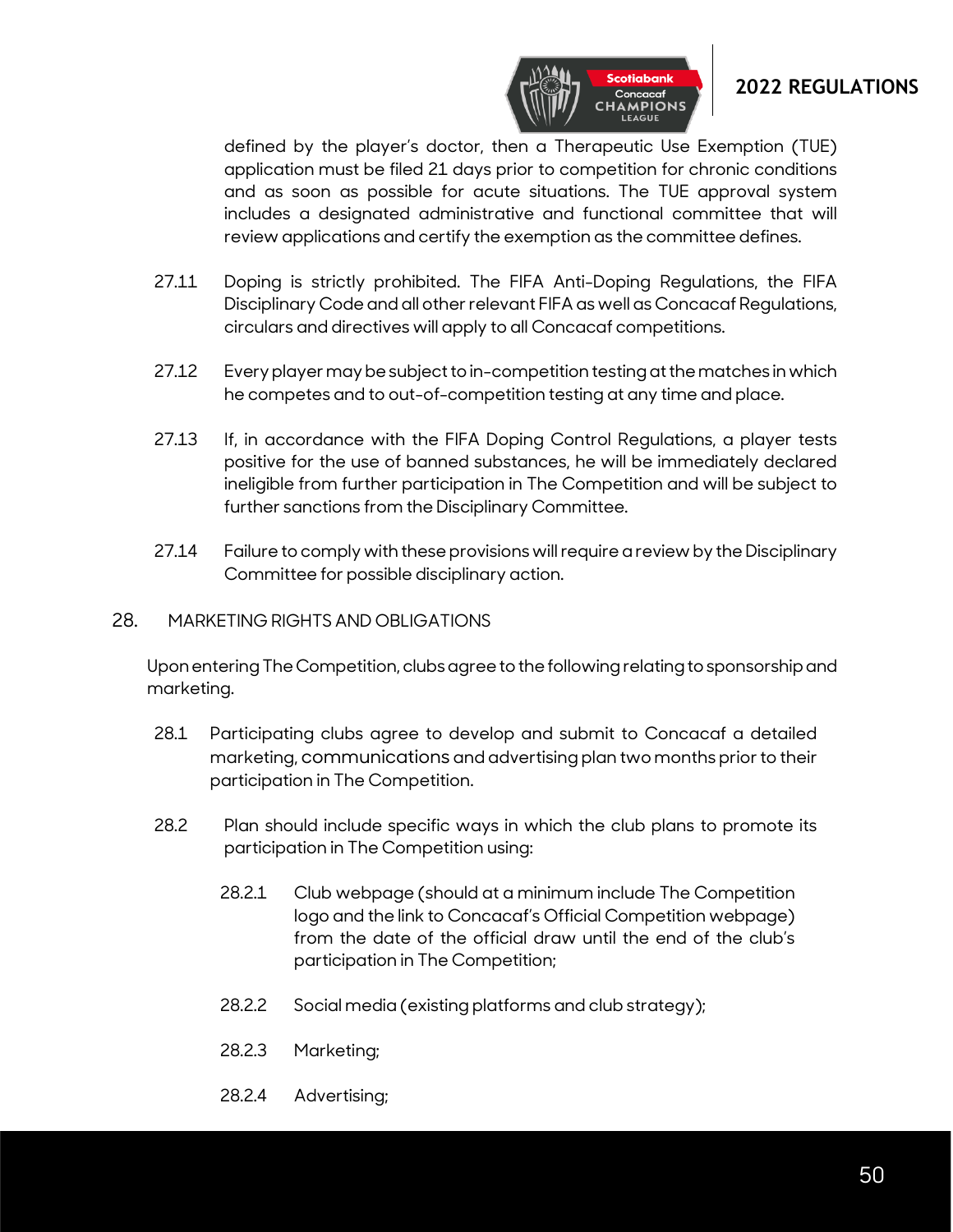

- 28.2.5 Ticket promotion;
- 28.2.6 Public relations;
- 28.2.7 And any other relevant market insights.
- 28.3 Participating clubs agree to submit to Concacaf for pre-approval, the pricing plan for match tickets within ten business days of the announcement of the schedule in addition to at least 15 business days prior to any upcoming match that is not already covered by the initial pricing plan.
- 28.4 All intellectual property and commercial rights (including television, radio, internet, and merchandise) associated with The Competition and its name and marks are the sole and exclusive property of Concacaf. Further detail included in the Commercial Regulations.
- 28.5 Clubs may not license any media rights for The Competition, including television, radio, and internet. Further detail included in the Commercial Regulations.
- 28.6 Participating clubs may use the names and marks of the Concacaf Champions League only for the purpose of promoting their home and away matches and without any commercial branding other than The Competition partner brands. All materials have to be preapproved by Concacaf in writing.
- 28.7 Under no circumstances whatsoever, may clubs utilize The Competition names and marks in conjunction with any corporate sponsor, except for The Competition corporate sponsorship bar that will be provided to all clubs, and which must be included in all Competition specific game promotion.
- 28.8 All ticket designs must be pre-approved by Concacaf and may bear no corporate or partner marks other than those of official Competition sponsors as designated by Concacaf. The clubs must work with Concacaf to make sure their ticketing systems comply with this requirement and must inform Concacaf if there are any potential issues as soon as these are identified.
- 28.9 Clubs may not produce or distribute any merchandise bearing The Competition logo inside or out of its stadium without the written permission from Concacaf.
- 28.10 Concacaf reserves the right to control all Concacaf Champions League specific merchandise sales at each Competition home game. The club (or its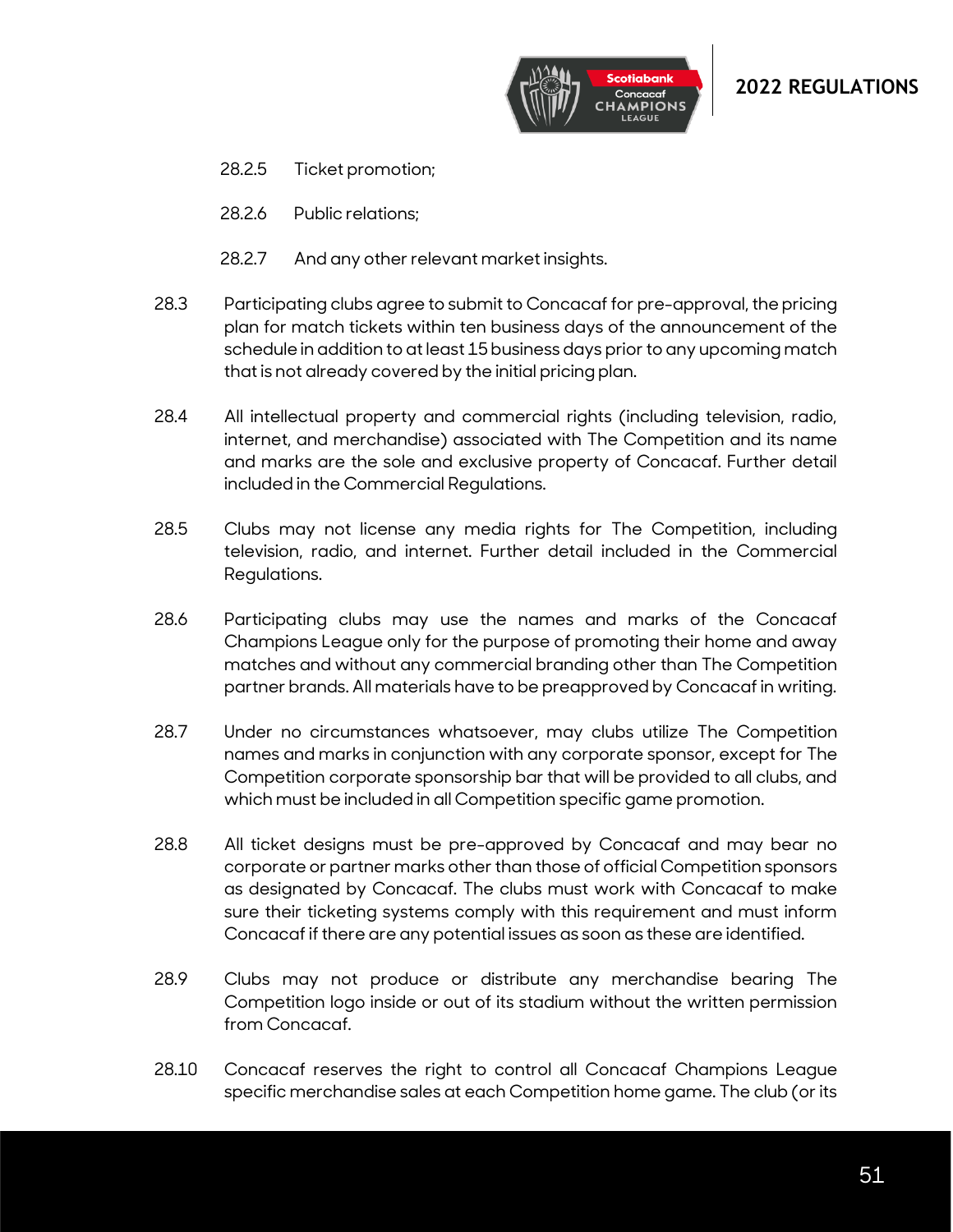

designated licensee) will have the sole right to sell event related merchandise and the right to receive 20% of merchandise revenue. Merchandise revenue refers to the gross revenue derived from the sale of programs, novelties and souvenirs relating to the event or the personalities appearing therein sold at stadium facilities during the event, less only:

- 28.10.1 Applicable sales and other taxes;
- 28.10.2 Duly documented credit card fees;
- 28.10.3 If requested by licensee, costs of bootleg security; provided however, that bootleg security will be at a mutually agreed upon rate.
- 28.11 Concacaf, as the licensor, will have the right to receive 80% of the event specific Merchandise Revenue.
- 28.12 Concacaf has the right to produce and distribute programs for each game in The Competition, however clubs may produce and distribute programs or other informational or printed promotional materials to fans as long as these have been approved in writing by Concacaf and bearing that they don't include any commercial branding other than the brands from The Competitions Commercial partners.
- 28.13 Participating clubs agree to provide to Concacaf the right to use the official club marks on a royalty free basis and without restriction as described in the Commercial Regulations.
- 28.14 Participating clubs agree to provide to Concacaf the right to use collective and individual player images as follows:
	- 28.14.1 Collective player images (within the scope of an action shot and with a minimum of six players of the same club in the same photo) to promote The Competition by Concacaf and/or any of The Competition's official sponsors.
	- 28.14.2 Individual player images for promotion of matches exclusively by Concacaf and the participating clubs. Such promotional materials, aimed at ticket sales and tune-ins, bearing that they do not include any commercial branding other than the brands from The Competition's Commercial partners in a collective sponsor brick format.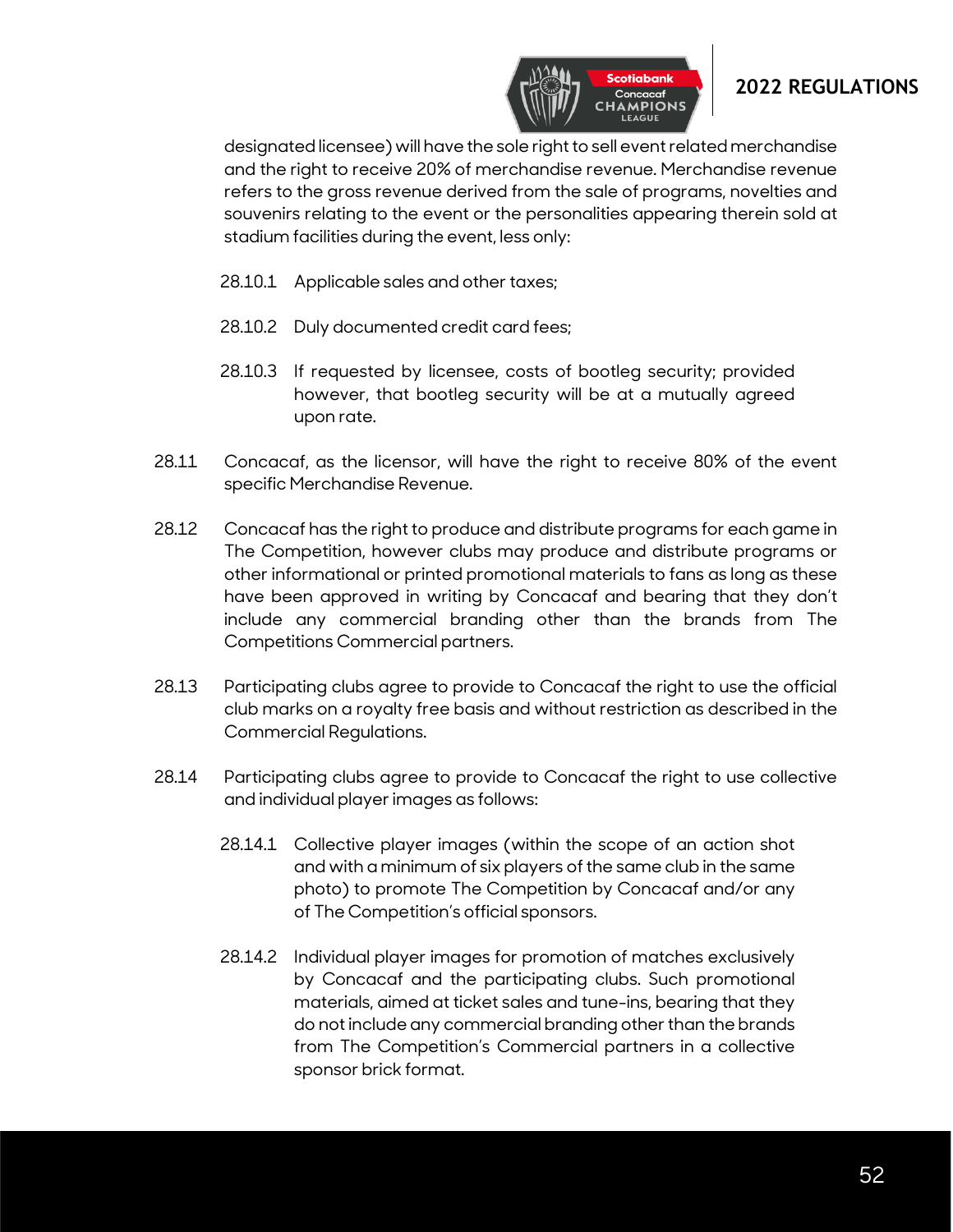

28.15 Participating clubs will provide to Concacaf, without unreasonable delay, a high-resolution electronic version of the club logo in such format as is requested by Concacaf.

**CHAMPIONS** 

- 28.16 Participating clubs agree to incorporate the Sponsor Logo Bar on all print game promotional advertising and in any TV broadcast game promotional spots specifically related to The Competition.
- 28.17 Participating clubs agree to provide to Concacaf, free of charge, the ticket and suite allotment described in detail in the Commercial Regulations.
- 28.18 Clubs will provide to Concacaf an allocation of space for The Competition's Commercial partner's activations as described in detail in the Commercial Regulations.
- 28.19 Clubs must inform Concacaf of any changes/updates to their official logo and submit an updated version in the required format, no later than 30 days before the start of the tournament.
- 28.20 Participating clubs will collaborate and support Concacaf with the promotions and activations of the tournament sponsors as per the Commercial Regulations.
- 28.21 Failure to comply with the Commercial guidelines and regulations will compromise the commercial viability of The Competition. Therefore, any failure to comply will result in stiff penalties for any guilty party in accordance with these Regulations.

#### <span id="page-52-0"></span>29. INTELLECTUAL PROPERTY RIGHTS

- 29.1 Concacaf is the exclusive owner of all intellectual property rights of The Competition, including any current or future rights of Concacaf's names, logos, brands, music, medals and trophies. Any use of the aforementioned rights requires the prior written approval of Concacaf and must comply with any conditions imposed by the Commercial Regulations.
- 29.2 All rights to the fixture list, as well as the matches in The Competition, are the sole and exclusive property of Concacaf unless expressly granted to another party pursuant to these Regulations. Concacaf will have the right to exploit the intellectual property rights as it deems appropriate in its sole discretion and which shall survive the duration of The Competition.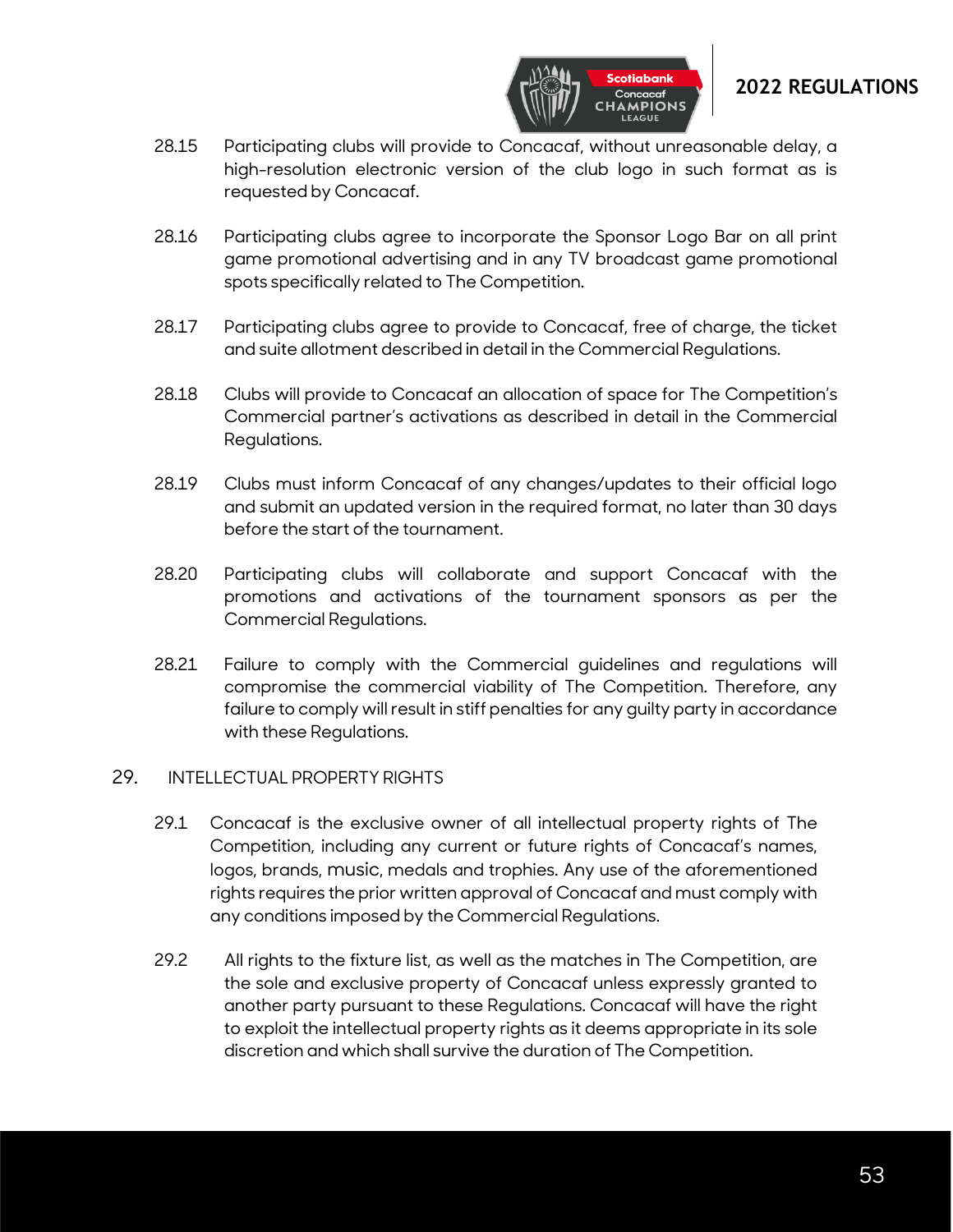

### <span id="page-53-0"></span>FINAL PROVISIONS

#### <span id="page-53-1"></span>30. LIABILITY

The Host Club of The Competition shall be exclusively responsible for the organization of the matches and shall discharge Concacaf from all responsibility and relinquish any claim against Concacaf and the members of its delegation for any damages resulting from any claims relating to such matches.

#### <span id="page-53-2"></span>31. SPECIAL CIRCUMSTANCES

Concacaf shall, issue any instructions necessitated by special circumstances that may arise related to The Competition. These provisions and/or instructions shall form an integral part of these Regulations.

#### <span id="page-53-3"></span>32. MATTERS NOT PROVIDED FOR AND FORCE MAJEURE

Matters not provided for in these Regulations and any cases of force majeure shall be decided by Concacaf. All decisions shall be final and binding and not subject to appeal.

#### <span id="page-53-4"></span>33. LANGUAGES

In the case of any discrepancy in the interpretation of the English, Spanish, French or Dutch texts of these Regulations, the English text shall be authoritative.

#### <span id="page-53-5"></span>34. COPYRIGHT

The copyright of the match schedule drawn up in accordance with the provisions of these Regulations shall be the sole property of Concacaf.

#### <span id="page-53-6"></span>35. NO WAIVER

Any waiver by Concacaf of any breach of these Regulations (including of any document referred to in these Regulations) shall not operate as, or be construed to be, a waiver of any other breach of such provision or of any breach of any other provision or a waiver of any right arising out of these Regulations or any other document. Any such waiver shall only be valid if given in writing. Failure by Concacaf to insist upon strict adherence to any provision of these Regulations, or any document referred to in these Regulations, on one or more occasions shall not be considered to be a waiver of or deprive Concacaf of the right to subsequently insist upon strict adherence to, that provision or any other provision of these Regulations, or any document referred to in these Regulations.